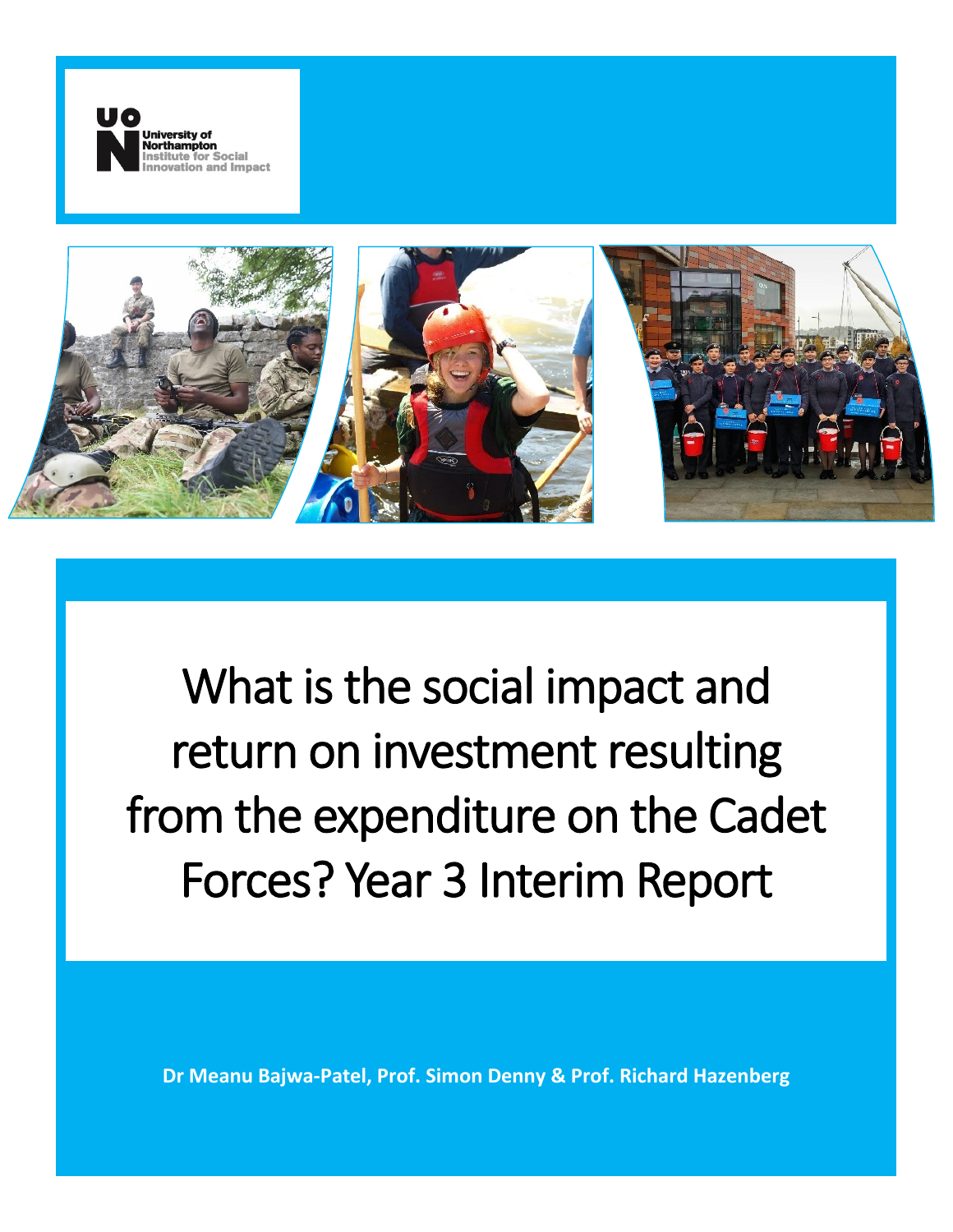# What is the social impact and return on investment resulting from the expenditure on the Cadet Forces? Year 3 Interim Report - Autumn 2019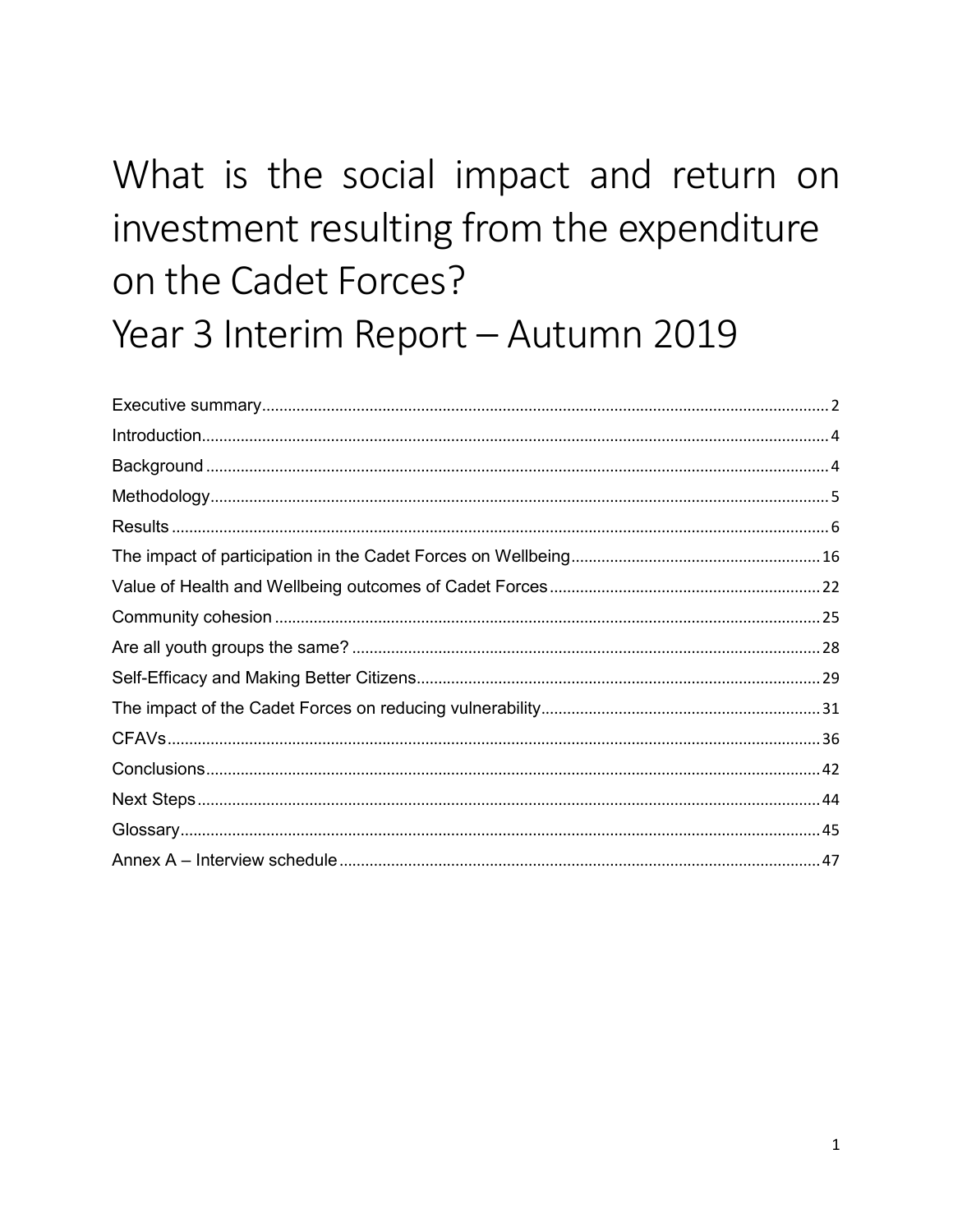# <span id="page-2-0"></span>Executive summary

This is the third interim annual report from a four-year longitudinal study of the social impact resulting from the Ministry of Defence's expenditure on cadets. It presents the findings of the University of Northampton's research team and is based on new data gathered and analysed since the second interim report of autumn 2018. Where relevant it builds on the findings of the first two interim reports. It is based on a cumulative total of over 600 in-depth interviews and over 5,400 responses to questionnaires. The key themes covered by this report relate to the impact of a CCF unit on academy schools; the effect of participation in the Cadet Forces on the wellbeing of young people; the impact on community cohesion that the Cadet Forces can have; how the development of self-efficacy through participation in the Cadet Forces is helping young people to be better citizens, while also reducing their levels of vulnerability; and the value of the adult volunteers that run the Cadet Forces, and the benefits they get from their volunteering. The report uses calculations from Government sources to estimate the potential financial value of some of these themes.

### **The impact of a CCF on Academy Schools**

Analysing the extensive data gathered from case study academy schools that are part of the Cadet Expansion Programme (CEP) resulted in a number of sub-themes being identified. These sub-themes were: Connectedness (how cadets feel part of a larger entity); School Wellbeing (the impact of a CCF unit on attendance and behaviour); and Community and Inclusion (the impact of being a cadet on attitudes to inclusion and behaviour in the community). These sub-themes have a positive cumulative impact on the attitudes and behaviour of many young people that have joined their school CCF unit. Moreover, they are very relevant to the Ofsted inspection framework introduced in 2019.

# **The effect of participation in the Cadet Forces on the wellbeing of young people**

Interviews with cadets, based in community units and CCFs, parents, CFAVs and teachers revealed a rich tapestry of the impacts of a Cadet Force on a range of personal attributes, such as confidence, resilience, independence, mental wellbeing, education, qualifications and life experience. Cadets take part in a variety of activities that are strongly associated with good physical and mental health. In addition to sports and physical activities carried out at camps and at cadet weekends, they are heavily involved in cultural and heritage events including small- and large-scale parades, visits to museums and historic sites, and formal (i.e. assessed) and informal educational activities

Calculations carried out by the research team predict that each year the young people in the Cadet Forces carry out activities that support their physical and mental wellbeing and that it is possible to quantify the benefit delivered each year as being in the region of £84 million (NHS savings and lifetime benefits delivered p.a.). The research team is confident that the impact of participation in the Cadet Forces on the health and wellbeing of young people is positive, and that the return on investment is significant.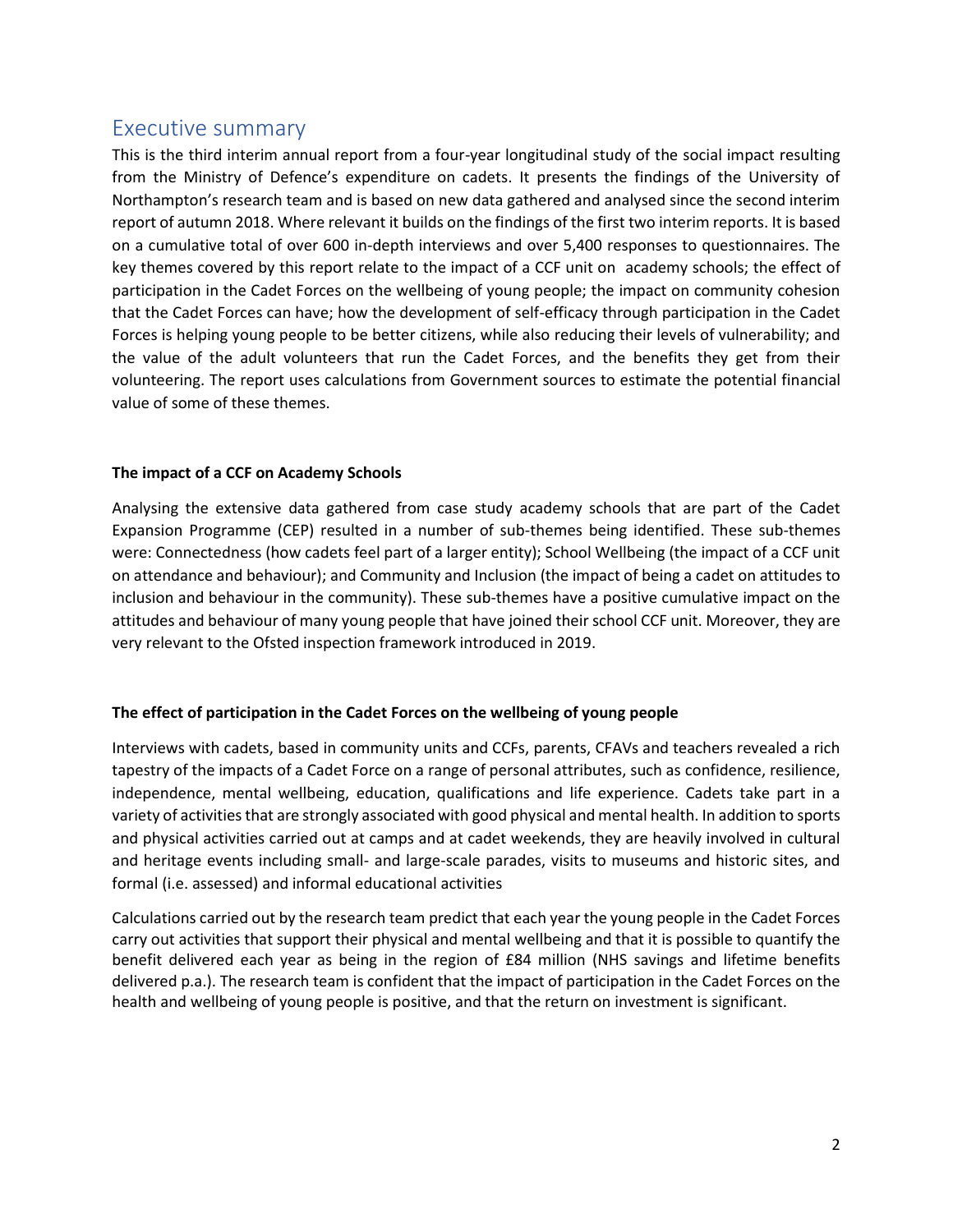#### **The impact on community cohesion that the Cadet Forces can have**

Uniformed groups, such as the Cadet Forces, provide opportunities for young people from different backgrounds to work together. This research supports the findings from prior research about the positive impact of participation in youth groups on skills and behaviours, and improvements in social mixing and integration. This research does not attempt to measure the financial value of community cohesion, but it is possible to suggest, based on the available data that youth groups, such as the Cadet Forces, improve community cohesion which can bring benefits across a range of areas, such as health, wellbeing, crime and education which result in savings across Government departments.

### **How developing self-efficacy helps cadets become better citizens, while reducing their vulnerability**

The research into the social impact of the Cadet Forces suggests the activities that young people undertake as cadets, such as, leadership tasks, sailing, flying, First Aid, teamwork, sports, lifeguarding, and the Duke of Edinburgh's award are likely to develop their self-efficacy. It is worth repeating our 2018 finding that longitudinal survey data gathered for this study shows that there were no statistically significant differences in self-efficacy between cadets who were eFSM and cadets who were not. As we noted in 2018, this is an important finding. It is very possible that those cadets who are eFSM have higher self-efficacy scores because of their cadet experiences. The development of non-cognitive skills (such as leadership, communication, self-confidence, resilience, self-discipline and teamwork) which are key outcomes for young people in the Cadet Forces are important for success in both education and the labour market, and can make a significant difference to the lives of young people. The potential impacts of the Cadet Forces on reducing the vulnerability of young people could be very important.

Nearly all teachers, social workers, and members of the police force that volunteer to help run cadet units said that participation in the Cadet Forces particularly benefits disadvantaged children (including those with learning difficulties). It is suggested that this subset of respondents is an expert and informed group and that the finding should be viewed as important.

### **The value of Adult Volunteers and the benefits they gain**

The adults that give up their time to run the Cadet Forces are essential. Without them there are no CCF, ACF, ATC or Sea Cadet units. A detailed survey of over 350 adult volunteers reveals that the great majority of the nearly 28,000 volunteers give significant amounts of time to the Cadet Forces. Encouragingly, nearly two-thirds of the employers of the adult volunteers support their work with the Cadet Forces in some way.

Calculations carried out by the research team suggest that the financial value of adult volunteering could be well over £450 million p.a., and that this benefit accrues to the individual that volunteer. In considering the social impact and return on investment of expenditure on the Cadet Forces, the value produced by, and for, the CFAV is clearly very significant.

### **Conclusions**

The research team concludes that the expenditure on the Cadet Forces produces very great, and very positive social impacts. We further conclude that the return on investment is very positive. Spending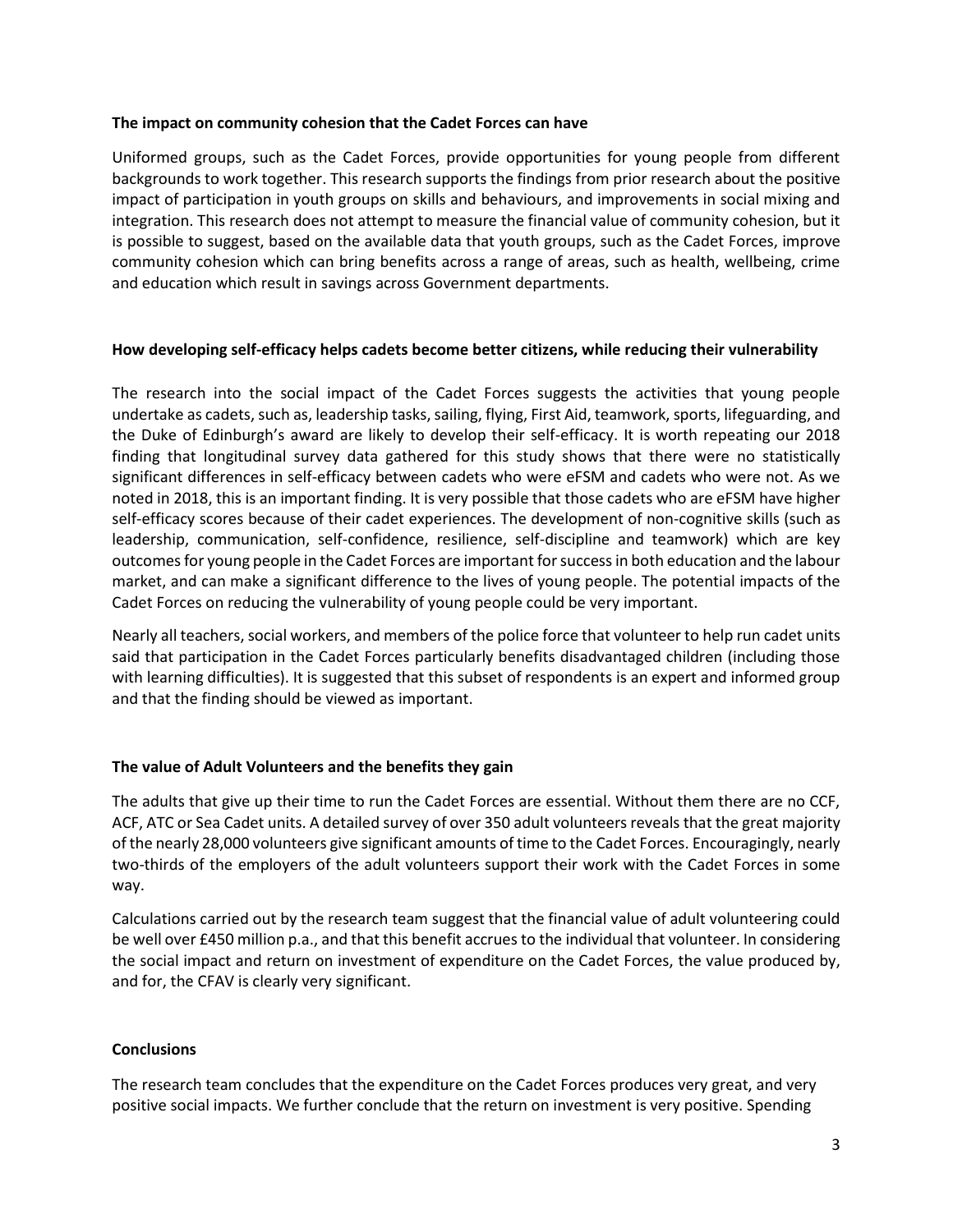taxpayers' money on the Cadet Forces is an excellent investment, producing both short- and long-term returns.

# <span id="page-4-0"></span>Introduction

This report builds on the previous interim report published in October 2018, available on the [University](https://www.northampton.ac.uk/research/research-institutes/institute-for-social-innovation-and-impact/social-impact-resulting-from-expenditure-on-cadets/)  [of Northampton website.](https://www.northampton.ac.uk/research/research-institutes/institute-for-social-innovation-and-impact/social-impact-resulting-from-expenditure-on-cadets/) The Executive Summary of the 2018 report is attached at Annex A to this report.

This third interim report includes our findings based on interviews, on-line surveys, observations and quantitative data. To our already extensive dataset, we have added new data from over 550 cadets, adult volunteers, teachers, parents and police officers. We have intensively studied a small sample of schools with CCFs.

In July 2016, on behalf of the MOD and CVQO<sup>1</sup>, the Combined Cadet Force Association commissioned the Institute for Social Innovation and Impact (ISII) at the University of Northampton to undertake a four-year longitudinal research project. The research project is designed to help understand the social impact and return on investment resulting from the MOD's expenditure on cadets and the Cadet Expansion Programme (CEP), as well as the benefits of the qualifications provided by CVQO.

# <span id="page-4-1"></span>Background

Latest statistics<sup>2</sup> show that at 1 April 2019, there were 85,620 Community Cadets (Sea and Royal Marine Cadets, Air Cadets, and the Army Cadet Force) and 25,000 adult volunteers (Cadet Force Adult Volunteers, CFAVs). There were also 42,720 cadets in the Combined Cadet Force (CCF), supported by 3,370 CFAVs. The proportion of female cadets in Community cadet units and CCFs has continued to increase during the period of the study, in the Community Cadet Forces it has risen from 30.8% in 2015 to 33.4% in 2019 and in the CCF the figures have gone from 30.7% in 2015 to 34.1% in 2019.

The Cadet Forces have multifaceted aims, including providing young people with interesting and challenging activities and invaluable life skills, as well as raising awareness of careers in Defence and the Armed Forces. However, it should be stressed that the Cadet Forces are not recruiting organizations, and are not regarded as such by HM Forces. The skills that young people acquire in the Cadet Forces can, of course, benefit the Armed Forces as well other Government departments, such as the Department of Health and Social Care and the Department for Education. The MOD has a commitment<sup>3</sup> to ensure its sponsored cadet forces help to promote UK prosperity and civil society, a key objective of the MOD's Single Departmental Plan. The MOD's commitment to the Cadet Forces should be seen in the context that

 $\overline{\phantom{a}}$ <sup>1</sup> The Cadet Vocational Qualification Organisation (CVQO) is an education charity, providing vocational qualifications to youth group members and the adult volunteers who devote their time to running them.

<sup>2</sup>[https://assets.publishing.service.gov.uk/government/uploads/system/uploads/attachment\\_data/file/804484/MO](https://assets.publishing.service.gov.uk/government/uploads/system/uploads/attachment_data/file/804484/MOD_Sponsored_Cadet_Forces_Statistics_April_2019.pdf) [D\\_Sponsored\\_Cadet\\_Forces\\_Statistics\\_April\\_2019.pdf](https://assets.publishing.service.gov.uk/government/uploads/system/uploads/attachment_data/file/804484/MOD_Sponsored_Cadet_Forces_Statistics_April_2019.pdf)

<sup>3</sup> [https://www.gov.uk/government/publications/ministry-of-defence-single-departmental-plan/ministry-of](https://www.gov.uk/government/publications/ministry-of-defence-single-departmental-plan/ministry-of-defence-single-departmental-plan-may-2018)[defence-single-departmental-plan-may-2018](https://www.gov.uk/government/publications/ministry-of-defence-single-departmental-plan/ministry-of-defence-single-departmental-plan-may-2018)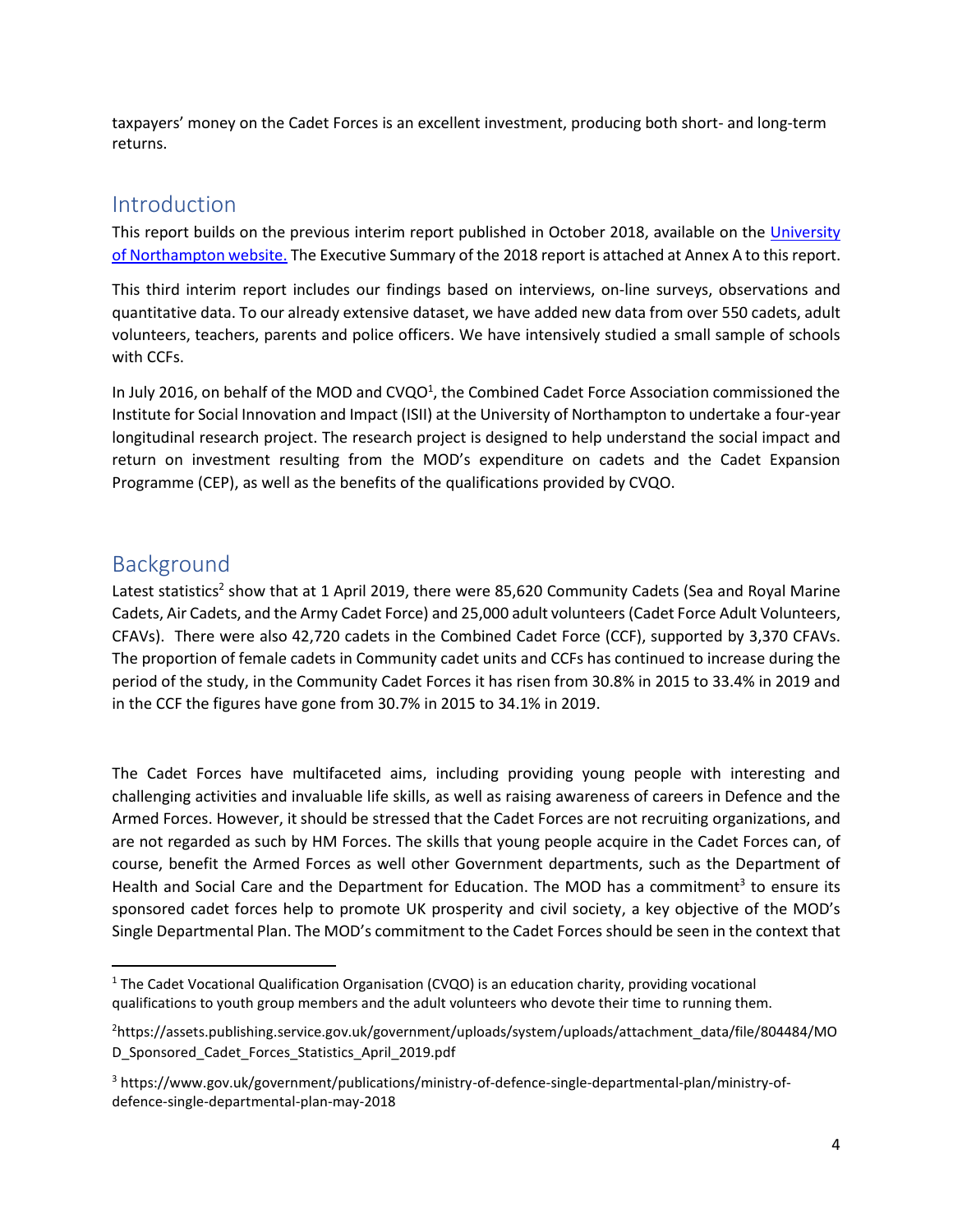local authority spending on youth services continues to fall<sup>4</sup>, despite the acknowledge importance of youth groups.

This four-year study was given three aims by the Ministry of Defence:

1.To identify the social impact resulting from the UK (MOD) expenditure on the Cadet Forces?

2.To identify the benefits of the qualifications provided by CVQO?

3. To identify the social impact of the joint MOD/DfE Cadet Expansion Programme (CEP) on the individuals who join the cadet units, their schools, the adult volunteer instructors, their local communities and wider society?

Achieving these aims is important. Tax payers' money is used to fund the Cadet Forces, CVQO and the CEP. It is necessary to identify whether this expenditure results in positive impacts. Other studies have concluded that young people enjoy their participation in the Cadet Forces, and benefit from it. However, previous studies have not attempted to put financial values on impact. This study was tasked with 'going beyond the anecdote' and identifying, where possible, the returns on investment that result from 128,000 young people and 28,000 adult volunteers taking part in Cadet Force activities.

In the 2018 report it was noted that further investigations into several areas were planned, some of these, such as expanding its investigation of the relationship between school attendance, attainment and CCFs to include more schools across the UK are covered in this report, via school case studies. It is planned that this will be supplemented by new quantitative data from schools in the final report.

# <span id="page-5-0"></span>Methodology

l

# Research methods

This section provides a summary of the research methodology for this third interim report; further details can be found in the appendices document.

The new data gathering comprised four components:

- 1. A series of semi-structured interviews with a variety of stakeholders, including parents, cadets, school staff and CCF staff (n = 124). See Annex A for the interview schedules.
- 2. Self-completion online/paper- based surveys of cadets ( $n = 45$ ).
- 3. Paper-based surveys of CFAVs (n = 353).
- 4. Visits to Academy schools with CCF units during which the research team gathered data through observation of cadet and non-cadet activities.

<sup>4</sup> <https://ukyouth.org/wp-content/uploads/2018/02/UK-Youth-State-of-the-Membership-2018.pdf>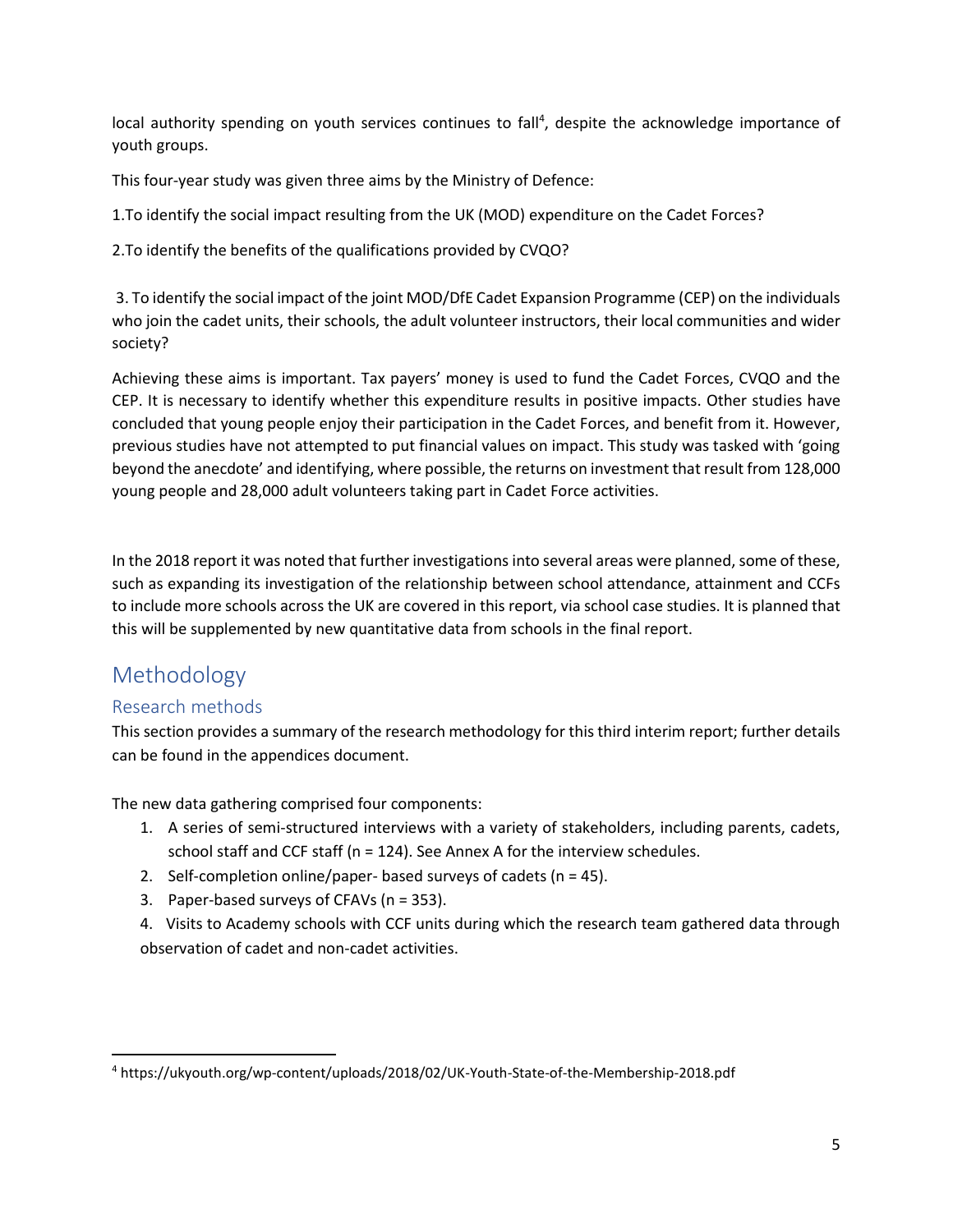Our previous reports have outlined the method (GECES, 2014) utilized to evaluate the social impact<sup>5</sup> for this report. In this 2019 report, in addition to analyzing data using qualitative and quantitative methods, we have conducted an economic analysis using our primary data to attempt to calculate the return on investment of the Cadet Forces with particular focus on schooling, health and wellbeing, and the development of self-efficacy. The value of the input to the Cadet Forces by CFAVs, and the benefits they get from volunteering has also been calculated. The results of the analysis were grouped into a number of themes that consistently emerged from the data, see diagram below.

Of course, any research project of this type has limitations. As described above, we have gathered data from a range of stakeholders from across the UK. However, as we noted in our previous reports, we continue to struggle with accessing some data, especially from schools. All schools record the attendance and behaviour of their pupils. This data could be examined to identify possible impacts resulting from participation in a CCF unit. Some, a few, schools have made impressive efforts to assess whether introducing a CEP CCF has had the desired benefits. We report some of their results in this report. However, our repeated requests for data from large numbers of schools have been unsuccessful. While we accept that schools are very busy, we also note that there do not seem to be requirements placed on schools by the Department for Education in respect of identifying the impact of the CEP. We conclude that the CEP is an initiative (to be delivered), rather than an experiment (to be tested).

We hope that are more complete dataset from CEP schools will be available for analysis in the final report in 2020.

# <span id="page-6-0"></span>Results

 $\overline{a}$ 

We represent our summary of the results of the research we have carried out since our 2018 report in a themes diagram, shown below. The analysis of the data we have gathered enables us to identify five clear themes, each of which represents a positive social impact. The economic analysis we have carried out has enabled us to identify potential returns on investment for three of these themes.

<sup>5</sup> The definition of social impact agreed with the MOD is, *"using Government data and figures, and data gathered through original research, the project will measure and report on the economic and social benefits delivered by the Cadet Forces to individuals and society"*.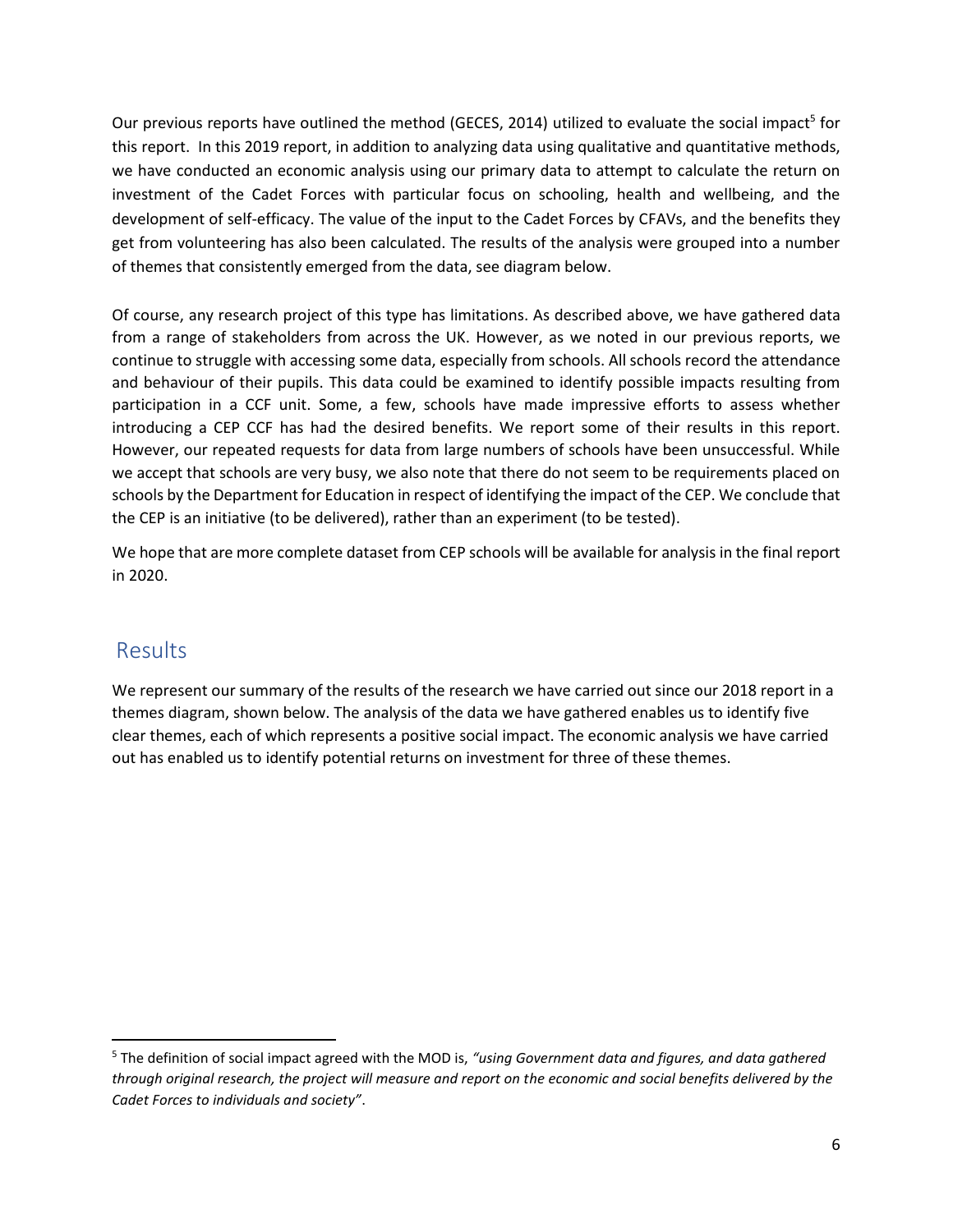

*Figure 1- Summary of key research themes - Year three*

# The impact of a CCF on an Academy School

One of the key aims of the CEP is to instill values in young people that will help them get the most out of their lives and contribute to their communities and country through developing qualities such as selfdiscipline, loyalty, respect, strong leadership, teamwork and resilience<sup>6</sup>. The research team has visited over 30 schools as part of its research into the social impact of the Cadet Forces (CF) and the case studies they have compiled highlight how being a member of a CCF unit is making a significant difference to the lives of many young people, adult volunteers, school staff and communities.

The CCF case study data analysed for this report has been produced from research conducted in three schools, each of which has been extensively studied. Data has been anonymised to ensure confidentiality is maintained, and where names are used these are pseudonyms.

| <b>School</b> | Context                                                    | Data collected via    |
|---------------|------------------------------------------------------------|-----------------------|
|               | Mixed, non-selective community, 11-16 secondary school,    | Interviews with       |
|               | with approx. 970 students on roll. High number of Gypsy,   | stakeholders: parents |
|               | Roma and Traveller families and the highest number of      | (n=2), school staff   |
|               | settled Travellers in the county and a higher than average | (n=6) and students    |
|               |                                                            | $(n=10)$ .            |

<sup>6</sup> <https://combinedcadetforce.org.uk/get-involved/cadet-expansion-programme>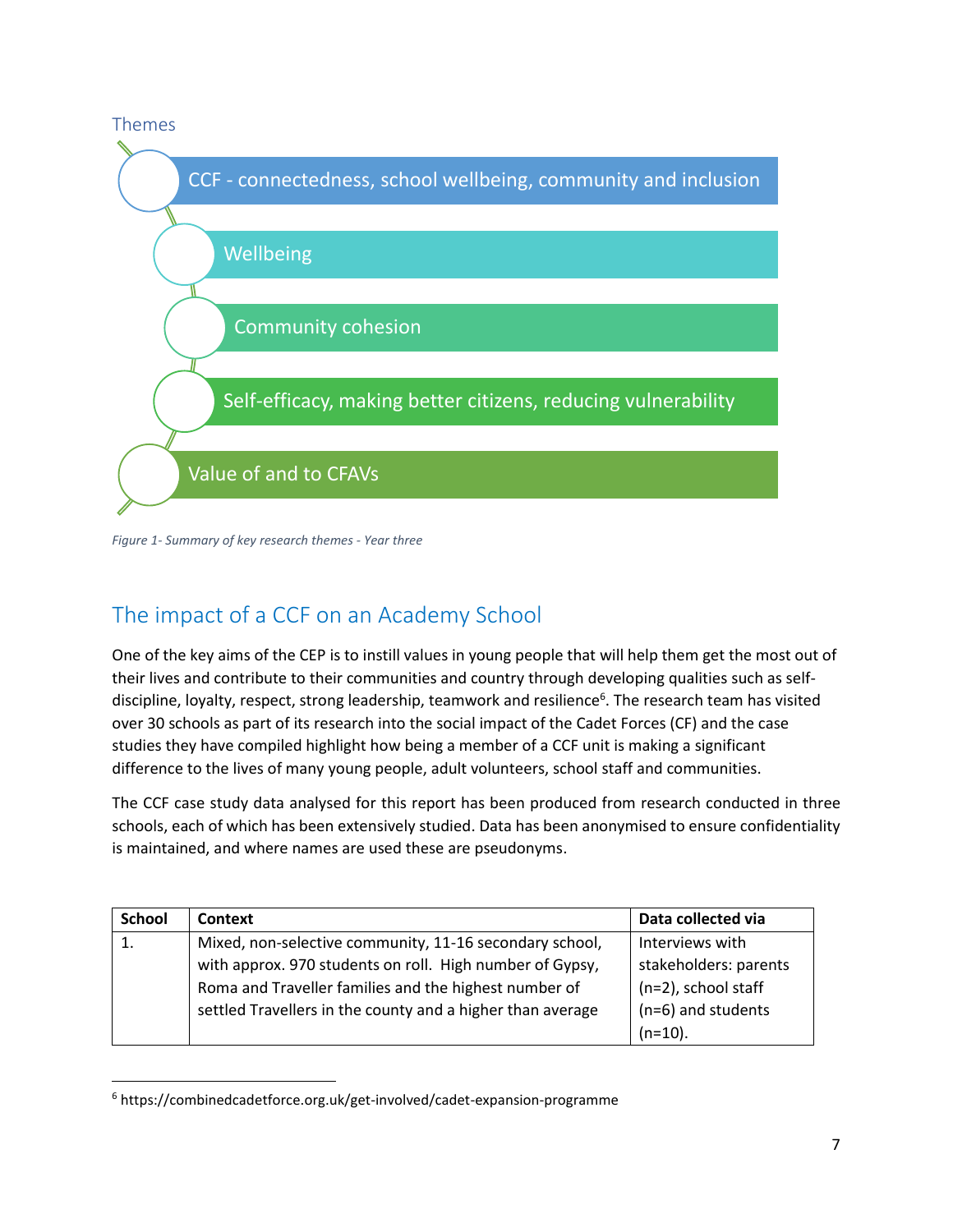|    | number of students eligible for Free School Meals (eFSM),<br>13.1% <sup>7</sup> compared to the national average of 12.4% <sup>8</sup> .<br>42 students are members of the CCF/CCF Juniors, ranging<br>from Years 7-11, (17 -female, $25$ – male), 6 of them have<br>English as an Additional Language (EAL), 5 have SEND, 6 of<br>them are EVER 6 FSM, and 11 receive the Pupil Premium<br>(PP).                                                                                                                                          | Quantitative data on<br>cadets.                                                                                                                                                                      |
|----|--------------------------------------------------------------------------------------------------------------------------------------------------------------------------------------------------------------------------------------------------------------------------------------------------------------------------------------------------------------------------------------------------------------------------------------------------------------------------------------------------------------------------------------------|------------------------------------------------------------------------------------------------------------------------------------------------------------------------------------------------------|
| 2. | Mixed, non-selective community, 11-16 secondary school,<br>with approx. 1,400 students on roll<br>The school has a high proportion of disadvantaged students,<br>41.1% of students are eligible for the Pupil Premium and<br>47% of students in Year 8 are Pupil Premium. High number,<br>40%, of students are BAME and higher than average 20.9%<br>are eFSM.<br>41 students at the school are members of the CCF, ranging<br>from Years 9-11, $(15 -$ female, $26 -$ male), 23 of the cadets<br>receive the Pupil Premium, 10 have SEND. | Interviews with<br>stakeholders, staff n=2<br>and students ( $n = 25$ ).<br>Qualitative data from<br>cadets.<br>Quantitative data on<br>impact of CCF on<br>attendance and<br>behaviour from school. |
| 3. | Mixed, non-selective, 11-19 secondary school, with approx.<br>1,100 students on roll.<br>The school has a high proportion of disadvantaged students<br>as it is based in an area of high deprivation. Higher than<br>average eFSM at 45.4%.<br>88 students at the school are members of the CCF, ranging<br>from Years 9-11, (approx. $44$ – female, $44$ – male), 23 of the<br>cadets receive the PP, 10 have SEND.                                                                                                                       | Interviews with<br>stakeholders, staff n=4,<br>students ( $n = 19$ ).<br>Qualitative data from<br>cadets.                                                                                            |

It is possible to use the simple statistics from the case study schools outlined above to evaluate the economic impact that being in the cadets can have on disadvantaged young people, the table below considers two basic criteria, the Deprivation Pupil Premium (PP) funding and eligibility for Free School Meals (eFSM) and summarizes key findings from our research to date.

 $\overline{a}$ <sup>7</sup> https://www.get-information-schools.service.gov.uk/Establishments/Establishment/Details/125271

<sup>8</sup>[https://assets.publishing.service.gov.uk/government/uploads/system/uploads/attachment\\_data/file/719226/Sch](https://assets.publishing.service.gov.uk/government/uploads/system/uploads/attachment_data/file/719226/Schools_Pupils_and_their_Characteristics_2018_Main_Text.pdf) [ools\\_Pupils\\_and\\_their\\_Characteristics\\_2018\\_Main\\_Text.pdf](https://assets.publishing.service.gov.uk/government/uploads/system/uploads/attachment_data/file/719226/Schools_Pupils_and_their_Characteristics_2018_Main_Text.pdf)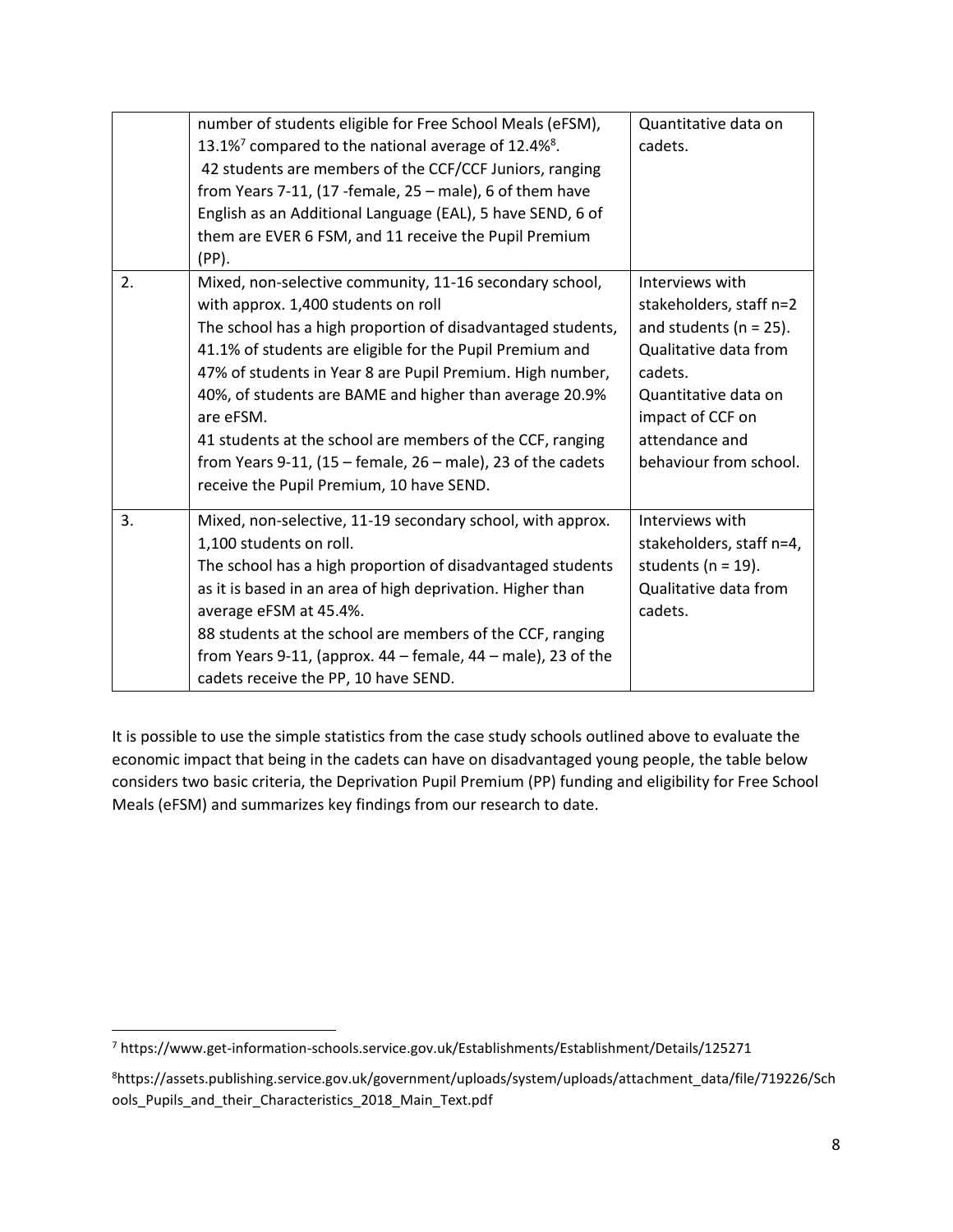| <b>Disadvantage</b> | Disadvantage gap                          | <b>Impact of CCF</b>                    |
|---------------------|-------------------------------------------|-----------------------------------------|
| criteria            |                                           |                                         |
| Pupil               | Research (2016 <sup>9</sup> ) shows that  | Quantitative data from the second       |
| premium             | disadvantaged students (such as those in  | interim report demonstrated that being  |
|                     | receipt of the deprivation PP or eligible | in the CCF can improve student          |
|                     | for FSM) fall behind their advantaged     | attendance. The highest impact was      |
|                     | peers in terms of educational attainment. | found to be on disadvantaged students.  |
| eFSM                | By the end of secondary school, the gap   | Students with no absences are 1.5 times |
|                     | between them is 19.3 months.              | more likely to gain 5+ GCSEs at grades  |
|                     |                                           | $A^*$ -C. <sup>10</sup>                 |

If 50% of the disadvantaged students (eFSM or Pupil Premium) at School 1, i.e. 8.5 students, did better in their GCSEs (through improved attendance and behaviour) because of being part of the CCF, Government figures<sup>11</sup> (2014) predict that their lifetime productivity would improve considerably (£100,000 x 8.5 = £800,500) as would their contribution to taxation. The latest data<sup>12</sup> from the Children's Commissioner on children who leave education without getting 5 GCSEs (grade A\*-C or equivalent), i.e. a Level 2 qualification, shows that there has been a steep rise since 2015 in the proportion of students eFSM who fail to achieve this standard. 37% of young people who are eFSM leave school without achieving a Level 2 qualification, compared to 15% of non-eFSM students. Leaving school without a Level 2 qualification can mean a young person is more likely to be Not in Education, Employment or Training (NEET), the cost of becoming NEET to the State is significant - between £97,000 and £300,000<sup>13</sup>. (It must be caveated that it is not always possible to definitively differentiate the impact of the CCF from other interventions undertaken by a school.)

Analysing the extensive data gathered from the three CEP schools resulted in a number of sub-themes being identified. These sub-themes were: **Connectedness** (how cadets feel part of a larger entity); **School Wellbeing** (the impact of a CCF unit on attendance and behaviour); and **Community and Inclusion** (the impact of being a cadet on attitudes to inclusion and behaviour in the community). These are explored in the next section of the report.

<sup>9</sup> [https://epi.org.uk/wp-content/uploads/2017/08/Closing-the-Gap\\_EPI-.pdf](https://epi.org.uk/wp-content/uploads/2017/08/Closing-the-Gap_EPI-.pdf)

<sup>10</sup>https://assets.publishing.service.gov.uk/government/uploads/system/uploads/attachment\_data/file/412638/Th e\_link\_between\_absence\_and\_attainment\_at\_KS2\_and\_KS4.pdf

<sup>11</sup>[https://assets.publishing.service.gov.uk/government/uploads/system/uploads/attachment\\_data/file/387160/RR](https://assets.publishing.service.gov.uk/government/uploads/system/uploads/attachment_data/file/387160/RR398A_-_Economic_Value_of_Key_Qualifications.pdf) 398A - Economic Value of Key Qualifications.pdf

<sup>12</sup> https://www.childrenscommissioner.gov.uk/wp-content/uploads/2019/09/cco-briefing-children-leaving-schoolwith-nothing.pdf

<sup>&</sup>lt;sup>13</sup> Nelson, J and O'Donnell, L. (2012). Approaches to Supporting Young People Not in Education, Employment or Training: A Review (NFER Research Programme: From Education to Employment). Slough: NFER, available online at https://www.nfer.ac.uk/publications/RSRN01/RSRN01.pdf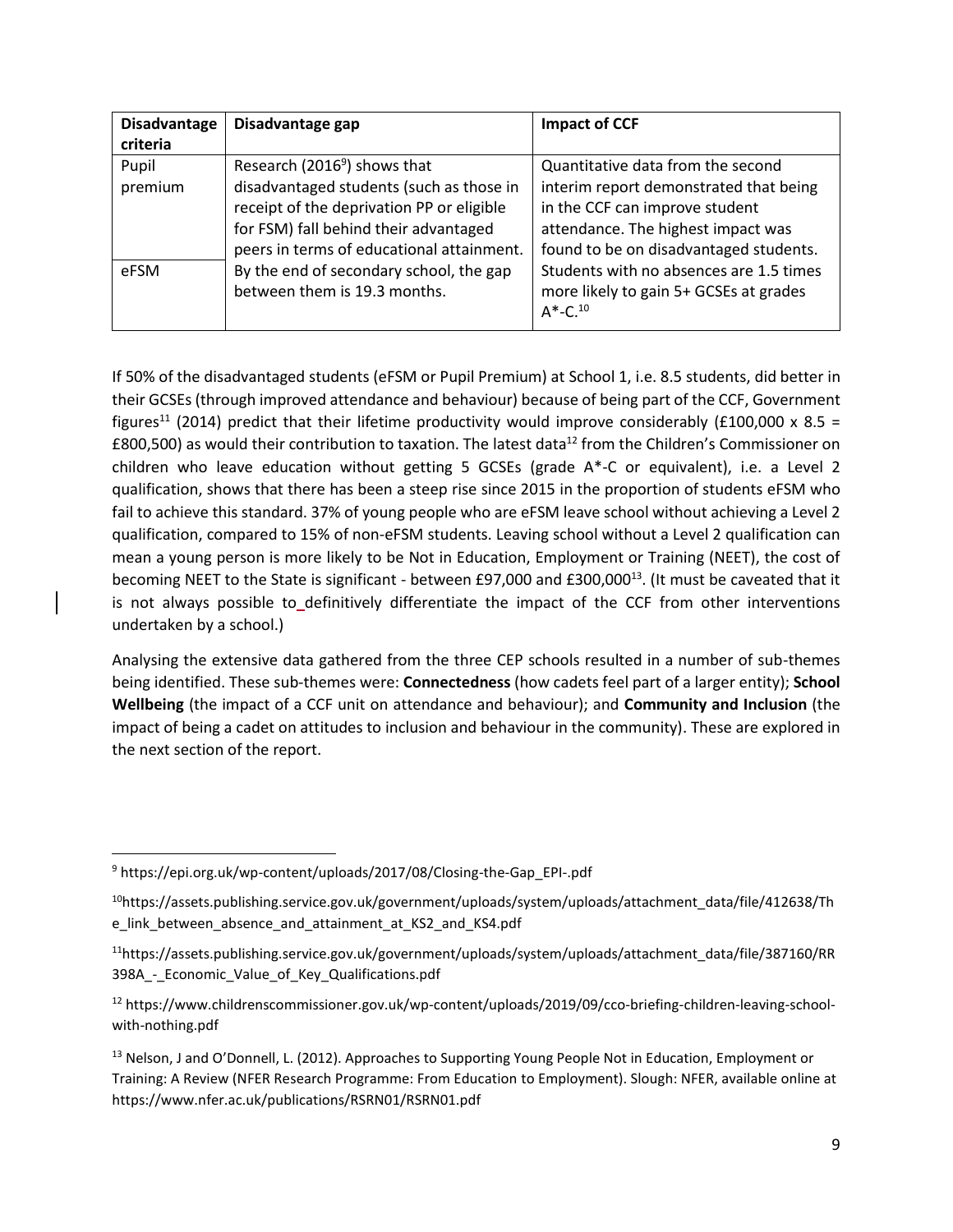# Connectedness

l

This was one of the strongest themes to emerge from the interviews and is clearly something that has a significant positive impact on the cadets. A recent Action for Children report<sup>14</sup> (2017) highlighted how 80% of adolescents' report feelings of loneliness at some time and 33% describe these feelings as persistent and painful. A lack of closeness, trust and a sense of belonging can combine to cause chronic loneliness, which can lead to poor mental and physical health outcomes and lower academic attainment.<sup>15</sup> Evidence from participants across the CCFs suggests that being part of the CCF was helping students feel like they belonged, one student's words below are typical, Steven told us:

[In cadets] we all trust each other and we can talk to each other about anything. And if there's something happening there's always somebody to go to. And we're all friends. Even if we didn't even know the person before now, we're really close friends… It's had quite a positive impact because, like we were saying, you've always got someone to talk to. ... It's our safe space. If we've got something going on outside of Cadets we can just forget about it and have fun with the people that we don't have problems with.... I don't know how to say this without it sounding weird but I'm going to say it anyway - it gives us the hope that things will get better because we've got people to talk to and they're always there to support us. So we're like, 'Wait, maybe it will get better, maybe this argument will stop; maybe people will stop laughing at me; I should just keep going and trying anyway… I know people that are at Cadets that have not talked to anyone, they've been the quietest person, they don't talk. There is one that we had that came in in Year 7 this year, he would not talk to anyone and - only just to now and it's only been five or six months and he's already got the confidence to talk to people and put his hand up in lesson. And it has quite a big impact because you are like, wow, he's changed in six months from not talking or looking at anyone to putting his hand up, talking in lesson, trying (Cadet)

Other students had similar comments about the way that being in cadets made them feel, the quotes below are indicative:

I joined because it's like a second family. We all trust each other; we learn self-respect and responsibilities are high… Yes, if I'm upset or stuffs happened at home, I always have someone to go to and they're there for me. And sometimes, like say I said to <name>, 'My parents have argued', for example and <name> was like, 'That's happened to me before', we can relate and go through the thing together. (Cadet

Well a benefit is basically just your own other little family. Because I've got my family at home but then at school it's just this one big (Cadet) family and it's really nice (Cadet))

Because when we go on Camp you really see how they are and it's just - when you are at school sometimes people are a little bit not who they say they are, if that makes sense? But people at Cadets, they're just who they are. (Cadet)

Well you have someone else to go to if one of your closest friends have just broken ties with you. You have someone else to go to and you know that you can trust them. Because if you can be trusted with a

<sup>&</sup>lt;sup>14</sup>https://www.actionforchildren.org.uk/media/9724/action for children it starts with hello report november [\\_2017\\_lowres.pdf](https://www.actionforchildren.org.uk/media/9724/action_for_children_it_starts_with_hello_report__november_2017_lowres.pdf)

<sup>15</sup> Margalit, M. (2010) Lonely Children and Adolescents: Self Perceptions, Social Exclusion and Hope. New York: Springer.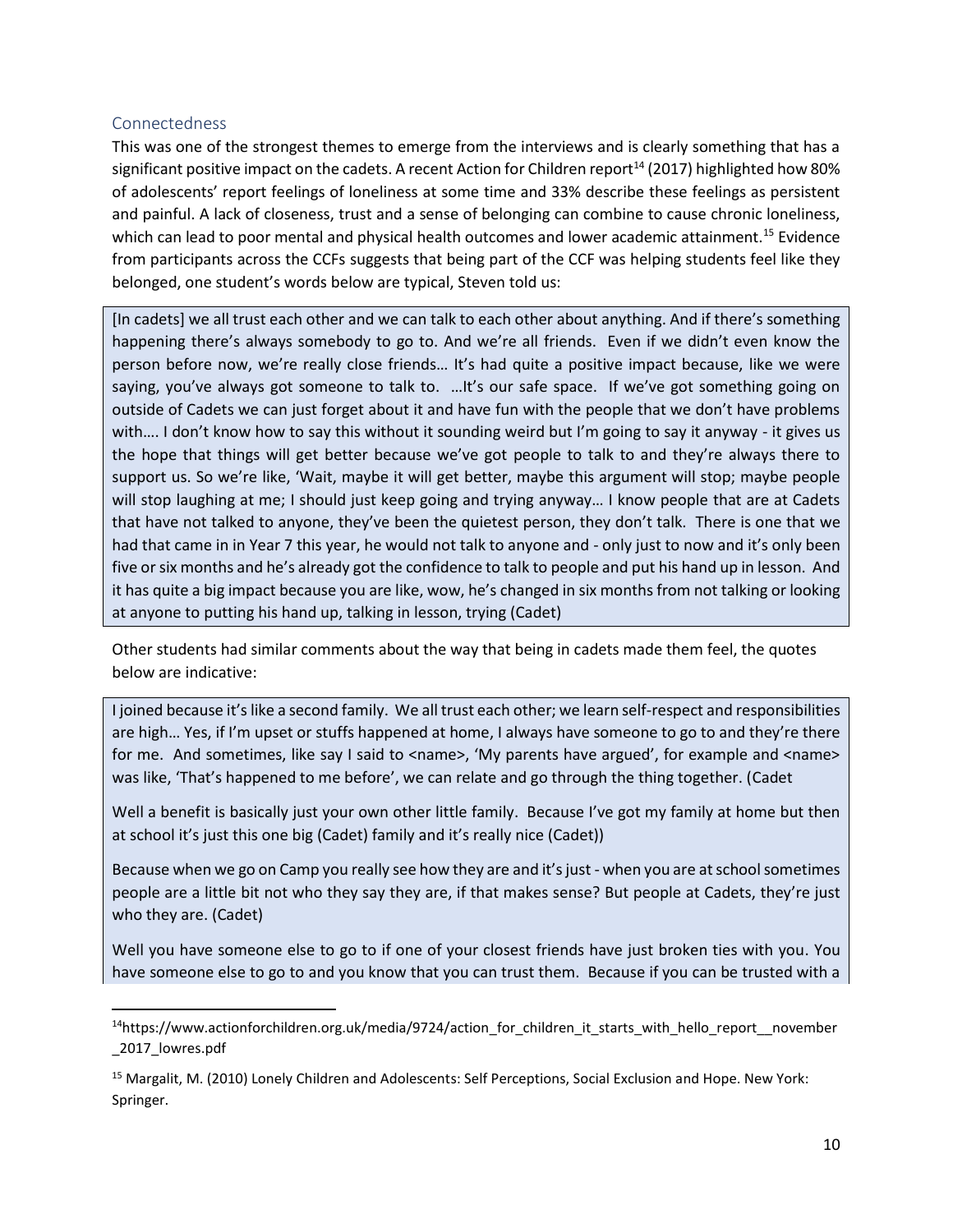weapon, you can be trusted with a friendship, can't you? There's a big thing about trust and I think once we've joined Cadets we all get to know each other and the trust, the bonds really connect and we are all there for each other. (Cadet)

The thing I love most about cadets is how close people get, how everyone helps each other and the atmosphere created. On the Duke of Edinburgh's expedition we all spent a few hours in the park and, honestly, the atmosphere was incredible and I just can't explain it. At Central Camp all the cadets were at the disco…and because we've all been through the same thing it was nice to celebrate it. (Cadet)

It's having the ability to be in charge and also to be close to people that you wouldn't expect to be friends with (Cadet)

A lot of people now ask me for info in classes and it's like, 'Do you know this; do you know that? And they've basically been saying that I'm their little helping hand because not everyone is a 'big, mean, shoulders out, elbows wide, trying to be the boss of everyone' type person. A lot of people just don't know how other people work and I don't know why people just can't see through that mirror that they're looking at, metaphorically. (Cadet)

The first time I went to a place I had never been to, I felt nervous and it felt great that I wasn't the only person in the group that felt nervous (Cadet)

The increased sense of self and the trust that being in the cadets is having on the young people at 1 is tangible. For some students being in the CCF has contributed positively to their growing maturity, a parent shared her reflections,

She was going through the terrible teenagers, as they all do, but I've noticed that at home if there's an issue she'll take that deep breath and she'll go, 'Right [sigh], I now need to go. That's my Mum, she's in charge, my brother's being a pain in the bum, let her deal with him', and she'll walk away from situations. Whereas before it was a bit of a World War 3 situation at home…her role with cadets has given her the maturity to step back from a situation and take stock of what's going on. (Parent of a cadet)

Staff commented on the support that they felt that cadets provided, some of their comments are below,

You need something outside your family to be a support network. I was lucky, I had a strong family. That's not the case for a lot of our children as well so that becomes more necessary. (School staff)

And whilst Jenny and myself sit on the pastoral team, so we've got good knowledge about the kids – and Karen is teaching the PSHE and has that more pastoral head role. When you then get to know them on the weeks away and the weekends away that we do, they see you in a completely different manner as well, so they are more likely to come and say, 'I'm having an issue with this', or 'So-and-so has said this. There are quite a few that are socially isolated from the cool ones that will go out drinking and partying. They are isolated from them and they find that community with us instead. Which can only help - far healthier attitude! (School staff)

Young people were very open in the interviews and many commented on their feelings of loneliness, some of their comments are below,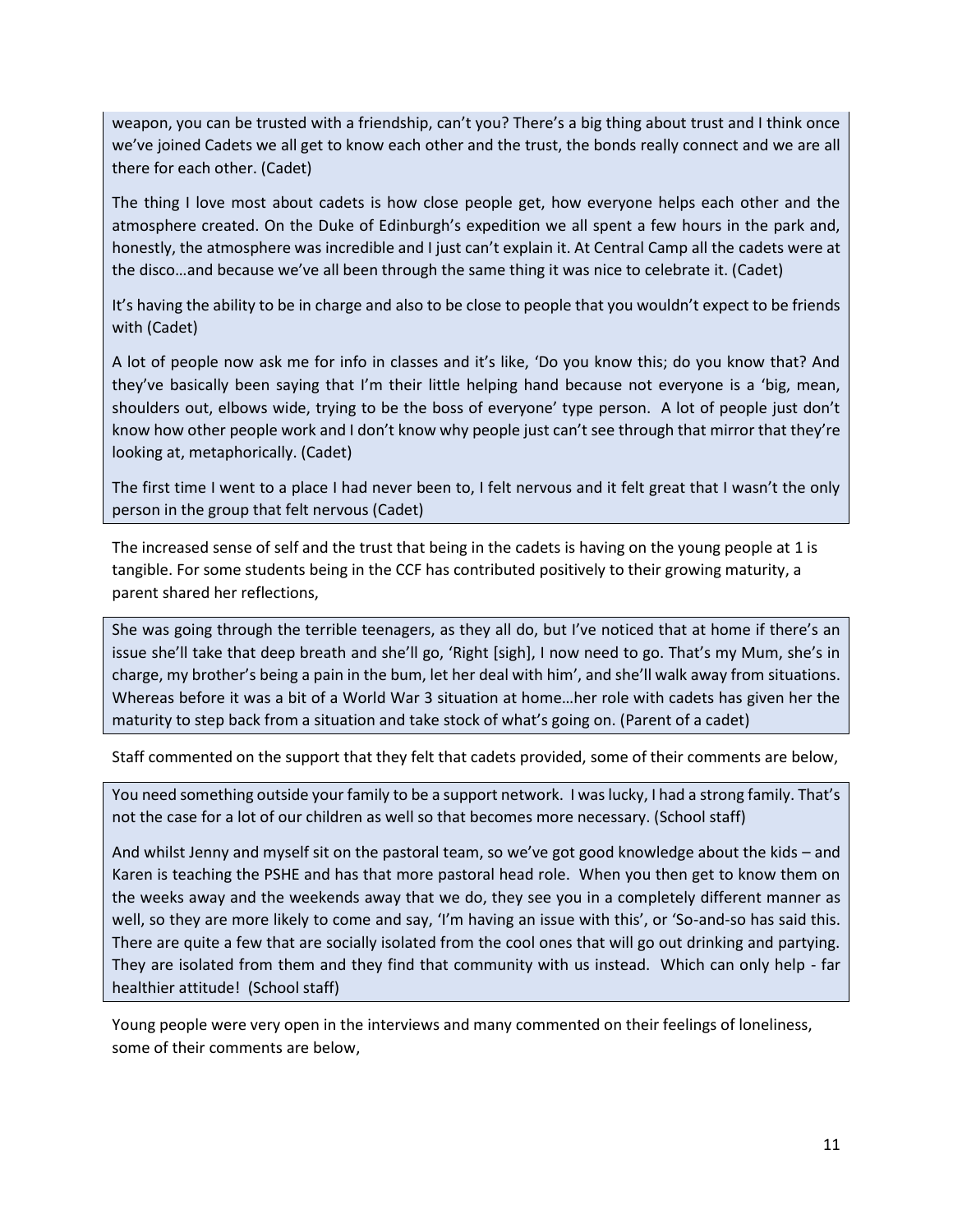Before Cadets I was really lonely, not able to tie up with anyone because of my potential disability. But now I know I can go somewhere where people will have my back, where people will stick up for me. I'm not saying I can't stick up for myself but it's just another helping hand. (Cadet)

Before I joined Cadets and a bit now, I'm quite lonely at home. I'm the only sibling and I don't go out a lot. But as I've been with Cadets for a little bit longer, I'm getting to know people and going out a lot more, like weekends and that. (Cadet)

If something bad happens that's the thing I turn to. I just think - you zone on Cadets, just think about Cadets, that always cheers me up. (Cadet)

Relationships with peers and friends are significant when it comes to mental wellbeing, they are one of the most important aspects of school life, features of such relationships include trust, talking, listening, sharing problems and support during troubled times are mechanisms which can help young people avoid depression. Good relationships can help young people feel safe and relieve anxiety and stress, whilst poor peer support networks can be a risk factor for depression. Improving adolescent wellbeing will allow young people to develop to their full potential as they transition to become adults<sup>16</sup>. This is covered in more detail in the Wellbeing section later in this report.

### School wellbeing

 $\overline{a}$ 

As well as the social support and connectedness that being a cadet can bring previous reports have highlighted the benefits that CCFs are having on the behaviour and attendance of some cadets. Students believe that better behaved classes help them do better at school<sup>17</sup>. Previous research<sup>18</sup> shows that in those young people who are eFSM, levels of anti-social behaviour and hyperactivity are higher and levels of self-regulation are lower. Extra-curricular activities that can help students manage their behaviour and build their confidence are welcomed by staff and students alike. The participants at the CCFs explained their views,

There are some people that will join and they just don't listen and they always mess about and then slowly but surely when they get told off and they realise, 'Oh wait, this isn't right, I shouldn't be doing this', they'll stop doing it in Cadets and slowly but surely they'll stop doing it in school and they actually get a lot better in school. (Cadet)

It's made me think. Because if you are told off you get sent out of the class. If Sergeant Major sees you outside the class, you know you are in for a good telling off. So that's always kept every Cadet in line. You don't want a detention on Monday night because that would be stopping you from going to Cadets. And

<sup>16</sup> Viner, R.M, Ozer, E.M., Denny, S. (2012) Adolescence and the social determinants of health. Lancet, 379, 00.1641-1653

<sup>17</sup>[https://assets.publishing.service.gov.uk/government/uploads/system/uploads/attachment\\_data/file/184078/DF](https://assets.publishing.service.gov.uk/government/uploads/system/uploads/attachment_data/file/184078/DFE-RR218.pdf) [E-RR218.pdf](https://assets.publishing.service.gov.uk/government/uploads/system/uploads/attachment_data/file/184078/DFE-RR218.pdf)

<sup>&</sup>lt;sup>18</sup> Sammons, P; Sylva, K; Melhuish, E; Siraj-Blatchford, I; Taggart, B and Jelicic, H (2008) Effective Pre-school and Primary Education 3-11 Project (EPPE 3- 11): Influences on Children's Development and Progress in Key Stage 2: Social/behavioural outcomes in Year 6 DCSF Research Report DCSF-RR049 http://eppe.ioe.ac.uk/eppe3-11/eppe3- 11%20pdfs/eppepapers/DfE-RR049.pdf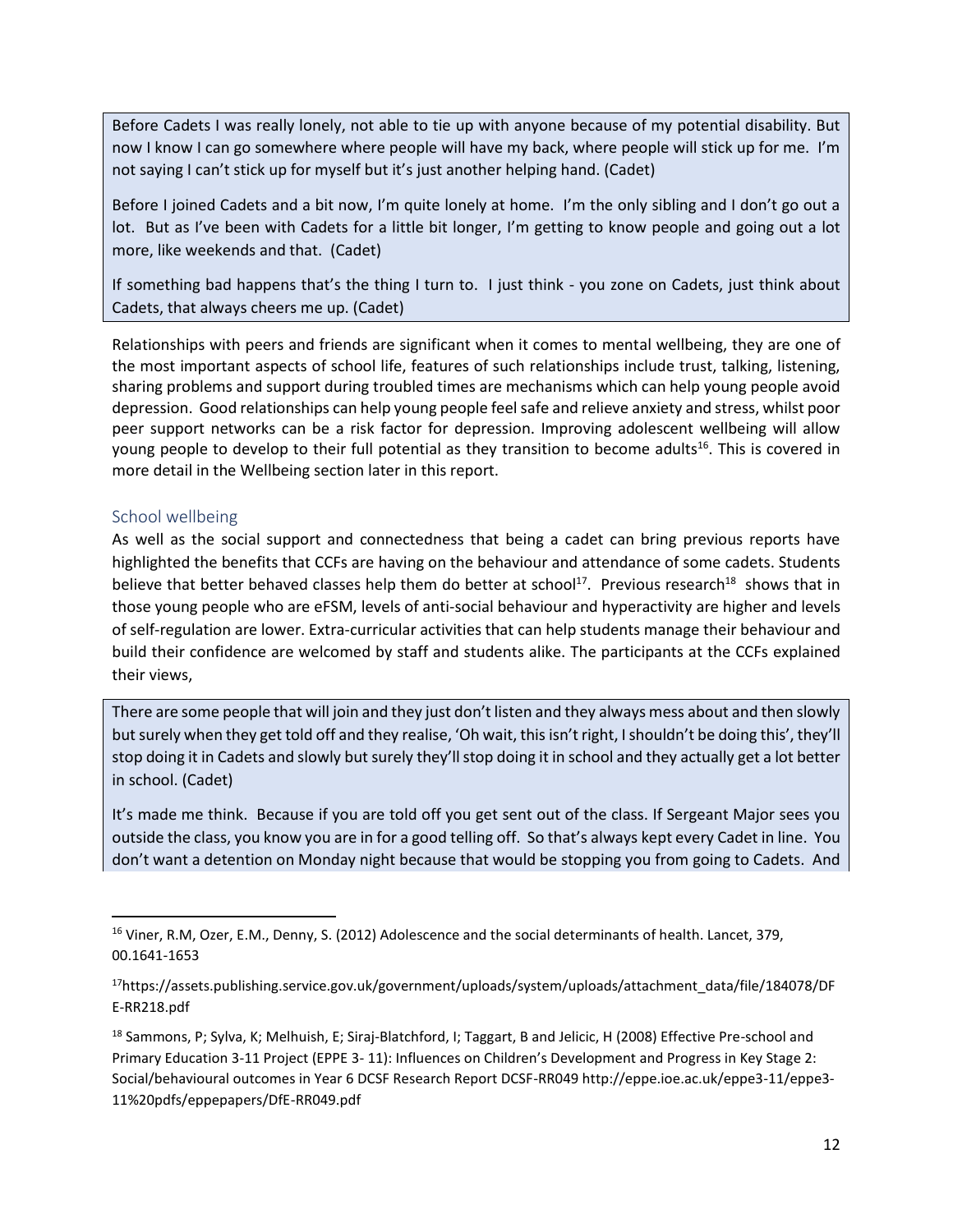with the Cadets you learn so much discipline stuff, you end up just not messing around…It certainly helps in subjects like Geography when you have map references. (Cadet)

I feel like when you are wearing the kit you have to be a good student and you are expected to have standards and things like that. But even if you are not in kit you still have to have those things as a cadet I guess. (Cadet)

And then group tasks, you can take charge or you can fall back. I can help if I need to, I know exactly how to take care of a situation basically. (Cadet)

Some of the leaders in the Cadets are children who've never had a behaviour point in the school, never missed their homework and have praise points through the roof. It does straighten up some of the naughty kids but if all you did was put all the naughty children in one area, you'd have a naughty kids' youth club. That's not what the Cadets are at all. It's an opportunity for students to really get involved in leadership. They don't always see it that way at the start, they become leaders without realising it. (School staff)

I'm developing a good mindset and growing as a person (Cadet)

 $\overline{\phantom{a}}$ 

The CCF teachers are five of the most caring, selfless people you will ever meet. Without them I wouldn't have as much confidence as I do, I wouldn't have got as close to some of the people that I have...The cadets means so much to me as there is a lot of pressure placed on our shoulders for exams etc. But when I got into cadets the environment is always so chilled and we still get the work completed to a high standard. For me, cadets is one of the only lessons I can go into and not have to stress or panic, we can all relax, do the work while having a laugh, a joke and general chit chat with the staff. (Cadet)

The new Ofsted Inspection Framework<sup>19</sup> (2019) requires that learners are given support to develop their resilience, confidence, independence alongside their physical and mental wellbeing. Being a member of the CCF provides learners with this support and the opportunities cadets have develops resilience, another feature of the new Framework. Ofsted also expects relationships between learners and staff to be positive and respectful and for the school environment to be free from bullying and discrimination, with staff able to deal with issues effectively to stop them spreading. The impact of the CCF on staff and students at the schools we visited was apparent,

It gives me something else to do that isn't just teaching. It's teaching but I'm developing skills I didn't have and I see the impact on the kids and what is happening to their self-esteem, their confidence, their leadership skills, their being able to think slightly outside the box and the resilience they've got to actually face the challenges. I would like to think that the ethos that we've got is we never get them to do anything that we can't do but we push them into doing things that they think they can't do, which then boosts their confidence and makes them aware. (School staff)

She would never sing in front of anyone apart from at home. She's now doing voice lessons, she's now out there in the choir, applying to do solos. I just think it's really boosted the way she perceives herself (Parent of a cadet)

<sup>19</sup>[https://assets.publishing.service.gov.uk/government/uploads/system/uploads/attachment\\_data/file/801429/Ed](https://assets.publishing.service.gov.uk/government/uploads/system/uploads/attachment_data/file/801429/Education_inspection_framework.pdf) [ucation\\_inspection\\_framework.pdf](https://assets.publishing.service.gov.uk/government/uploads/system/uploads/attachment_data/file/801429/Education_inspection_framework.pdf)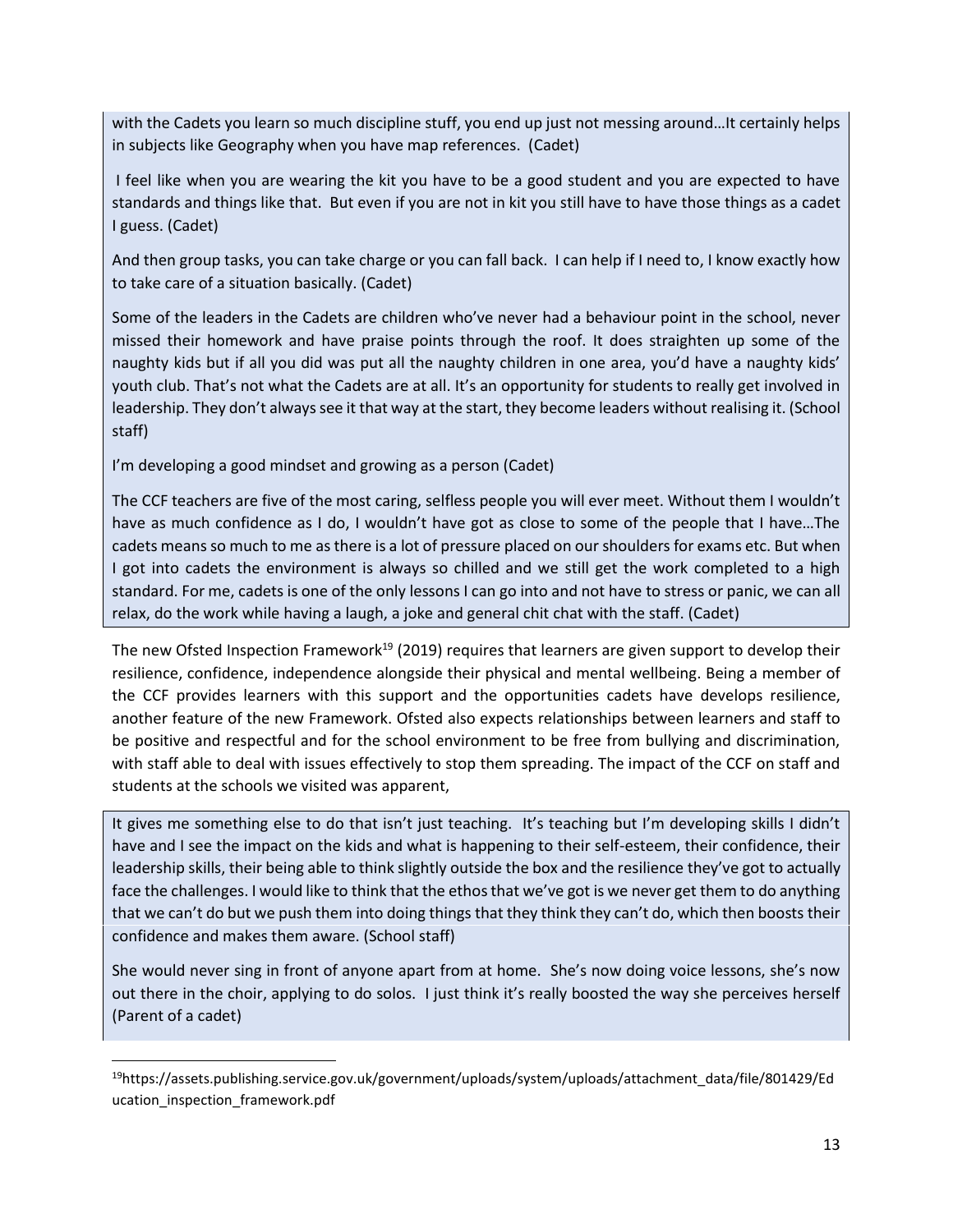I already had friends in class and everything else. But Cadets has definitely given me the confidence to speak louder and things like that. (Cadet)

I never used to be like that and then I joined Cadets and it's given me a new - seeing different situations, I can definitely look at things and I'm more confident about taking charge of the situation. (Cadet)

Cadets got me into cycling. My Dad before, he tried to get me into cycling…on the Central Camps with Cadets we do quite a lot of mountain biking and things like that… It's getting me more active and meeting new people, getting me more friends and things like that. (Cadet)

It's great, knowing how to do CPR if ever someone needed it and a medic wasn't there. (Cadet)

I feel cadets has changed me for the better. Before I joined cadets, I was a quiet girl with no selfconfidence. After I joined cadets, although I'm still quiet, my confidence has improved a lot. I now believe I can do things that I wouldn't before and I now try my best and not give up. Cadets has taught me how to persevere and how not to give up. I've learned a lot of valuable skills that will help me throughout my life into my adult years…. It prepares us for the world, gives us skills that will carry us on our way, and makes young people mature and prepared and ready for anything. (Cadet)

The things I learn in Cadets is not how to use a calculator, or to analyse a source, but it's life skills and friends and memories that'll truly last a lifetime. I may not be the most confident, the most good at Cadets or the most skillful person, but Cadets helps everyone have fun, experience things from a different perspective, and how to bond together as a really unique, second family. (Cadet)

For young people, having a range of opportunities (for example, music, sports, Cadets) inside and outside of school is beneficial. Previous research<sup>20</sup> shows that 15-year-olds who scored highly on an index measuring opportunities for participation and supportive relationships, such as those described by a range of stakeholders in relation to the CCF, were more likely to do well at school than those who scored lower on the index. They also have a greater sense of purpose and hopes for their future. Schools that offer students the opportunity to join a CCF are extending the range of extra-curricular opportunities available, thus enabling students, who may not traditionally have found a place to fit in, the chance to do so. Hopefully future Ofsted inspections will comment explicitly on the role of CCFs in these areas.

# Community & inclusion

 $\overline{\phantom{a}}$ 

Previous reports have commented on the role of the Cadet Forces in enhancing inclusion and raising awareness of the Armed Forces in the community. Data from the CCFs supports previous findings about the impact that being a cadet can have on communities and inclusion,

I always assumed, wrongly obviously, that CCFs were private school-based. I didn't realise they would go into just a general school. I think for the area it's brilliant because you do get a lot of problems in the area with youth. There are certain groups in the area that you desperately pray day in and day out that your children don't get involved with. And I think it's another way to - not 'keep them off the streets', that's the wrong way to put it but it's that kind of - it's something they want to do and it's a stronger pull than the bad things are…I'm a single mum so quite often my guys will bring their friends back to ours so that

<sup>&</sup>lt;sup>20</sup> Scales, P.C., Roehlkepartain, E.C., & Benson, P.L. (2010). Teen Voice 2010: Relationships That Matter to America's Teens. Minneapolis and Richfield, MN: Search Institute and Best Buy Children's Foundation.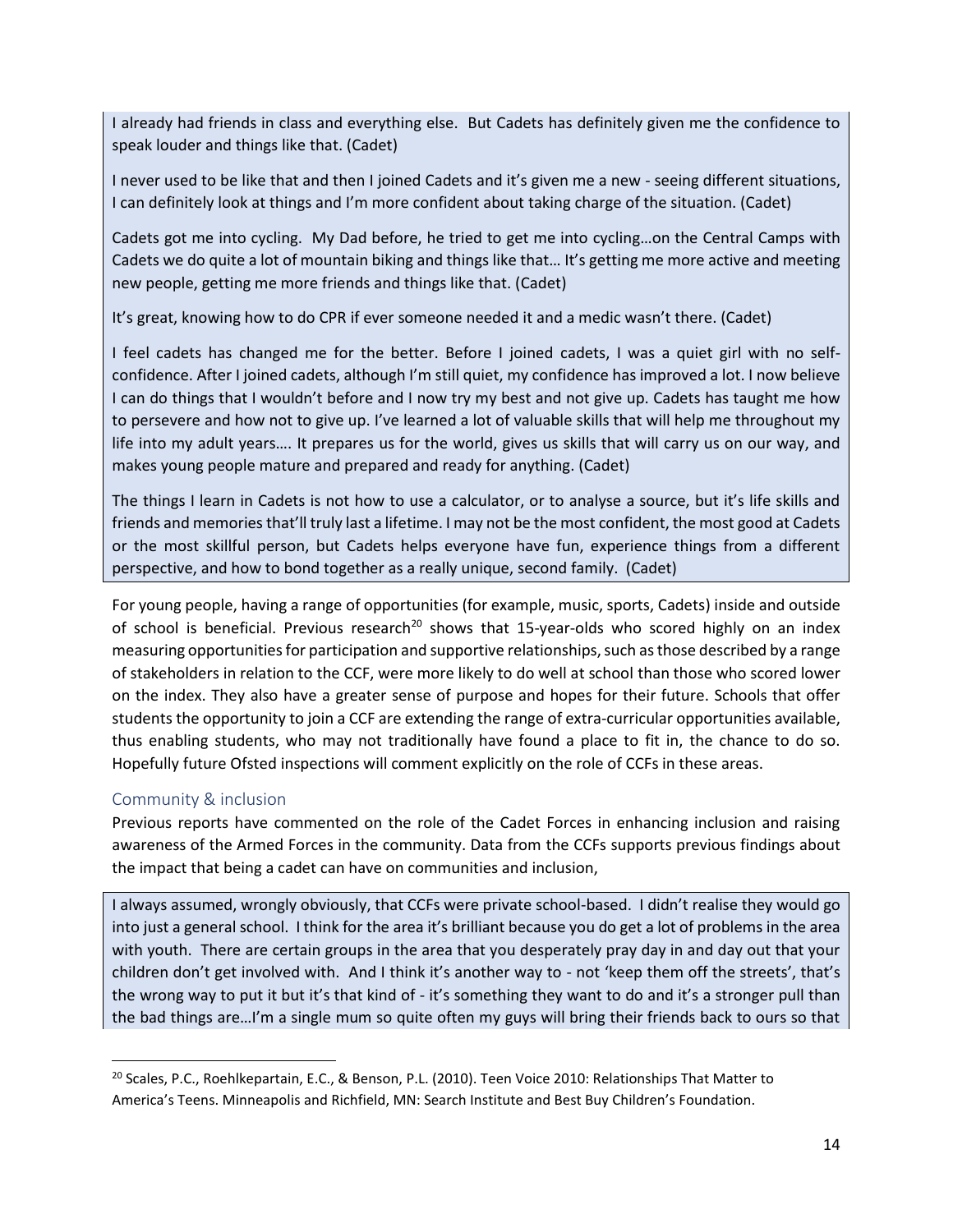they know that I know where they are. And quite often I've got, from Years 10 to Year 7, all out front, in the front garden, laughing, playing. And it's lovely to see. (Parent of a cadet)

We're sitting on 25% pupil premium. I think it improves our reputation with the local community because we've got something that is seen as the domain for rich and privileged. I'm doing it because I think it's good for young people. I think there's a lot to be gained out of it. If I've got 40 children a year yes, it's a small percentage of - 2.5% of my school. But 2.5% of my school are getting opportunities they could not get in any other way. (School staff)

I've been in the Cadets for about two years now and it's actually made a really big impact on my life. Because usually at home - because my Mum's challenged, disabled, she can't get out of the house much so we're usually running around, trying to help her… this is my opportunity to get out of the house, do the activities. (Cadet)

No, this is the only one (activity) I feel that I am able to get along with people in, basically, because a lot of the time I'm picked on and bullied. But yes, my Mum reckons I have ADHD and anger management issues…But it's just really fun because if I wasn't in this Cadet group now I wouldn't know any of these people. It's changed my life. (Cadet)

The cost of school exclusion was reported in the last report, the 2017 IPPR report, Making the Difference $^{21}$ , estimates the whole-life cost of exclusion at £370,000 per young person (in lifetime education, benefits, healthcare and criminal justice costs). Childhood bullying also results in significant and long-lasting harm<sup>22</sup>, with studies showing mental health symptoms in childhood and adolescence<sup>23</sup> and lasting well into adulthood<sup>24</sup>. Research<sup>25</sup> shows that the cost of SEND can be considerable, for example the average ADHD related costs between £9,000-14,000 per patient, these costs include health care, social care and parents' loss of productivity. Keeping young people with SEND in school, helping them feel included and reducing bullying is of significant economic benefit to society, the data gathered from school visits shows how the CCF is one group contributing to such inclusion at these institutions. The peer support that CCFs provide

<sup>&</sup>lt;sup>21</sup> <https://www.ippr.org/files/2017-10/making-the-difference-report-october-2017.pdf>

 $22$  Arseneault L., Bowes, L., Shakoor, S. (2010). Bullying victimization in youths and mental health problems: 'much ado about nothing'? Psychological Medicine 40, 717 -729 .10.1017/S0033291709991383

 $23$  Copeland W.E., Wolke D., Angold A., Costello, E.J. (2013). Adult psychiatric outcomes of bullying and being bullied by peers in childhood and adolescence. JAMA Psychiatry 70, 419 -426 .10.1001/jamapsychiatry.2013.504

<sup>&</sup>lt;sup>24</sup> Evans-Lacko, S., Takizawa, R., Brimblecombe, N., King, D., Knapp, M., Maughan, B. And Arseneault, L., 2017. Childhood bullying victimization is associated with use of mental health services over five decades: a longitudinal nationally representative cohort study. *Psychological medicine,* **47**(1), pp. 127-135.

 $^{25}$ Le, H. et al (2014) 'Economic impact of childhood/adolescent ADHD in a European setting: the Netherlands as a reference case', *European Child and Adolescent Psychiatry,* 23(7), pp. 587-598.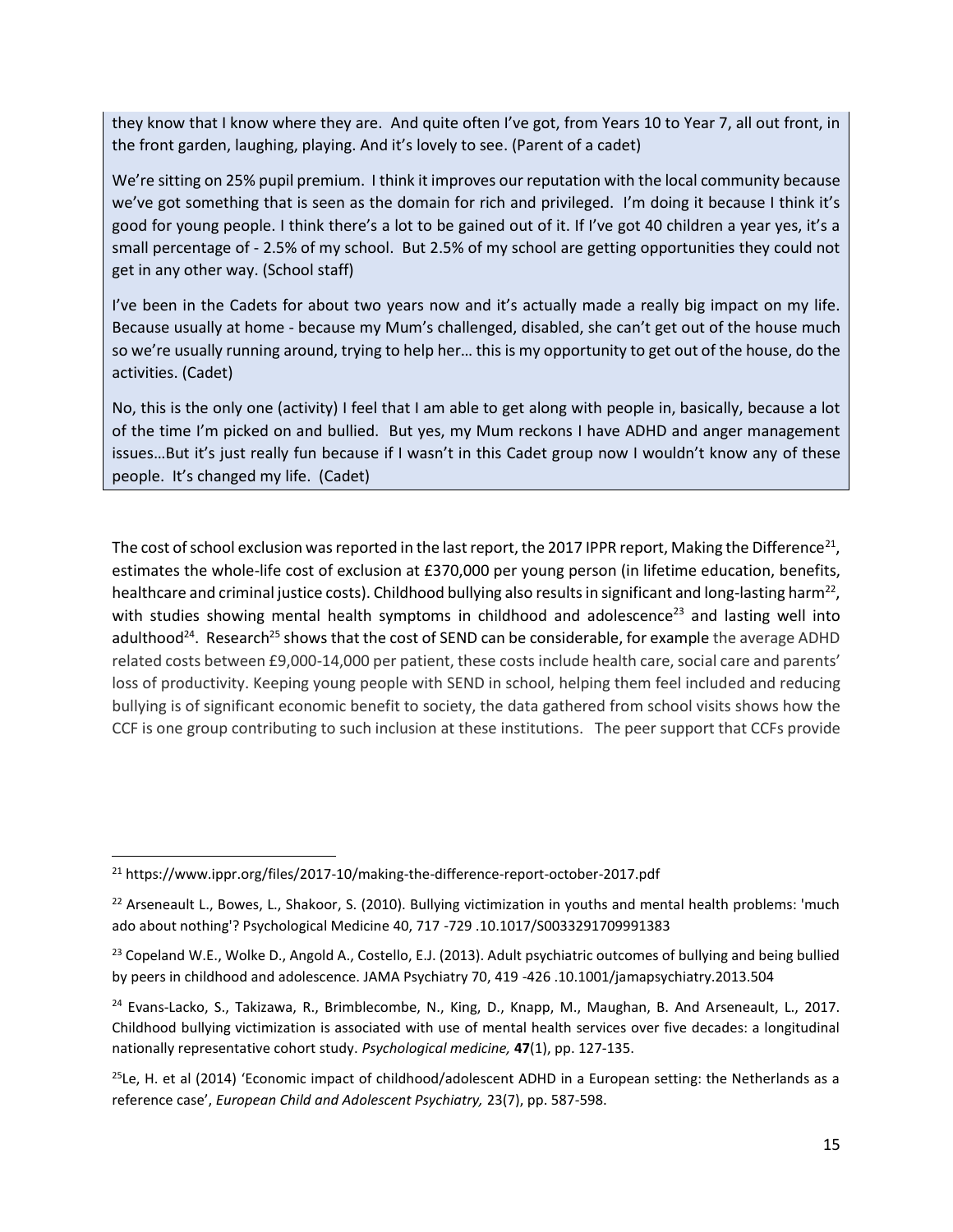for many young people can protect them against the negative impacts of bullying which can affect attainment and wellbeing<sup>26</sup>.

# <span id="page-16-0"></span>The impact of participation in the Cadet Forces on Wellbeing

Previous reports have highlighted some of the challenges that young people face growing up in the  $21<sup>st</sup>$ century, including cyber bullying, self-harm and loneliness. These phenomena have arisen at a time of continued austerity. Local Government figures show that 603 youth centres across the UK closed between 2012 and 2016, with a loss of 138,000 places for young people<sup>27</sup>. The evidence of a 2013 study<sup>28</sup> suggesting that austerity policies since 2008 may have had a detrimental impact on health outcomes, particularly for the more disadvantaged in society, continues to grow. The continuing rise $^{29}$  in figures on mental health disorders particularly among young people living in low-income households, those with poor general health and those with SEND is a national concern. Figures published in 2015 showed that spending on children's mental health services in the UK had fallen by 5.4%<sup>30</sup>, approximately £41 million since 2010, despite an increase in demand<sup>31</sup> (NHS 2018). Mental health problems cost the UK an estimated  $£105$ billion per annum<sup>32</sup>. Organisations that support the development of young people with their mental and physical wellbeing can make a significant difference to individuals, their families and communities and,

<sup>&</sup>lt;sup>26</sup> Rothon, C., Head, J., Klineberg, E., & Stansfeld, S. (2011). Can social support protect bullied adolescents from adverse outcomes? A prospective study on the effects of bullying on the educational achievement and mental health of adolescents at secondary schools in East London. *Journal of Adolescence*, *34*(3), 579-588.

<sup>27</sup> <https://www.unison.org.uk/content/uploads/2016/08/23996.pdf>

<sup>&</sup>lt;sup>28</sup> De Vogli, R. (2014) The financial crisis, health and health inequities in Europe: the need for regulations, redistribution and social protection. *International Journal Equity Health*. 13 (58) and Stuckler, D, & Basu, S. (2013) *The Body Economic: Eight Experiments in Economic Recovery from Iceland to Greece*. Penguin, London.

<sup>&</sup>lt;sup>29</sup> [https://digital.nhs.uk/data-and-information/publications/statistical/mental-health-of-children-and-young](https://digital.nhs.uk/data-and-information/publications/statistical/mental-health-of-children-and-young-people-in-england/2017/2017)[people-in-england/2017/2017](https://digital.nhs.uk/data-and-information/publications/statistical/mental-health-of-children-and-young-people-in-england/2017/2017)

**<sup>30</sup>** Neufeld, S., Dunn, V., Jones, P., Croudace, T. and Goodyer, I. (2017) Reduction in adolescent depression after

contact with mental health services: a longitudinal cohort study in the UK. *The Lancet Psychiatry*, 4(2):120-127.

<sup>&</sup>lt;sup>31</sup> NHS (2018) *Mental Health of Children and Young People in England 2017: Summary of key findings. Available at:* [https://files.digital.nhs.uk/9B/6F123E/MHCYP%202017%20Summary.pdf.](https://files.digital.nhs.uk/9B/6F123E/MHCYP%202017%20Summary.pdf)

<sup>32</sup> Menta**l** Health Taskforce (2016) The five year forward view for mental health. Available at: <https://www.england.nhs.uk/wp-content/uploads/2016/02/Mental-Health-Taskforce-FYFV-final.pdf>**.**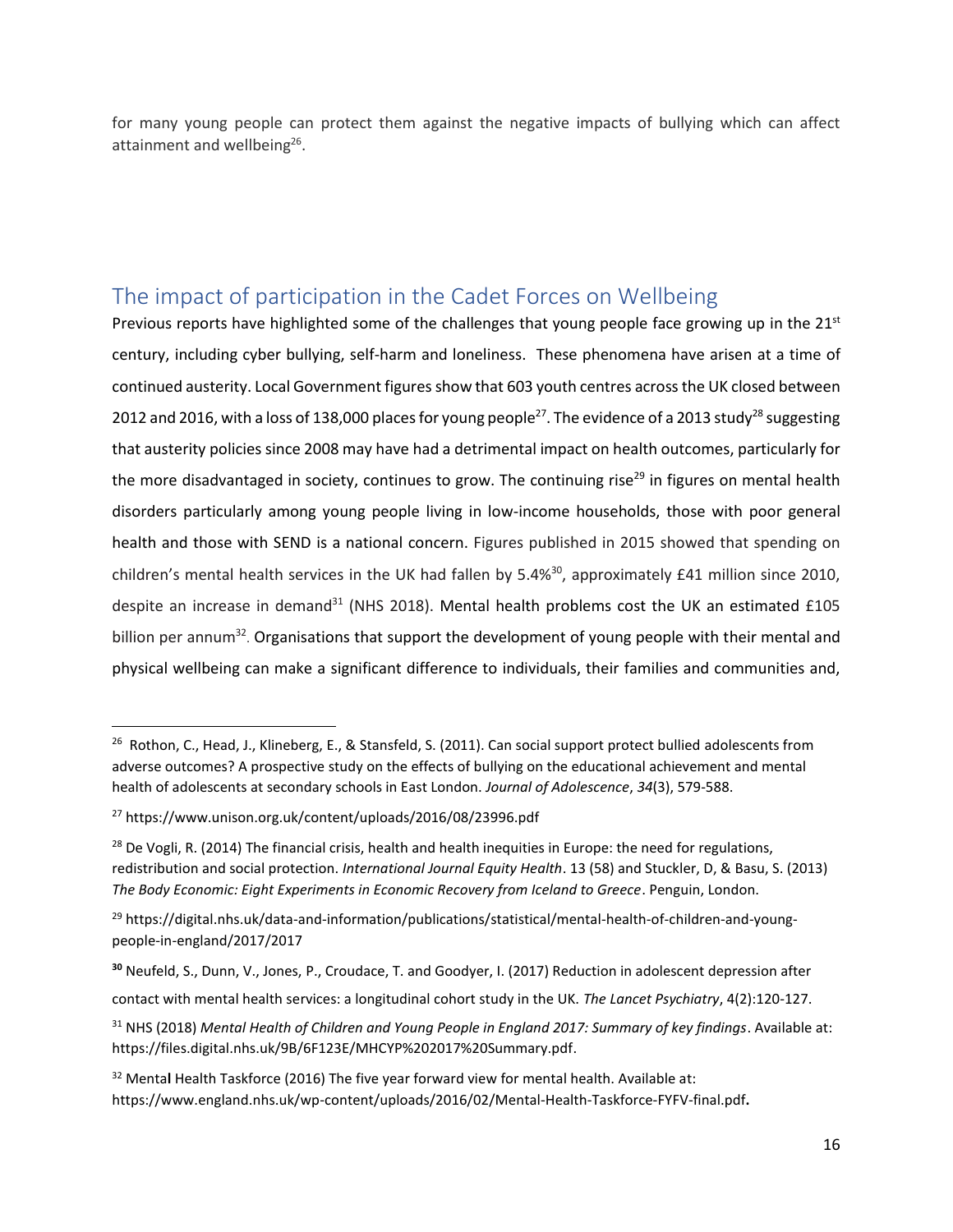ultimately, to the economic wellbeing of the UK, through savings to the NHS, social care, justice, and increased employability and productivity. A 2009 Audit Commission report on the benefits of sport and leisure activities in preventing anti-social behaviour amongst young people, put a figure of £200,000 per person on the costs to tax payers of young people in the criminal justice system. The same report suggests that it would cost £50,000 per person to provide the support, such as youth services, to keep them out of the system<sup>33</sup>. Ofsted<sup>34</sup>, in its new framework for inspection (2019) is required to make a judgment on how far a school's curriculum and work supports young people to develop their resilience, confidence and independence, and help them understand how to keep physically and mentally healthy.

Interviews with cadets, based in community units and CCFs, parents, CFAVs and teachers revealed a rich tapestry of the impacts of a Cadet Force on a range of personal attributes, such as confidence, resilience, independence, mental wellbeing, education, qualifications and life experience. CFAVs, interviewed about the impact of cadets on young people, gave a broad range of examples of impact. The opportunities for young people to travel and gain qualifications were described by many, two examples are given below,

"We did a thing at Camp last year, ILM 2 Level, (equivalent to a GCSE). For the first time we allowed CVQO and the ILM to come in and run a two-day package. 72 (cadets) passed and got a GCSE. Out of those 72 I imagined 50 would never have got a formal certificate. I think it will help in education. I think a lot of those 72, they're 15-year old's with a GCSE ILM Level 2 and I think it's stirred the pot and it's given them the interest to go a bit further…having Cadets with qualifications they would never have had. They've been to Canada, shooting. They've been to South Africa…we had a ski trip to Sarajevo in February, we're going to Bulgaria in February with another ski trip. We've had battlefield tours to the Somme. We've just had them back from Rome…That's a 17-year old who's done more in those five years than most adults do in their life…" (CFAV)

"So many of our young people leave school without formal qualifications…because of the link with Cadets there's a cross-reference there. So much of what they already do, like expedition work, adventure training, Cadet in the Community, those are cross-referenced to the BTEC Teamwork and Personal Development… we offer BTEC level 2, and the ILM in Youth Leadership Programme is Level 2…it's funded by CVQO…it gives young people a sense of pride and a feeling of worth." (CFAV)

 $\overline{a}$ 

<sup>33</sup> http://www.sportsthinktank.com/uploads/tired-of-hanging-around-audit-commission.pdf

<sup>34</sup>[https://assets.publishing.service.gov.uk/government/uploads/system/uploads/attachment\\_data/file/801429/Ed](https://assets.publishing.service.gov.uk/government/uploads/system/uploads/attachment_data/file/801429/Education_inspection_framework.pdf) [ucation\\_inspection\\_framework.pdf](https://assets.publishing.service.gov.uk/government/uploads/system/uploads/attachment_data/file/801429/Education_inspection_framework.pdf)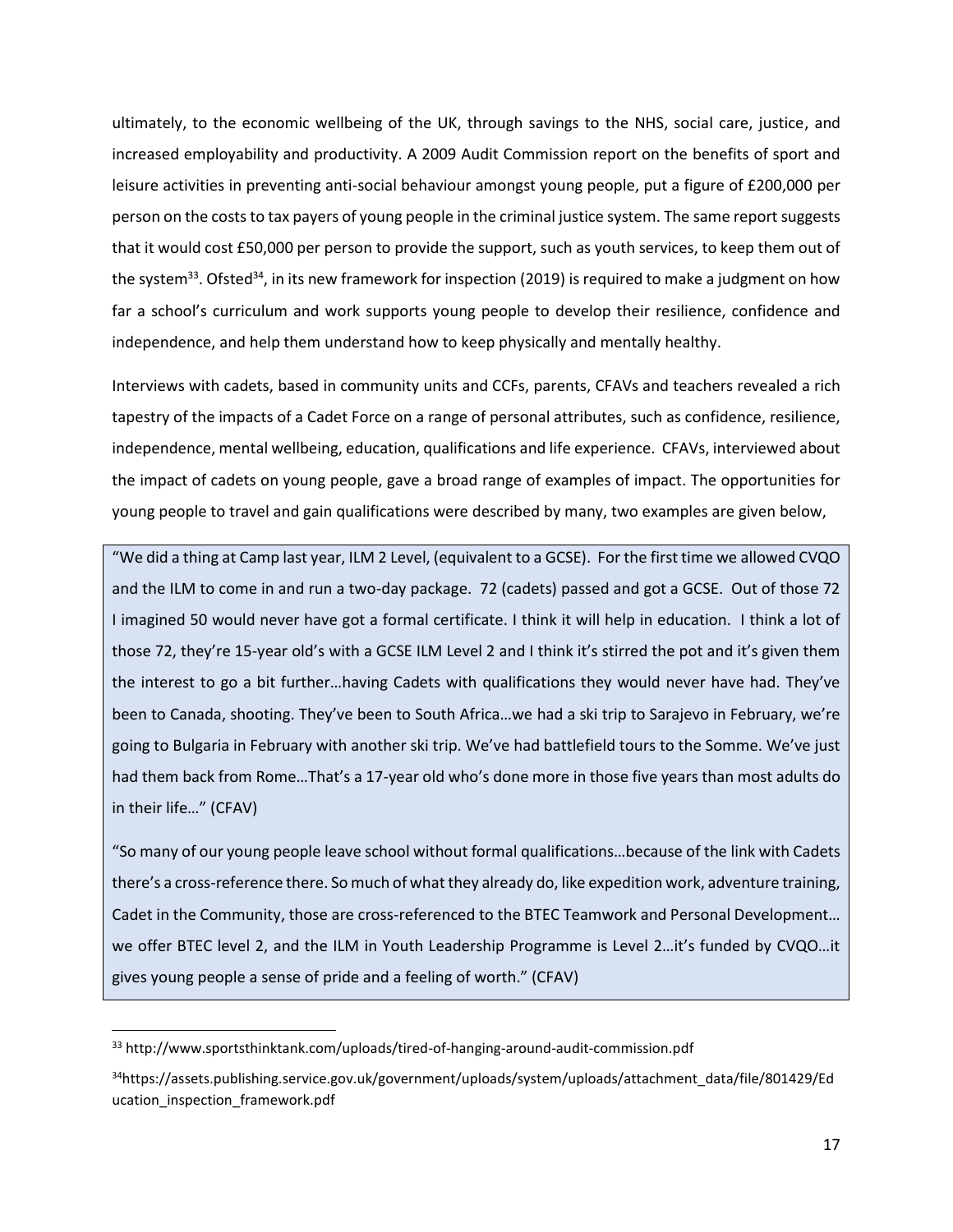The chance to earn new qualifications is also valuable for some CFAVs, as described in the examples below,

Part of my trying to get promoted within the police service, one of the stipulations put on by my manger was to gain an outside management qualification, outside the police. I was doing…the ALM Course, Adult Leadership and Management Course. That was accepted within the police services as'…that was a massive boost to me. It was ticking the box in that it was development as an Army Cadet adult but it was helping my police career, which was great... now where I've retired, I'm doing the Level 3 Mentor in January coming. And I've also started the CVQO Level 5 Leadership and Management… having joined the police at 18 with very little qualifications, I'm now going to end up…with more qualifications than I ever could have dreamt of. (CFAV)

"I really enjoy the fact that we can gain, you know, we can get qualifications ourselves and that's always really valuable whenever you are a teacher because we're always expected to be updating our skill set" (School staff)

Government figures<sup>35</sup> (2014) show that there are considerable lifetime productivity benefits to obtaining five or more good GCSEs (Level 2) (including English and Maths), gains worth on average £100,000 compared to those with below level 2 or no qualifications. There is clearly a strong economic imperative, both personally and to society, to support young people (and adults) to gain Level 2 qualifications as any improvement in qualification levels can deliver large returns. This is true of traditional academic qualifications and vocational qualifications such as those completed through the Cadet Forces. CVQO programmes enable many cadets to improve their academic qualification levels. The economic impact of this benefit is considerable. Access to accurate records of the qualifications that cadets (and CFAVs) gain (perhaps through Westminster and BADER) would allow the research team to estimate such economic impacts as part of their analysis.

Other skills (e.g. team work and communication) which participants commented on relate back to the new Ofsted inspection criteria and show how being a cadet can help build confidence, resilience and leadership skills. These are the kind of skills that often Academy schools are unable to develop with the pressure on them to get students through examinations. The development of personal and social skills by the Cadet Forces is particularly important for young people from disadvantaged backgrounds. Unlike their

l 35

[https://assets.publishing.service.gov.uk/government/uploads/system/uploads/attachment\\_data/file/387160/RR3](https://assets.publishing.service.gov.uk/government/uploads/system/uploads/attachment_data/file/387160/RR398A_-_Economic_Value_of_Key_Qualifications.pdf) [98A\\_-\\_Economic\\_Value\\_of\\_Key\\_Qualifications.pdf](https://assets.publishing.service.gov.uk/government/uploads/system/uploads/attachment_data/file/387160/RR398A_-_Economic_Value_of_Key_Qualifications.pdf)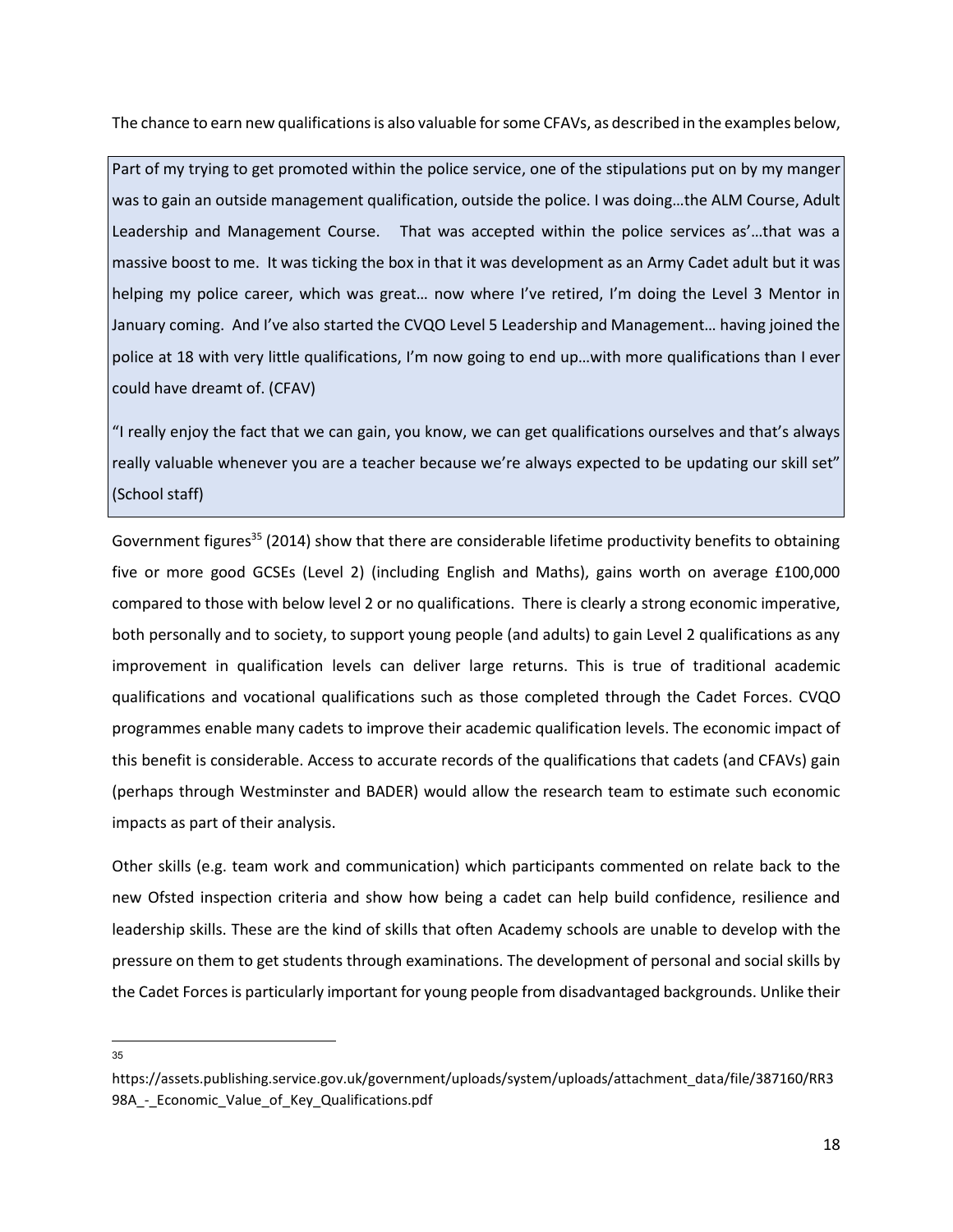more affluent contemporaries whose parents, with their cultural capital and economic power, are able to afford for their children to attend more 'enrichment' activities<sup>36</sup>, children from poorer homes struggle to engage in this type of development. The comments below are indicative of what cadets from disadvantaged backgrounds told us,

"(You) learn a lot quicker learning from your friends and from other people showing you than a teacher sitting you down and talking you through it…it works better I think than an adult trying to show everyone how to do the one thing…skills that you don't really learn in school, that you can apply to school, like leadership and team work and things like that. And it does give you a lot of confidence, it almost teaches you confidence for your skills and Drill and things like that. And it does, it definitely builds character that can be applied to school." (Cadet)

"(Cadets) offer opportunities, like going shooting or going on expeditions, places, stuff that no other club in school offered or anywhere else really. I really enjoy the social aspect, I've made a lot of good friends in the Cadets, maybe some people that I wouldn't have originally mixed with in school. But we do have a really good, close friendship now with being in Cadets for six years together so it's pretty good. The social aspect, like going away on weekends and going away to Camp at the end of the year really does help to make really good, strong friendships. (Cadet)

I went to Latvia with the Cadets so I feel like that's - it boosts your confidence I was with people from England who I hadn't a clue before and you have to be confident, getting to know them. You can't just sit around and let them come to you, you have to go in and just be like, 'This is me, I'm here'. (Cadet)

"Whenever you have to adopt a leadership role or something or you are in charge of section it really challenges your communication skills and being able to delegate to people and being able to take control of people. I would have been struggling to keep in control of people or take a lesson or present a presentation and the Cadets has really helped me with that. (Cadet)

Confidence in yourself, you actually see things you've achieved and you now have a mindset where you can look at things and just go, 'Yes, I can do that'… you are used to taking on new experiences. You are a lot less frightened of new things… It gives them a mindset that they can switch on whenever they need to

 $\overline{a}$ 

<sup>&</sup>lt;sup>36</sup> Ball, S., Reay, D., & David, M. (2002). "Ethnic Choosing: Minority Ethnic Students, Social Class and Higher Education Choice". *Race, Ethnicity and Education*, 5 (4). pp. 333-357. ISSN Print: 1361-3324 Online: 1470-109X.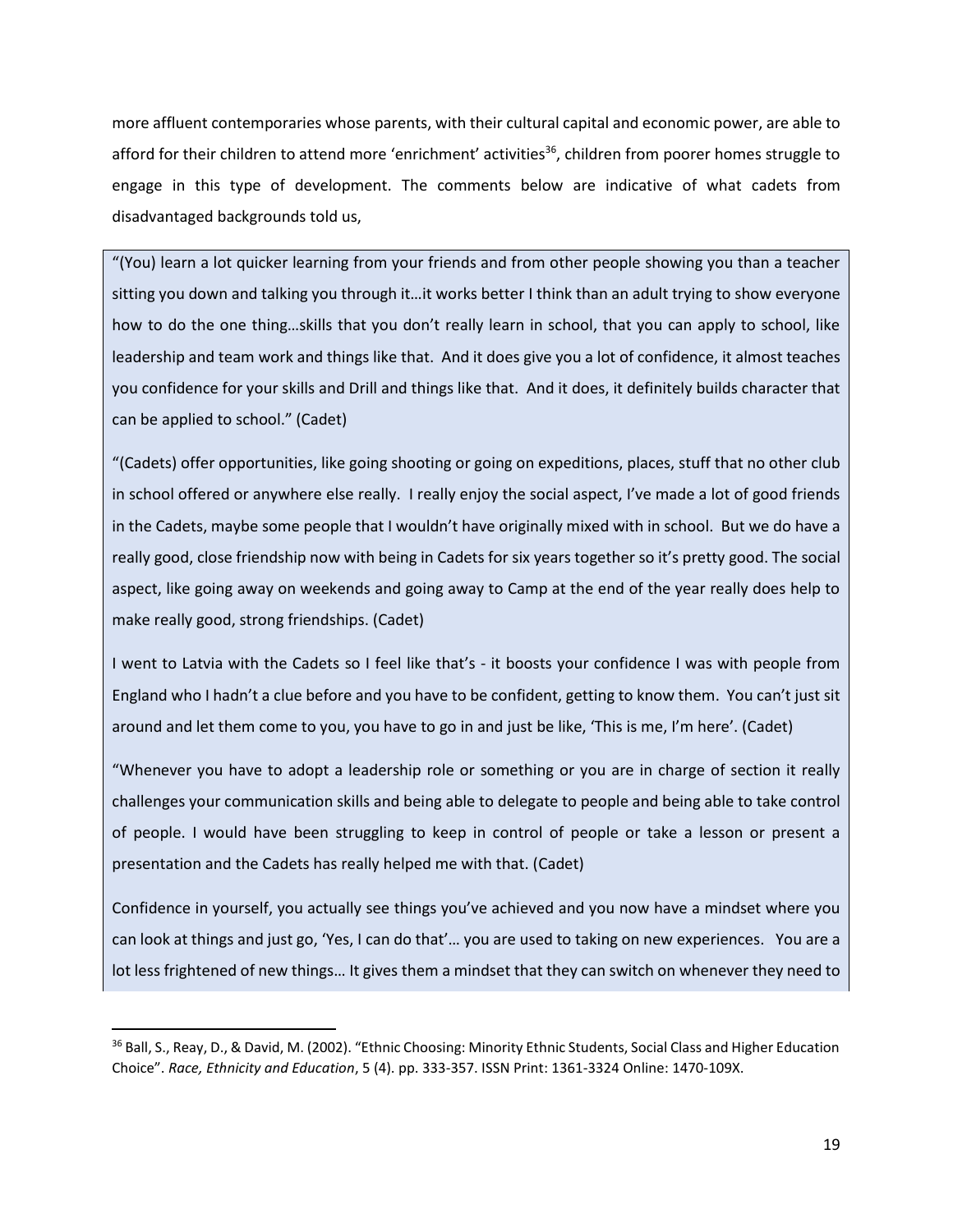tackle these things or overcome a challenge. They have that mindset now within them. And they have a maturity…and when you compare them to their peers they are big time more mature, more capable young people, far better equipped. (CFAV)

"It's hard work occasionally but - and you won't progress if you don't go to this training day or that training day or if you don't apply yourself…. The biggest thing for me, is that sort of giving them the opportunity to have that learning and to own it. And own their success, and that's the other that I keep coming back to is that whilst we may facilitate a lot of the stuff they're the ones that achieve those hurdles, that do those expeditions, that win those competitions. It's them, it's their effort and it's that realisation for them that they can do these things that perhaps they thought they never could, or never even wanted to do and they quite enjoyed it." (CFAV)

One area that the research team continue to gather evidence on relates to mental health and wellbeing and inclusion within the cadets, previous reports have highlighted the rise in self-harm and estimated that mental health problems are the largest cause of disability in the UK, with the annual cost to the economy calculated to be £105 billion.<sup>37</sup> CFAVs spoke of taking young people out of their comfort zones and diversity, young people told us about time away from their phones, lasting friendships and one participant told us how volunteering had saved him from complete despair. The rates of male suicide in the UK continue to rise, with the Office for National Statistics<sup>38</sup> reporting a rate of 17.2 deaths/100,000as a 'significant increase' from 2017, with males aged 45-49 having the highest rate. The estimated cost<sup>39</sup> of completed suicide for those of working age is £1.67 million (made up of costs relating to loss of life, pain and suffering, lost output, police time and funeral). The positive mental and physical health benefits of volunteering have been researched<sup>40</sup>but findings are inconclusive, future research could investigate this further. The quotes below are indicative of what young people and adult volunteers said,

38

l

<sup>&</sup>lt;sup>37</sup> <https://www.england.nhs.uk/wp-content/uploads/2016/02/Mental-HealthTaskforce-FYFV-final.pdf>

[https://www.ons.gov.uk/peoplepopulationandcommunity/birthsdeathsandmarriages/deaths/bulletins/suicidesint](https://www.ons.gov.uk/peoplepopulationandcommunity/birthsdeathsandmarriages/deaths/bulletins/suicidesintheunitedkingdom/2018registrations) [heunitedkingdom/2018registrations](https://www.ons.gov.uk/peoplepopulationandcommunity/birthsdeathsandmarriages/deaths/bulletins/suicidesintheunitedkingdom/2018registrations)

<sup>&</sup>lt;sup>39</sup> [http://eprints.lse.ac.uk/39303/1/Mental\\_health\\_promotion\\_and\\_mental\\_illness\\_prevention\(author\).pdf](http://eprints.lse.ac.uk/39303/1/Mental_health_promotion_and_mental_illness_prevention(author).pdf)

<sup>40</sup> Anderson, N. D., Damianakis, T., Kröger, E., Wagner, L. M., Dawson, D. R., Binns, M. A., . . . The BRAVO Team. (2014). The benefits associated with volunteering among seniors: A critical review and recommendations for future research. *Psychological Bulletin, 140*(6), 1505-1533[. http://dx.doi](http://dx.doi-org.ezproxy.northampton.ac.uk/10.1037/a0037610)[org.ezproxy.northampton.ac.uk/10.1037/a0037610](http://dx.doi-org.ezproxy.northampton.ac.uk/10.1037/a0037610)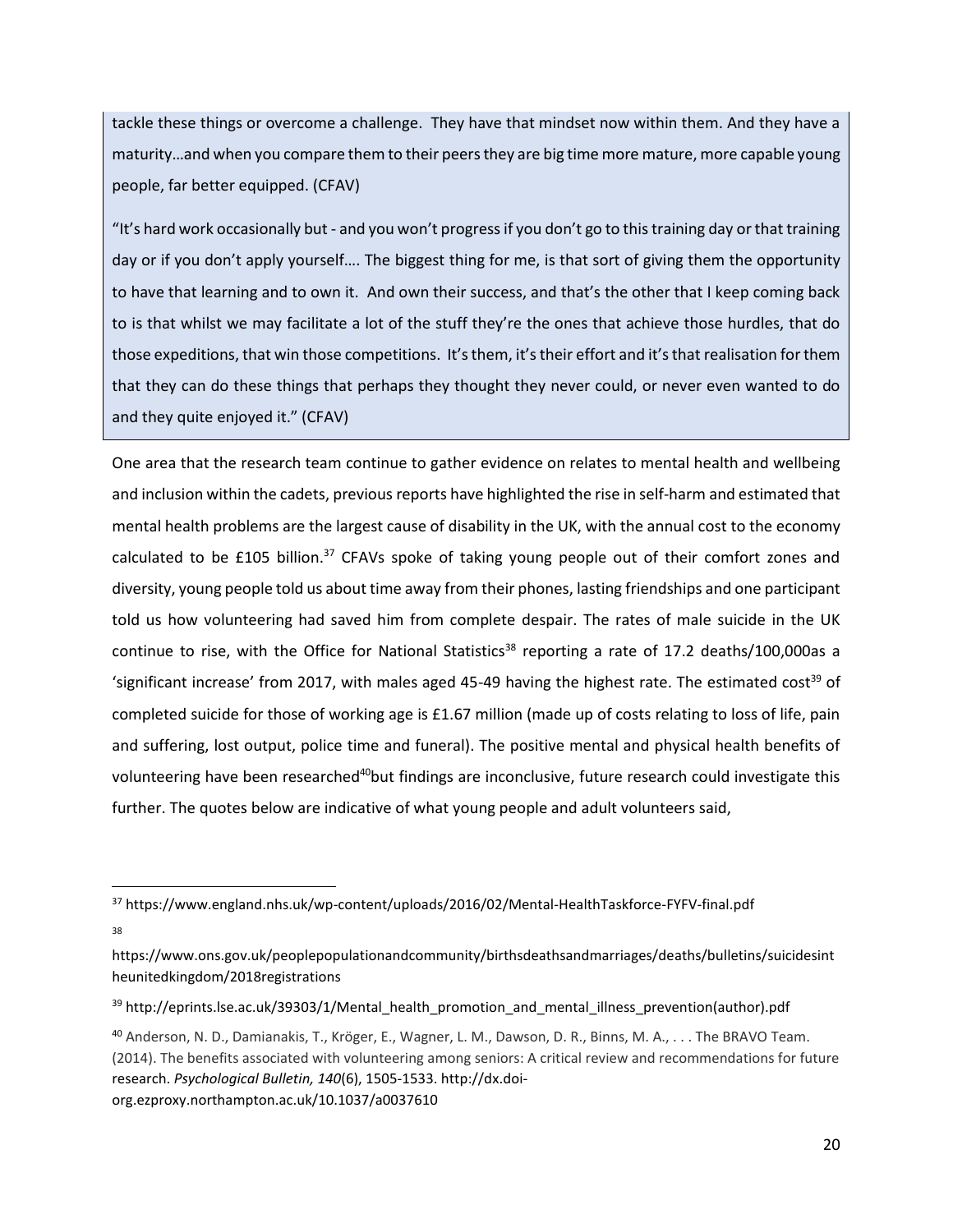"Because they're maybe not lifted out of their comfort zone enough. I think young people get too much time to dwell on their own issues and their own problems and they need to be out there getting fresh air, getting exercise…There's tremendous pressure on our young people and I know our school Detachment suffers because of the impact of exams and academic qualifications and the pressure from parents, the pressure from themselves to do well, to achieve. So, the pressure is on and I think to come away and escape for a weekend here is great." (CFAV)

I always liked doing PE and stuff and there was quite a lot of physical side to it… do new things, like you can do adventure training, it really appealed to me…going on Company weekends and shooting weekends, it was like an escape sometimes from normality…I got to go and do what I really enjoyed to do and it was just sometimes you got away from your phone, you just got the outdoors and fresh air and all that. (Cadet)

"In my Detachment we have a transgender child. So, he's a boy wanting to become a female… I have had to re-educate CFAVs as well and say, 'Guys, opinions, outside the gate. This child is under our care, we have a duty of care to do what's right and we accommodate her 100%'…The cadets weren't fazed, we worried about how to tell them and what might happen, but they were like 'Yes, fine, what are we going to do now?'. (CFAV)

"I probably was at the worst place of my life, a very dark place. I could see no way out, couldn't see any light at the end of the tunnel. And there was a guy I knew - the Deputy Commandant…He spoke to me…and said, 'Why don't you get yourself over to the Cadets? … I've had some rough experiences, I've seen some rough things in my time in (police force). And my personal life suffered massively because of that. So how do I combat that? Then I turn it on its head and I use my experiences and put my energy where I'd be sitting in the corner feeling sorry for myself, then I just got involved and ... now life is very different…my peers are all the same, I could discuss pretty much anything. And anybody that comes to me - Cadet, adult anybody, my door is open because somebody opened the door for me. (CFAV)

Evidently the impact of being in the cadets as a young person or adult volunteer can have a positive impact on wellbeing, both mental and physical, the value of this is considered in the following section, however, the quotes are powerful testimony to the good that the Cadet Forces are doing.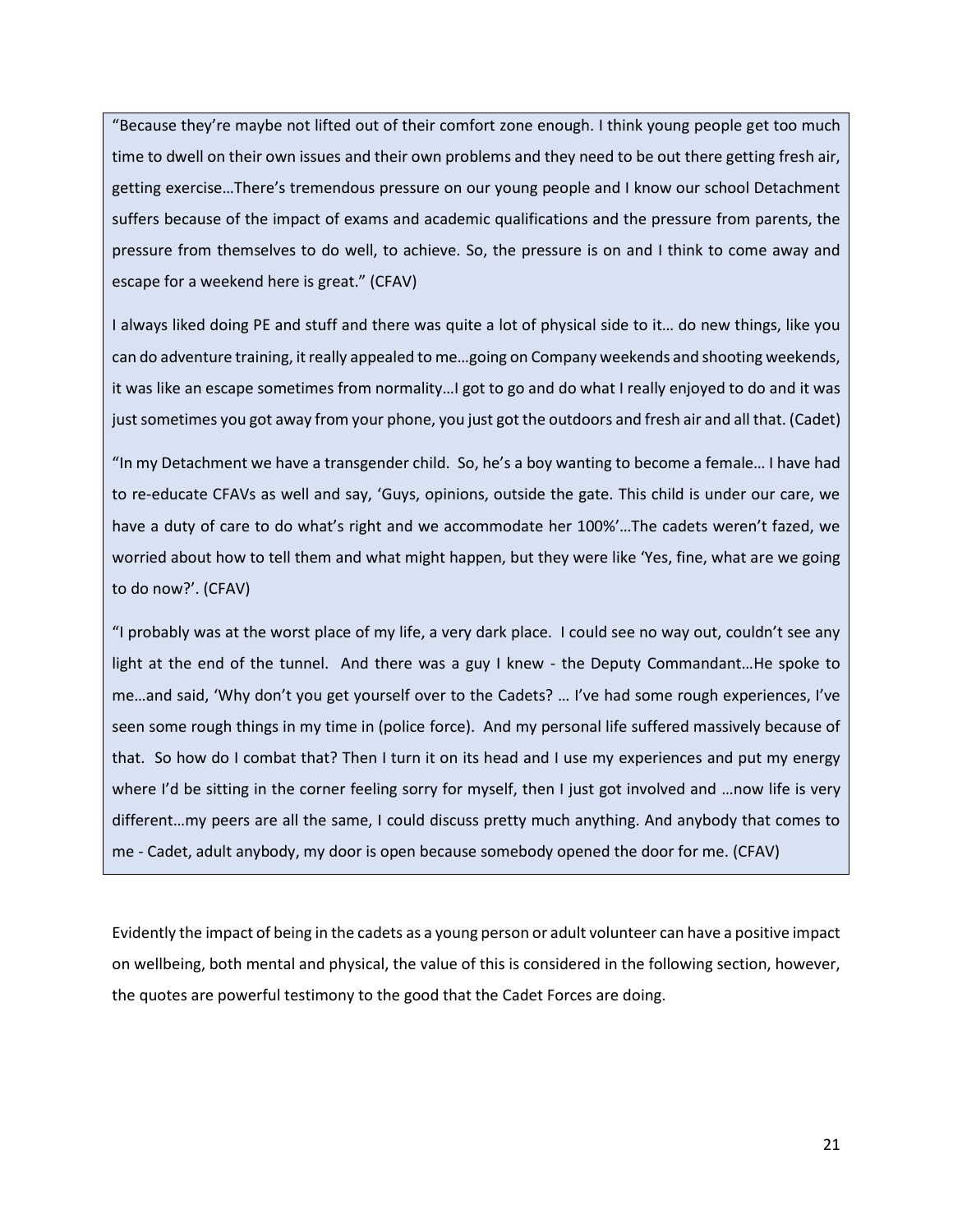# <span id="page-22-0"></span>Value of Health and Wellbeing outcomes of Cadet Forces

"Cadets at school gives me education by teaching me life skills. It gives me a boost up in how I feel about myself."

"I have got my confidence built up because of the Cadets."

CCF Cadets, Year 9, North East England

 $\overline{a}$ 

It is possible to estimate the potential financial value of the activities that the Cadet Forces undertake on health and wellbeing.

The report 'Mental Health of Children and Young People in England 2017<sup>'41</sup> produced by the NHS, states that the mental health of young people is a cause for concern. The report highlights include:

- One in eight (12.8%) 5-to 19-years old had at least one mental disorder when assessed in 2017;
- Specific mental disorders were grouped into four broad categories: emotional, behavioural, hyperactivity and other less common disorders. Emotional disorders were the most prevalent type of disorder experienced by 5-to 19-years-old in 2017 (8.1%);
- Rates of mental disorders increased with age. 5.5% of 2 to 4-year-old children experienced a mental disorder, compared to 16.9% of 17 to 19 years old;
- Data from surveys reveal a slight increase over time in the prevalence of mental disorder in 5 to 15 years-old. Rising from 9.7% in 1999 and 10.1% in 2004, to 11.2% in 2017;
- Emotional disorders have become more common in five to 15-year-olds going from 4.3% in 1999 and 3.9% in 2004 to 5.8% in 2017. All other types of disorder, such as behavioural, hyperactivity and other less common disorders, have remained similar in prevalence for this age group since 1999.

Adding to this rather bleak picture, the Children's Society, in their annual 'Good Childhood' report 2017, claimed that nearly a quarter of 14-year-old girls had self-harmed in the previous 12 months. Out of the 11,000 children that took part in the survey, 22% of girls and 9% of boys said they had intentionally harmed themselves.

Young people's mental health problems are linked to an increased risk of issues in adulthood, these include continuing poor mental health, lower income, unemployment, relationship issues and more chance of contact with the criminal justice system. A report published in 2017 for the Children's

<sup>41</sup> [https://digital.nhs.uk/data-and-information/publications/statistical/mental-health-of-children-and-young](https://digital.nhs.uk/data-and-information/publications/statistical/mental-health-of-children-and-young-people-in-england/2017/2017)[people-in-england/2017/2017](https://digital.nhs.uk/data-and-information/publications/statistical/mental-health-of-children-and-young-people-in-england/2017/2017)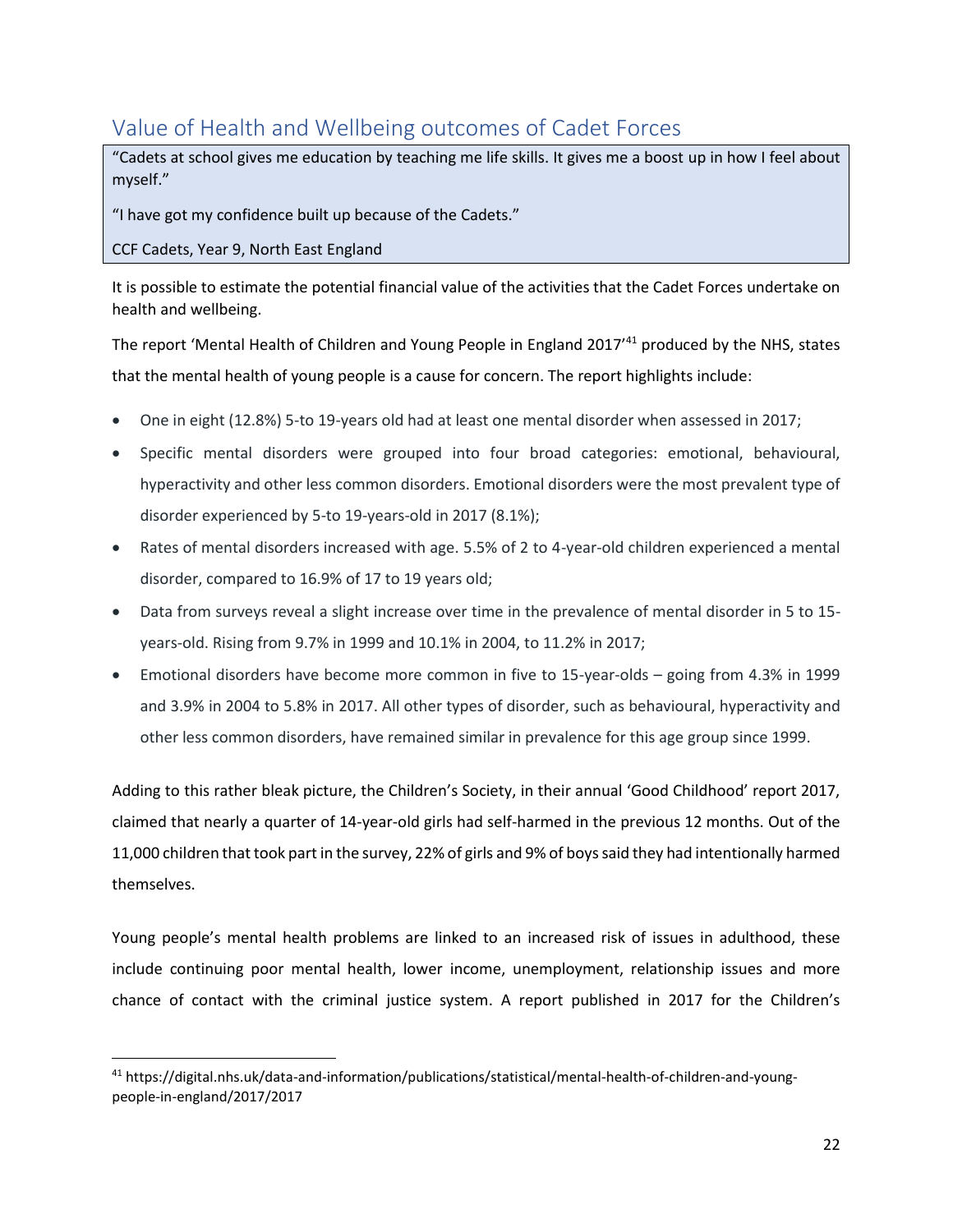Commissioner<sup>42</sup>, highlights how young people mentioned physical activity and sport, which are a feature of the activities undertaken across the Cadet Forces, as one of their most important ways of relieving stress.

We noted in the 2018 interim report, and reinforce the point in this report, that if being a member of the Cadet Forces can help some young people manage their mental health more effectively, then the savings to the NHS and wider society are very likely to be significant. Since the publication of the 2018 interim report, the research team has looked for valid ways of putting a value on the impact of participation in the Cadet Forces on the wellbeing of young people.

The Cadet Forces do not formally record instances of physical or mental illness that cadets experience, although individual unit CFAVs often know when a child is experiencing issues. Therefore, it is not possible to compare the incidence of cadets with that of their non-cadet peers. However, the interesting and robust work of Fujiwara et al  $(2015)^{43}$  does enable the quantifiable benefits of the impact on wellbeing of participation in the Cadet Forces to be estimated. As Fujiwara points out, "wellbeing measurement, quite apart from whether the impacts are subsequently valued for the purposes of economic appraisal, is an increasingly prominent part of policy discussions." Therefore, estimating the value of a wellbeing impact is an appropriate undertaking.

Cadets take part in a variety of activities that are strongly associated with good physical and mental health. In addition to sports and physical activities carried out at camps and at cadet weekends, they are heavily involved in cultural and heritage events including small- and large-scale parades, visits to museums and historic sites, and formal (i.e. assessed) and informal educational activities. The impact of these activities on physical and mental health is predicted by Fujiwara et al (2015) as follows:

<sup>43</sup> Fujiwara. D, Kudrna. L, Cornwall. T, Laffan. K, and Dola. P (2015) *Further analysis to value the health and educational benefits of sport and culture*, DCMS, available at:

<sup>42</sup> [https://www.childrenscommissioner.gov.uk/wp-content/uploads/2017/10/VoicesMental-health-needs-1\\_0.pdf](https://www.childrenscommissioner.gov.uk/wp-content/uploads/2017/10/VoicesMental-health-needs-1_0.pdf)

https://assets.publishing.service.gov.uk/government/uploads/system/uploads/attachment\_data/file/446273/Heal th\_and\_educational\_benefits\_of\_sport\_and\_culture.pdf

Fujiwara, now at the LSE, is the ex-senior economist at the Cabinet Office and lead on cost-benefit analysis for the DWP.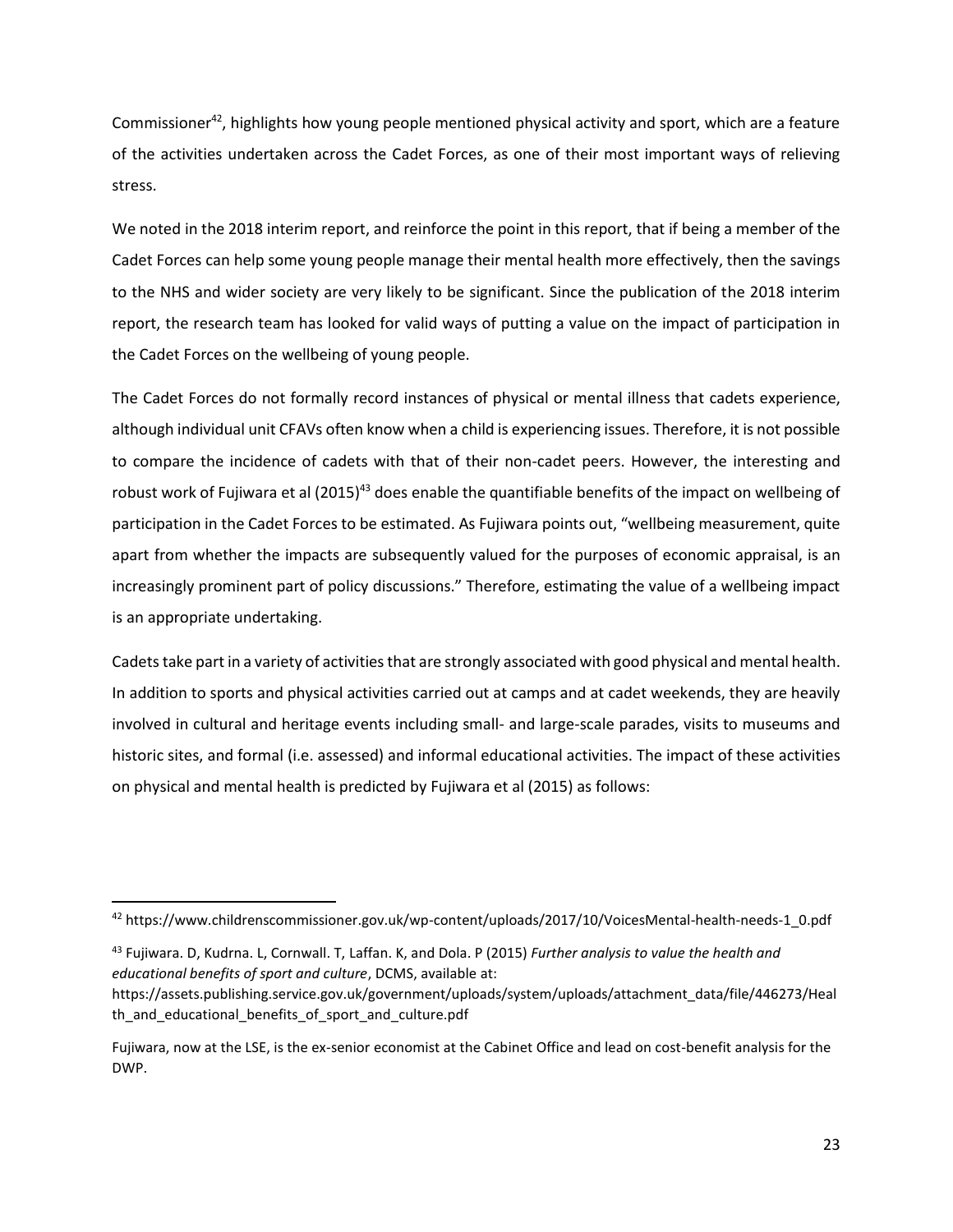- Reduction in GP visits leads to cost savings for the NHS of £13.25 (all sports), £7.14 (team sports), £12.12 (individual sports), £5.07 (audience arts), £2.59 (heritage), £1.05 (library) and £1.89 (museum) per person annum.
- Reduction in the use of mental health services leads to costs savings for the NHS of £17.86 (all sports), £9.63 (team sports), £16.34 (individual sports), £6.84 (audience arts), £3.50 (heritage), £1.42 (library) and £2.55 (museum) per person per annum.

Since these are different medical services the cost savings can be added together.

In addition, Fujiwara et al (2015) point out that young people who take part in the arts, and visit heritage sites and libraries, are more likely to go onto further or higher education. They calculate that:

- After controlling for the main determinants of education attendance and looking at the subsample of 16-18-year-olds, participants in arts are about 1% more likely to go on to further education than those who do not. For those who visit heritage sites and for those that visit libraries this figure is estimated to be about 1% and 0.7% respectively.
- The per-person lifetime private benefits in wages from the higher likelihood of attending further/higher education are estimated as £2,380 (participants in arts); £2,465 (heritage visits) and £1,587 (libraries).
- The per-person lifetime public benefits in increased tax receipts from the higher likelihood of attending further/higher education are estimated as £790.59 (participants in arts); £818.62 (heritage visits) and £527.06 (libraries).

Before putting an estimated value on the wellbeing benefits that youngsters derive from participation in the Cadet Forces, the team has to allow for 'churn' (those youngsters that remain in cadets for less than six months) and the fact that not every cadet will take part in the full range of activities each year. Therefore, in order to be prudent, the assumption is made that 20% of cadets will take part in activities that deliver the benefits predicted by Fujiwara et al (2015). There are c. 127,000 cadets, either in community or CCF units, thus 25,400 = 20%.

Assuming that 25,400 cadets take part in sports, heritage and museum visits each year (audience arts and library visits are not included in the following calculations), then the cost savings to the NHS are in the region of:

• Reduction in GP visits – £452,286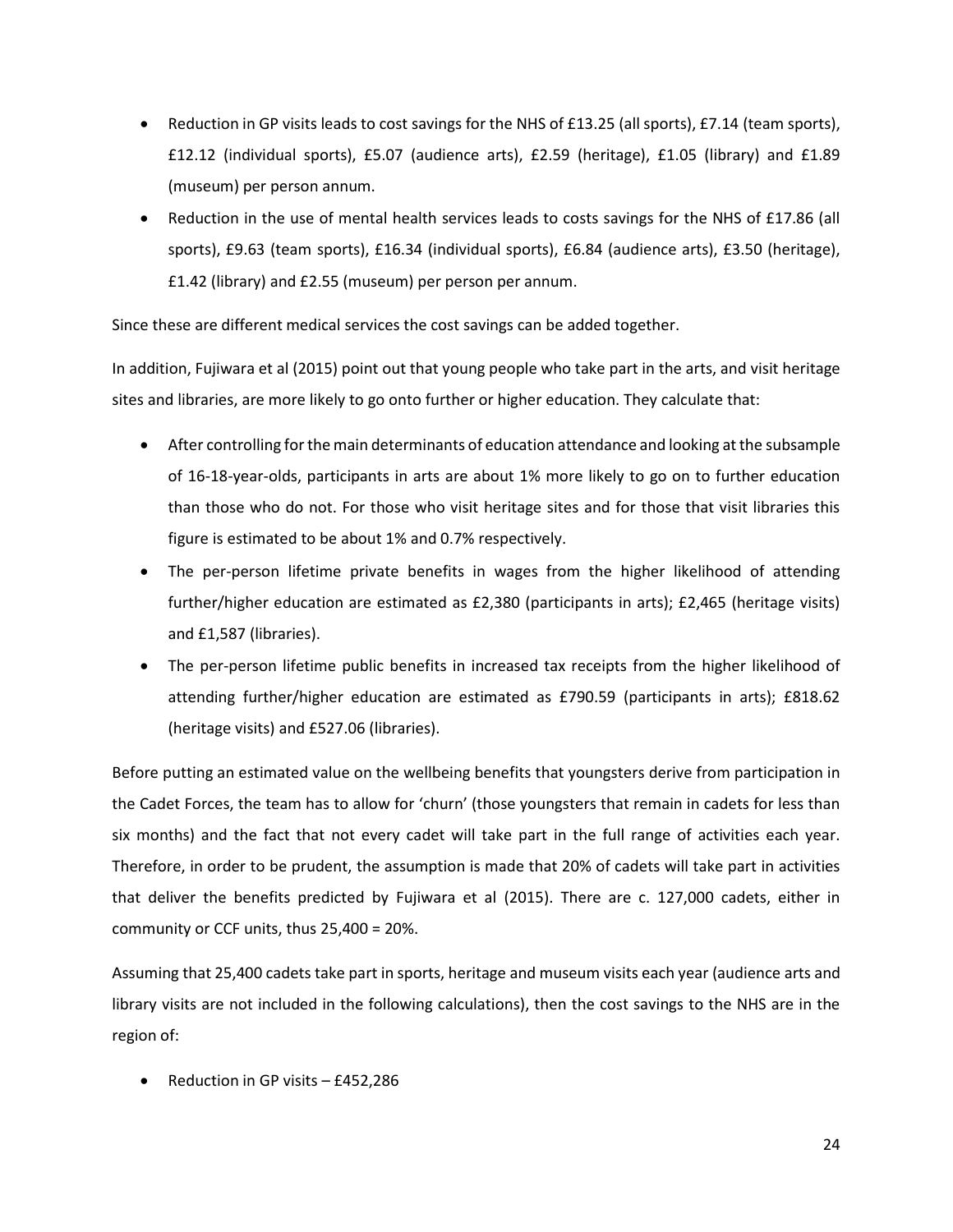- Reduction in use of mental health services £607,314
- Total savings to NHS p.a.  $=$  £1,059,600

Given the size of the NHS budget, these figures could be argued to be trifling. However, as a result of taking part in sports, heritage activities and museum visits the 25,400 cadets in our prudent sample gain per person lifetime private benefits from their increased likelihood of attending FE/HE of £62,611,000 (25,400 x £2,456). In addition, they deliver per person lifetime public benefits in increased tax receipts from their increased likelihood of attending FE/HE of £20,792,948 (25,400 x £818-62). Therefore, the total lifetime benefit is in the region of £83 million; and this benefit is being delivered by the Cadet Forces each year!

Therefore, it is reasonable to predict that each year the young people in the Cadet Forces carry out activities that support their physical and mental wellbeing and that as a result it is possible to quantify the benefit delivered each year as being in the region of £84 million (NHS savings and lifetime benefits delivered p.a.).

It is recognized that the calculations in this section of the report have not been carried out before now. Therefore, the figures arrived at should be regarded as interim. The research team will carry out more work before its final report in autumn 2020 to assess the potential value of the health and wellbeing outcomes that result from young people being part of the Cadet Forces. However, the research team is confident that the impact of participation in the Cadet Forces on the health and wellbeing of young people is positive, and that the return on investment is significant.

# <span id="page-25-0"></span>Community cohesion

The Local Government Association defines a cohesive community as one where there is a sense of belonging from all communities; diversity is valued; those from different backgrounds have similar life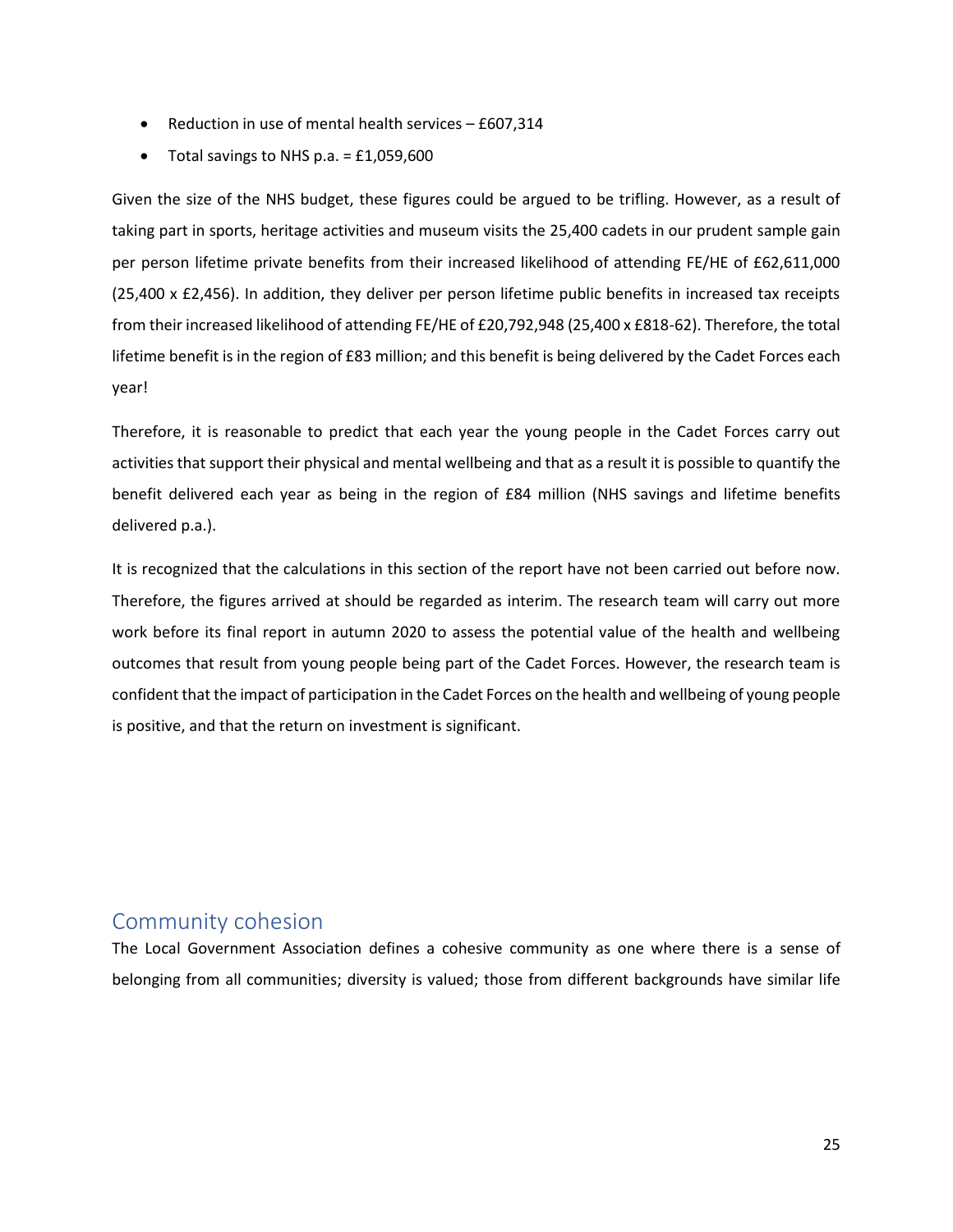opportunities and are developing strong and positive relationships<sup>44</sup>. The Casey Review<sup>45</sup> highlights the potential of a range of youth groups and the impact of youth volunteering in promoting positive social interactions between young people. Uniformed groups, such as the Cadet Forces, provide opportunities for young people from different backgrounds to work together. This research supports the findings from prior research<sup>46</sup> about the positive impact of participation in youth groups on skills and behaviours and improvements in social mixing and integration.

"I'm a Protestant but Cadets has taught me that religion doesn't matter. So, there's some Catholics that were really good friends of mine that were in Cadets. And at the end of the day we both did exactly the same things. It's not like they were any different, just because they believe in something different doesn't make them any different." (Cadet)

There's a lot of youth in (name of) city itself which I could relate to and I could communicate to, in order to get them off the streets…coming from a military background and a police background, thought it was a good way to channel these kids away from wrongdoing… One of the aspects that I was able to bring to the table in (name of city) was the political divide at that particular time. I've got two from the political divide who come along and there's no politics, obviously, it all stops at the gate. I make it very clear your political view stays out there. In here, this is for all. I don't care who or what you are, where you're from anything about you, you're for all... The cross-community element I thought was vitally important to try and introduce in the city, which I have done so and those guys went on to join the British Army… Three of them, they're in the Royal Engineers… these were guys from a Catholic community who would have never had any interest in the British Army." (CFAV)

"In some respects, the Cadets, like probably other youth organisations, has become an interface and they are mixing and people are just taking people for being people. They're not worried about where they've (the young people) come from or the politics of their parents… just seeing that there's hope, that we can

<sup>44</sup> <https://www.london.gov.uk/sites/default/files/communitycohesionactionguide.pdf>

<sup>45</sup>https://assets.publishing.service.gov.uk/government/uploads/system/uploads/attachment\_data/file/575973/Th e\_Casey\_Review\_Report.pdf

<sup>46</sup> Kerr, D. et al. (2011) Evaluation of the schools linking network: Final report, Research report DFE-RR090, National Foundation for Educational research. Available at:

https://www.gov.uk/government/uploads/system/uploads/attachment\_data/file/182402/DFE-RR090.pdf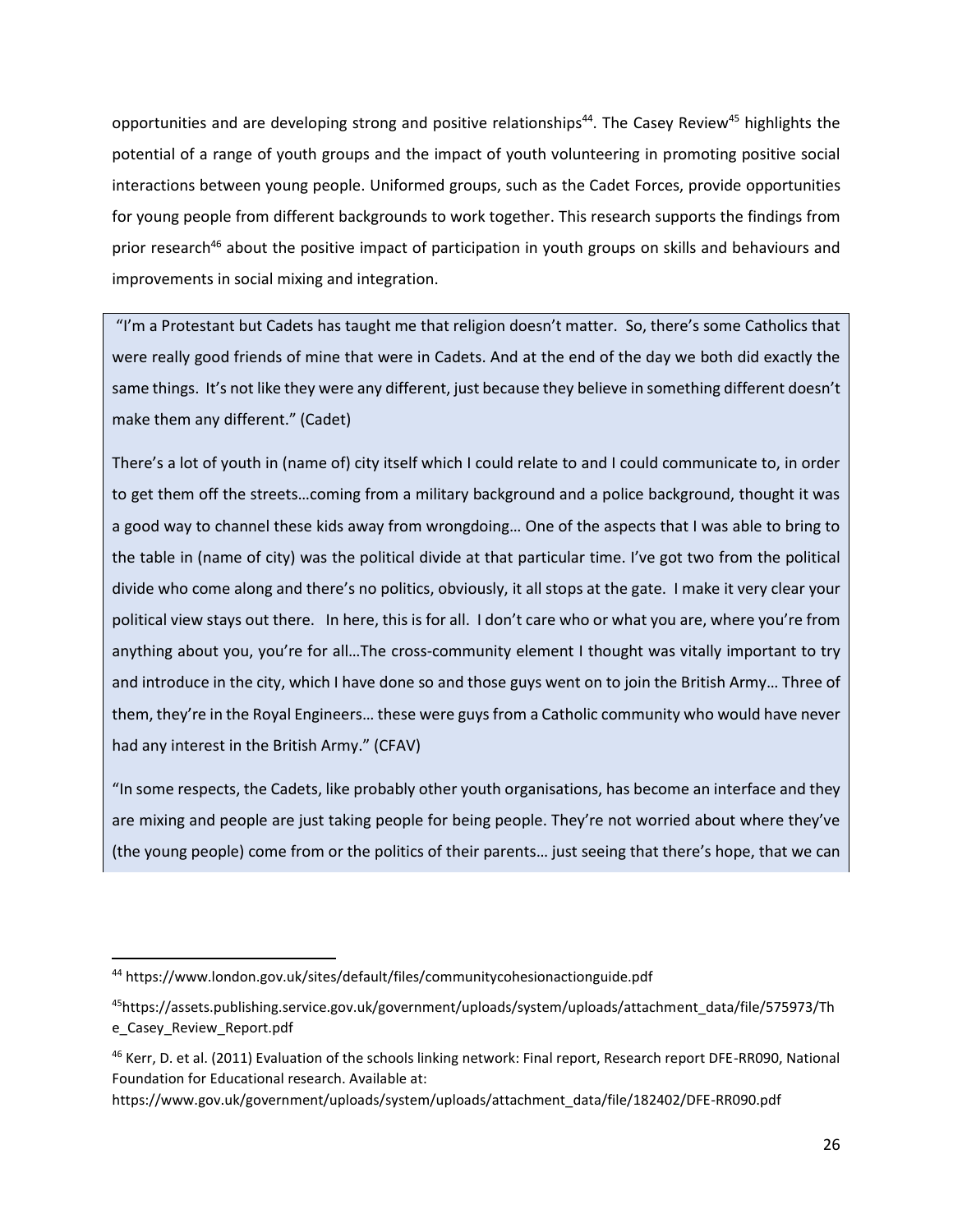all live together and perhaps all those other things eventually will just go away and people be just accepted." (CFAV)

The Cadet Forces in Northern Ireland provide a number of interesting examples of how well-run uniformed youth groups can promote community cohesion and enable both children and (especially) adults to overcome their traditional prejudices. One CFAV interviewed is from a very protestant community in Belfast. It was not until he joined the Air Cadets (in the 1990s) that he mixed with Catholic children, as well as those with very middle-class backgrounds, for the first time. It was then he, "realized I was equal to everybody else in the cadet unit, it was a great leveler and ignored societal barriers. Cadets made me realise I could compete with anybody, at anything." This CFAV is now a detachment commander. As the research team is repeatedly told, both by CFAVs and the cadets themselves, 'Cadets Don't Have Labels'.

The Government Green Paper, Integrated Communities 2018, sets out its aims to build stronger more united communities, and suggests that young people need to have the opportunity 'for meaningful social mixing' <sup>47</sup>with others from different backgrounds, Cadets provides one such opportunity and CCFs and community units can make a significant contribution to the Government's aim of helping integrate communities.

Research<sup>48</sup> has found that levels of crime are lower in areas that have high community cohesion. Estimates from a DCLG report<sup>49</sup> (2009) that calculated potential savings from increases in community cohesion put savings for some crimes, e.g. violent crime, as high as £422 million and for others, e.g. theft from a vehicle, as low as £17 million. Whilst it is beyond the capacity of this research to measure the impact of community cohesion, it is possible to suggest, based on the available data that youth groups, such as the Cadet Forces,

<sup>47</sup>[https://assets.publishing.service.gov.uk/government/uploads/system/uploads/attachment\\_data/file/696993/Int](https://assets.publishing.service.gov.uk/government/uploads/system/uploads/attachment_data/file/696993/Integrated_Communities_Strategy.pdf) [egrated\\_Communities\\_Strategy.pdf](https://assets.publishing.service.gov.uk/government/uploads/system/uploads/attachment_data/file/696993/Integrated_Communities_Strategy.pdf)

<sup>&</sup>lt;sup>48</sup> Hirschfield, A. and Bowers, K. J. (1997) The Effect of Social Cohesion on Levels of Recorded Crime in Disadvantaged Areas. Urban Studies. 34: 1275 – 1295

<sup>49</sup>

https://webarchive.nationalarchives.gov.uk/20120920021221/http://www.communities.gov.uk/documents/com munities/pdf/1303560.pdf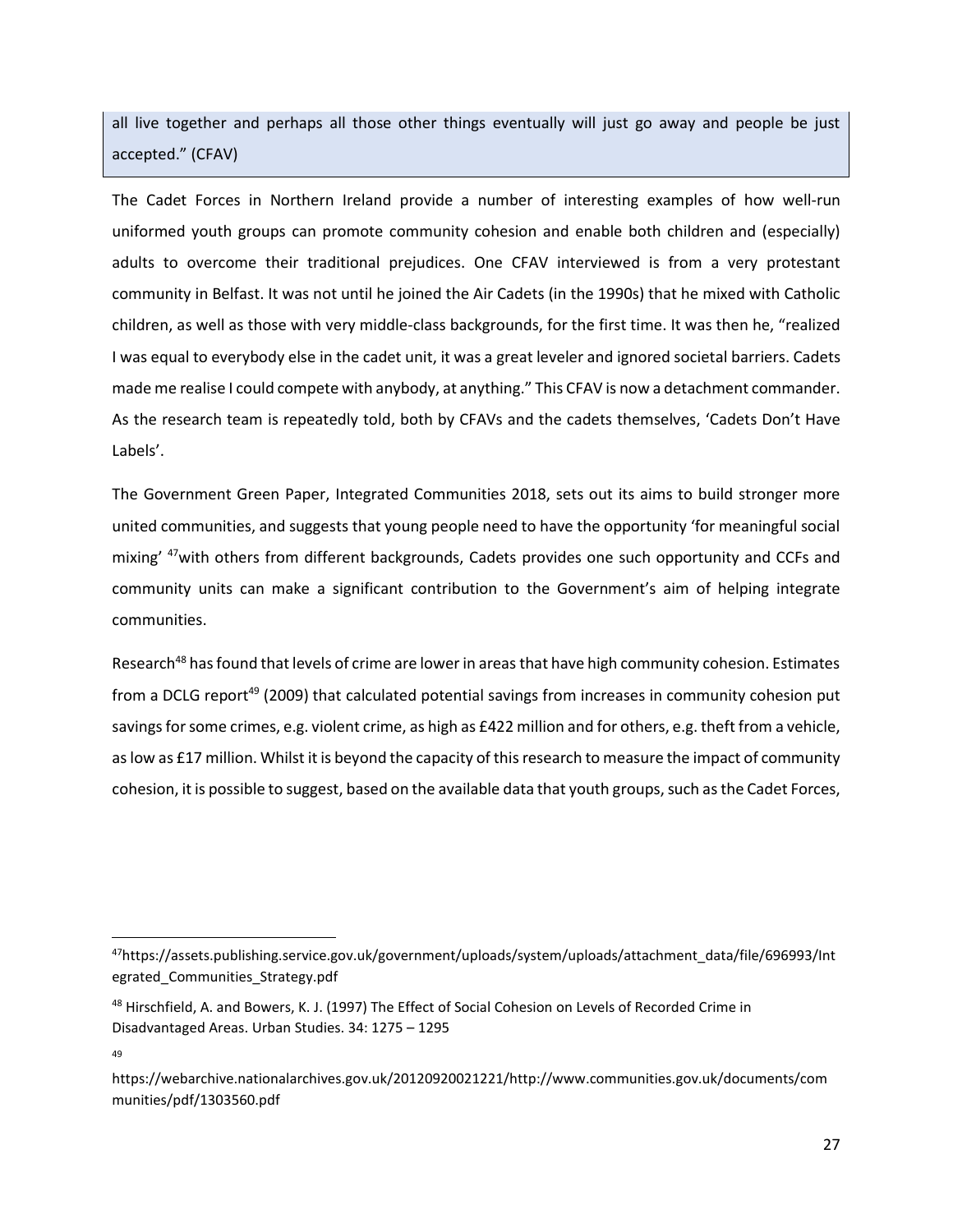improve community cohesion which can bring benefits across a range of areas, such as health, wellbeing, crime and education<sup>50</sup> which can lead to savings across Government departments.

### <span id="page-28-0"></span>Are all youth groups the same?

 $\overline{\phantom{a}}$ 

As mentioned above, and in the recent report Social Integration: The Role of Uniformed Youth Groups<sup>51</sup>, the role of Uniformed youth groups in integrating communities is significant as they are an effective way of encouraging young people to mix socially with people from different backgrounds. The Heads of the schools examined in the section on the CCF are very proud of the CCF and believe that, like many of the other groups at the school, it provides young people with opportunities and experiences that they might not otherwise get. Research<sup>52</sup> shows that involvement in youth groups, is strongly related to adult social capital and community engagement. In some areas of the UK groups may be run in premises associated with certain religions, this may have an impact on the membership of such groups, Cadets, seem to overcome this particular issue. The quotes below highlight some of the differences and similarities between Cadets and other youth groups,

"I was in the Scouts and the Boys Brigade for a few years and it's all centred round having fun really. You get some things, like the challenge badge or a badge on community health or something. But that doesn't really transfer into real life, if you know what I mean. Like a working badge or something, it's not a qualification you can use in a job. Cadets offers a load of really valuable courses and things you can do. It teaches you different lessons that are applicable for the workplace and going into life. It's like you are also pushed more. You do have fun doing it but it's not so much centred round fun it's building character and things like that." (Cadet)

Scouts, Boys Brigade and Guides in Northern Ireland (NI) are perceived as something that the Protestant communities join, partly because they meet in churches. Parts of NI are still no-go areas when it comes to Cadet units but cadets from those nationalist communities and areas travel many miles to be part of their nearest detachment. Estimates suggest that the CFAVs are made up of approximately 40% (Catholics),

<sup>&</sup>lt;sup>50</sup> Putnam, R. (2002), Community-Based Social Capital and Educational Performance, in Ravitch, D. and Viteritti, J. (eds), Making Good Citizens: Education and Civil Society, New Haven: Yale University Press.

<sup>51</sup> [http://yuf.org.uk/wp-content/uploads/2018/07/FULL-REPORT-COMJ6149-Social-Integration-Youth-Groups-](http://yuf.org.uk/wp-content/uploads/2018/07/FULL-REPORT-COMJ6149-Social-Integration-Youth-Groups-Report-0106-WEB.pdf)[Report-0106-WEB.pdf](http://yuf.org.uk/wp-content/uploads/2018/07/FULL-REPORT-COMJ6149-Social-Integration-Youth-Groups-Report-0106-WEB.pdf)

<sup>&</sup>lt;sup>52</sup> Polson, Edward C.; Kim, Young-Il; Jang, Sung Joon; Johnson, Byron R.; and Smith, Buster, "Being Prepared and Staying Connected: Scouting's Influence on Social Capital and Community Involvement" (2013). Faculty Publications - Department of World Languages, Sociology & Cultural Studies. 35.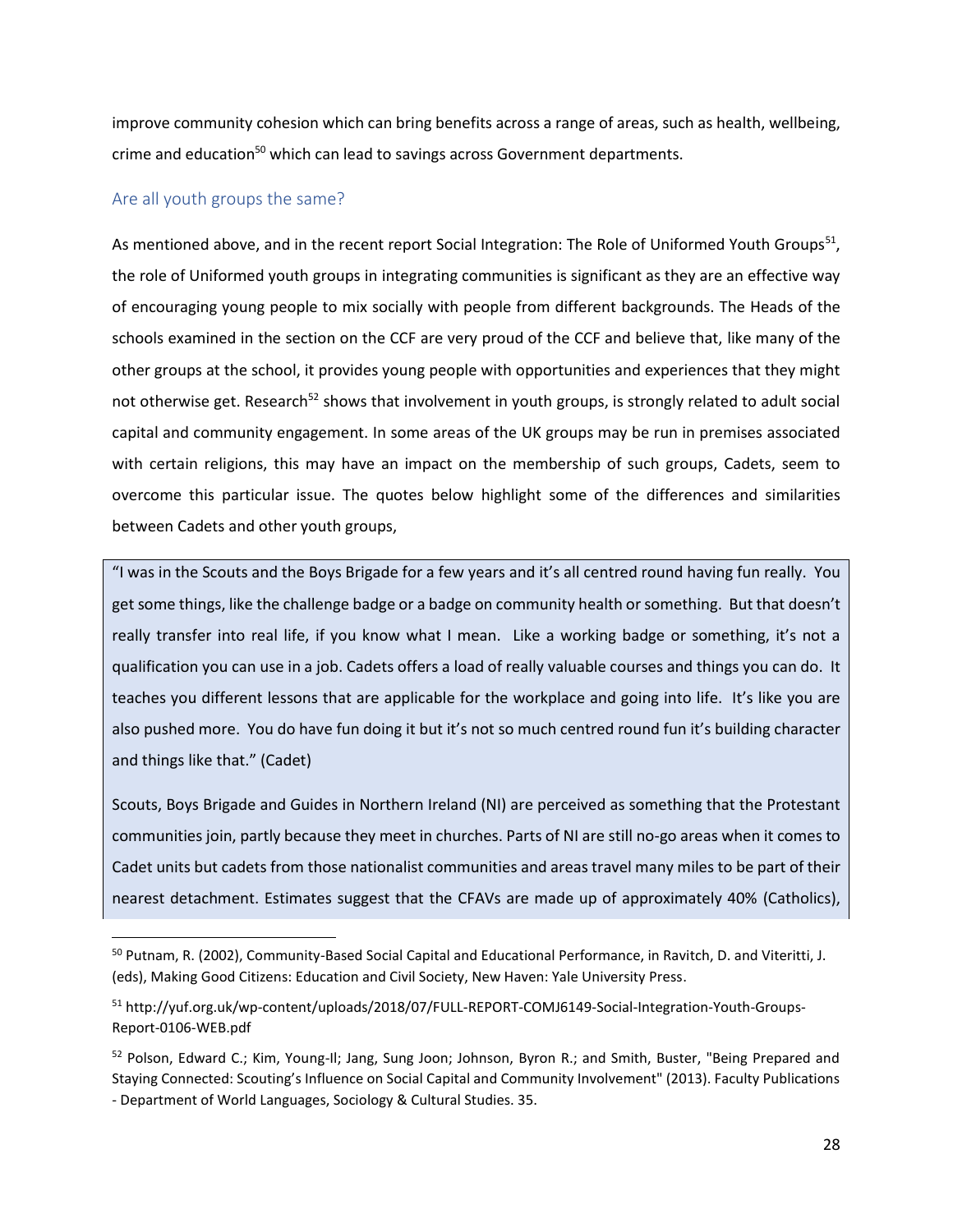and the cadets of 35-40% Catholic. Religion is not an issue in cadets, it is not mentioned, "Cadets seem to see each other as Cadets, not colour, religion or anything silly" (CFAV).

"There are Catholic Scouts of Ireland and Scouts of Ireland so I don't think there's that much crosscommunity." (CFAV)

"It (sexuality) didn't matter in Cadets whereas when I was in (another uniformed youth group) I started off having a good time but then when they were making jokes about sexuality and stuff, a lot of it would be hurtful and so it was like, 'Why am I still doing this when I've found something new (the local Cadet unit) that goes out of their way to make everybody feel included and is more inclusive about everybody,' I understand banter, cruelty and having a joke with someone but in Cadets there's a much more defined policy about no bullying whatsoever. (Cadet)

"Some children or families, when they hear about rifles and things, they might not want their children to join, some people don't understand that they are not going around shooting everything. So, they might gear towards Scouts a bit more. But I don't think it's one or the other, the skills in terms of teamwork, leadership, confidence, things like that, I think both do that for the young people. So, if they need something like that, as long as they go to one or the other, fabulous." (Parent of a cadet)

"I don't think you've got that as much now. Kids are looking for something to do. I don't think that what the money was spent on, what type of activity would make any difference. However, I just think with the Cadets, and even to an extent with the Scouts or the Boys Brigade, you do get taught to do things, Girl Guides as well, they learn how to become self-sustainable, I would say. Because they're learning different types of skills - get up in the morning, get washed, get dressed. They should be learned that by the parents but that's not always the case." (Parent of a cadet)

Our evidence suggests that, for some young people being in any uniformed youth group is beneficial. However, for other young people in our samples, the structure and overt anti-bullying policies in Cadets were particularly important and impactful.

# <span id="page-29-0"></span>Self-Efficacy and Making Better Citizens

"Cadets keeps you out of trouble, you learn the correct ways to behave in different situations."

"People in my classes don't understand that it's much more than a uniform, it's about maturity, growing as a person, discipline and it can lead you into a good life."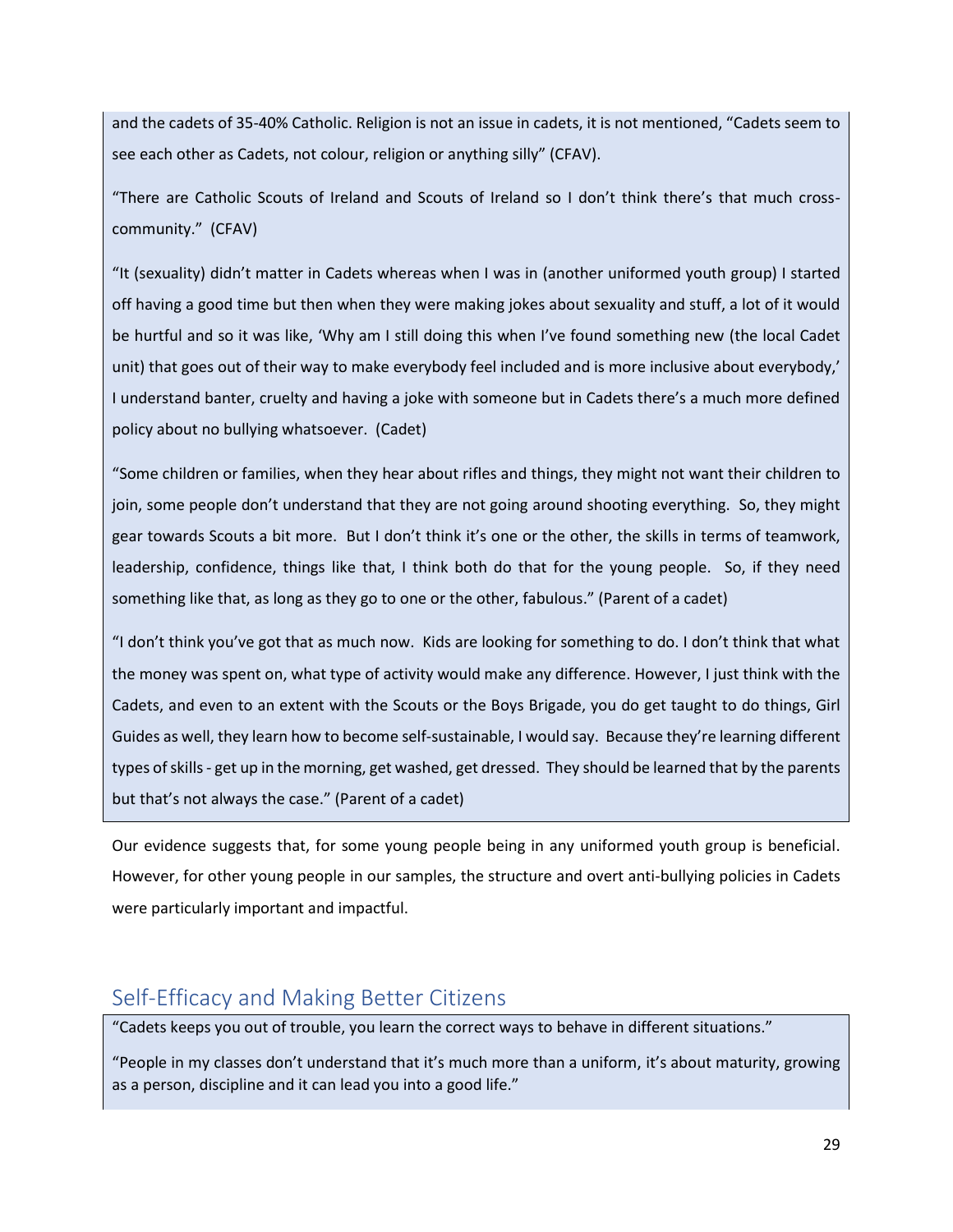#### Year 9 Cadets, Academy School, NE England, January 2019

The majority of cadets have supportive homes and are described as well behaved. However, many cadets, especially (though not exclusively) those from disadvantaged areas, grow up in chaotic homes, suffer from economic and personal deprivation, and lack positive adult role models. This study has used eligibility for free school meals (eFSM) as a proxy for this latter group. In the UK data shows that young people who are eligible for Free School Meals (eFSM) tend to score lower on measures of self-efficacy.

As we reported in our 2018 report, among the general population of young people who are not cadets, those who are classed as eFSM score lower in measures of self-esteem and self-efficacy, which correlate to poorer academic performance. Students who are eFSM are four times more likely to be excluded from schools than students who are not eFSM. Moreover, 70% of this group do not meet expected standards at age 16<sup>53</sup>. Being excluded from school often leads to the individual becoming one of the people classed as NEET<sup>54</sup> (Not in Employment, Education or Training).

The 2017 report by the Institute for Public Policy Research, Making the Difference<sup>55</sup>, claims that, "exclusion blights educational opportunities and can stall or halt altogether the transition from school to further study and the world of work. Only 1 per cent of excluded young people achieve five good GCSEs including English and Maths (DfE 2017g). Last year (2016), the average Attainment 8 score of pupils in England was 48.5; for excluded pupils it was less than a seventh of that: an average score of 7.8. This measure is calculated based on an assumption that a student has taken eight subjects at GCSE; the majority of excluded children are not even enrolled in the two core GCSEs of English and Maths."

The IPPE estimated in 2017 that the cost of exclusion is c. £370,000 per individual. This cost reflects the costs of: education in the alternative provision sector; lost taxation from lower future earnings; associated benefits payments (excluding housing); higher likelihood of entry into the criminal justice system; higher likelihood of social security involvement; and increased average healthcare costs. As the IPPR points out, in 2016 the number of children permanently excluded from school was 6,685. Therefore, the cost for the cohort is c.  $£2.1$  billion<sup>56</sup>.

 $\overline{a}$ 

<sup>53</sup> https://www.jrf.org.uk/mpse-2015/free-school-meal-status-and-educationalattainment-age-16

<sup>&</sup>lt;sup>54</sup> The IPPR found that 15% of children that had been excluded were NEET for more than two years. IPPR (2017) Making the Difference.

<sup>55</sup> <https://www.ippr.org/files/2017-10/making-the-difference-report-october-2017.pdf>

<sup>56</sup> Ibid p. 22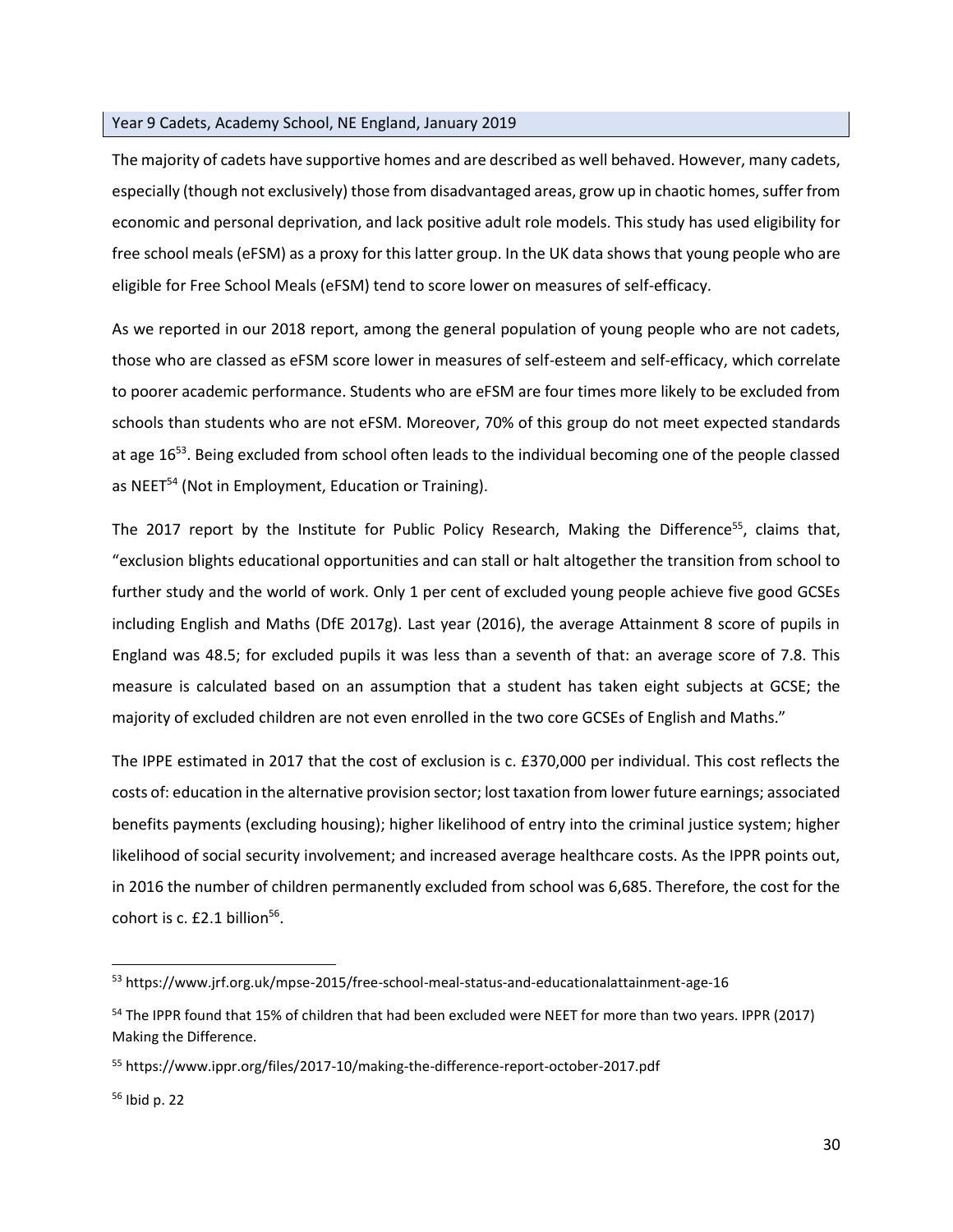The research into the social impact of the Cadet Forces suggests the activities that young people undertake as cadets, such as, leadership tasks, sailing, flying, First Aid, teamwork, sports, lifeguarding, and the Duke of Edinburgh's award are likely to develop their self-efficacy. It is worth repeating our 2018 finding that longitudinal survey data gathered for this study shows that there were no statistically significant differences in self-efficacy between cadets who were eFSM and cadets who were not. As we noted in 2018, this is a significant finding. It is very possible that those cadets who are eFSM have higher self-efficacy scores because of their cadet experiences. The development of non-cognitive skills (such as leadership, communication, self-confidence, resilience, self-discipline and teamwork) which are key outcomes for young people in the Cadet Forces are important for success in both education and the labour market<sup>57</sup>, and can make a significant difference to the lives of young people. Some cadets come from sectors of society classified as 'disadvantaged'. Research suggests that fewer than 50% of disadvantaged young people participate in organised out of school activities, compared to 80% of those from a higher socio-economic background. The learning that occurs out of school, for example in the Cadet Forces, supports the academic learning in schools by developing the transferable non-cognitive skills which are highly sought after in the job market.

The cost of the Cadet Forces p.a. is c. £200,000,000. There are c. 128,000 young people in the Cadet Forces. It is interesting to note that, if the IPPR calculation of the lifetime cost of exclusion is used, then if the Cadet Forces enables 541 young people a year to not be permanently excluded, then the costs of the Cadet Forces are met! This calculation is, of course, simplistic. However, it demonstrates the very great social impact and return on investment that the Cadet Forces can have.

# <span id="page-31-0"></span>The impact of the Cadet Forces on reducing vulnerability

 $\overline{\phantom{a}}$ 

"The ATC builds confidence. We treat the cadets as 'our kids'. We speak to them about their home lives and try to help. We have 40 cadets, aged 12 – 18 from all ethnic backgrounds and religions. Many don't have fathers living with them, some live with their grandparents. In places like this (North London Borough), the ATC is the stop-gap, we are the parent substitutes, nowadays more than ever. The CFAVs are the only positive made role models for many cadets. All of the cadets have good qualities, you need to find them and build them up." Squadron Commander Air Training Corps

<sup>&</sup>lt;sup>57</sup> Heckman, J. J., Sixrud, J. and Urzua, S.: 2006, The effects of cognitive and noncognitive abilities on labor market outcomes and social behavior, Journal of Labor Economics 24(3), 411–482.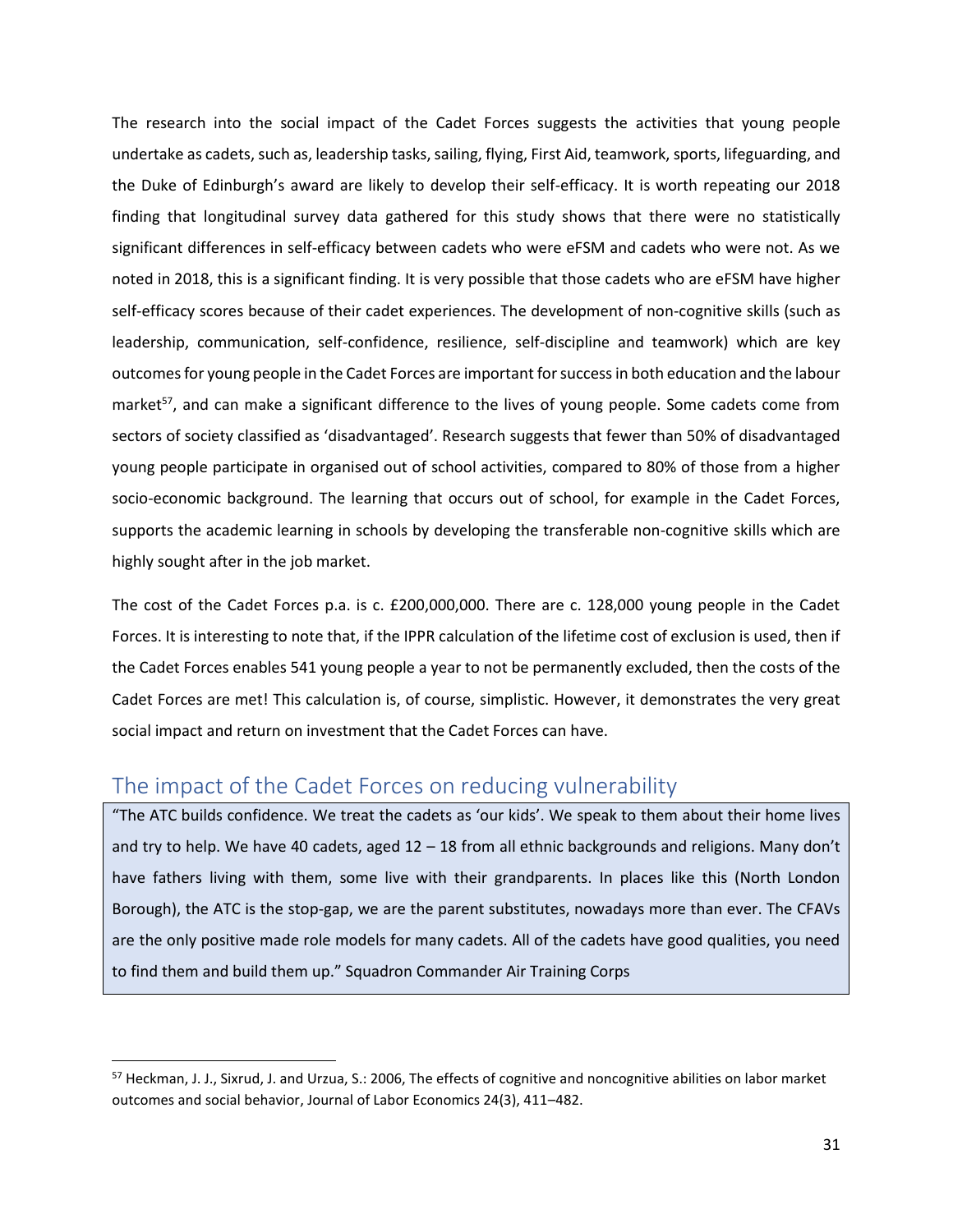According to the Metropolitan Police<sup>58</sup> Gangs prey on vulnerable youngsters. Gang members will wait outside schools and target those children that are not met by parents, or those that do not go home with a group of friends. Vulnerable youngsters are often looking for adult role-models and gangs seek to entice them with offers of money, status and support networks. Vulnerable youngsters are also at risk of manipulation by terrorist and paedophiles.

In some parts of the UK gangs are very prevalent and high profile. A CFAV with the ATC said<sup>59</sup> that, in his area of North London, "all the cadets know people in gangs. The 'offer' from gangs is money and possessions. If you have a local assertive gang member he will groom youngsters, he will buy them things etc. This offer can be very impressive to a 13 – 14-year-old." The situation is not confined to the mainland. A senior officer in the Police Service of Northern Ireland has pointed out that<sup>60</sup>, in his (extensive) experience, children are desperate for structure and a sense of belonging; they want to be part of something. He believes that social media gives the impression that everybody is 'in' something, there is as great deal of negativity in social media that youngsters look at. Therefore, gangs are attractive to the more vulnerable youngster.

As noted above, the Cadet Forces may develop the self-efficacy of disadvantaged youngsters. However, it is important to note that it is not just the disadvantaged that are at risk of recruitment by gangs. A detailed survey of 353 CFAVs carried out in 2018 – 2019 $<sup>61</sup>$  asked respondents to say, in their own words, what</sup> attributes were developed in young people as a result of participation in the Cadet Forces. The results indicate that CFAVs believe that cadets are less likely to be vulnerable as a result of their participation in the Cadet Forces, with the top four attributes cited being:

- Confidence/self-confidence x 87
- Discipline/self-discipline x 62
- Social/life skills x 58
- Camaraderie/friendships x 46

l

<sup>58</sup> Interview conducted with Neighbourhood Sargent for Westminster, 24 July 2019

<sup>59</sup> Interview conducted on 7 March 2019

<sup>&</sup>lt;sup>60</sup> Interview conducted on 16 July 2019

 $61$  More results are reported in the CFAV section of this report.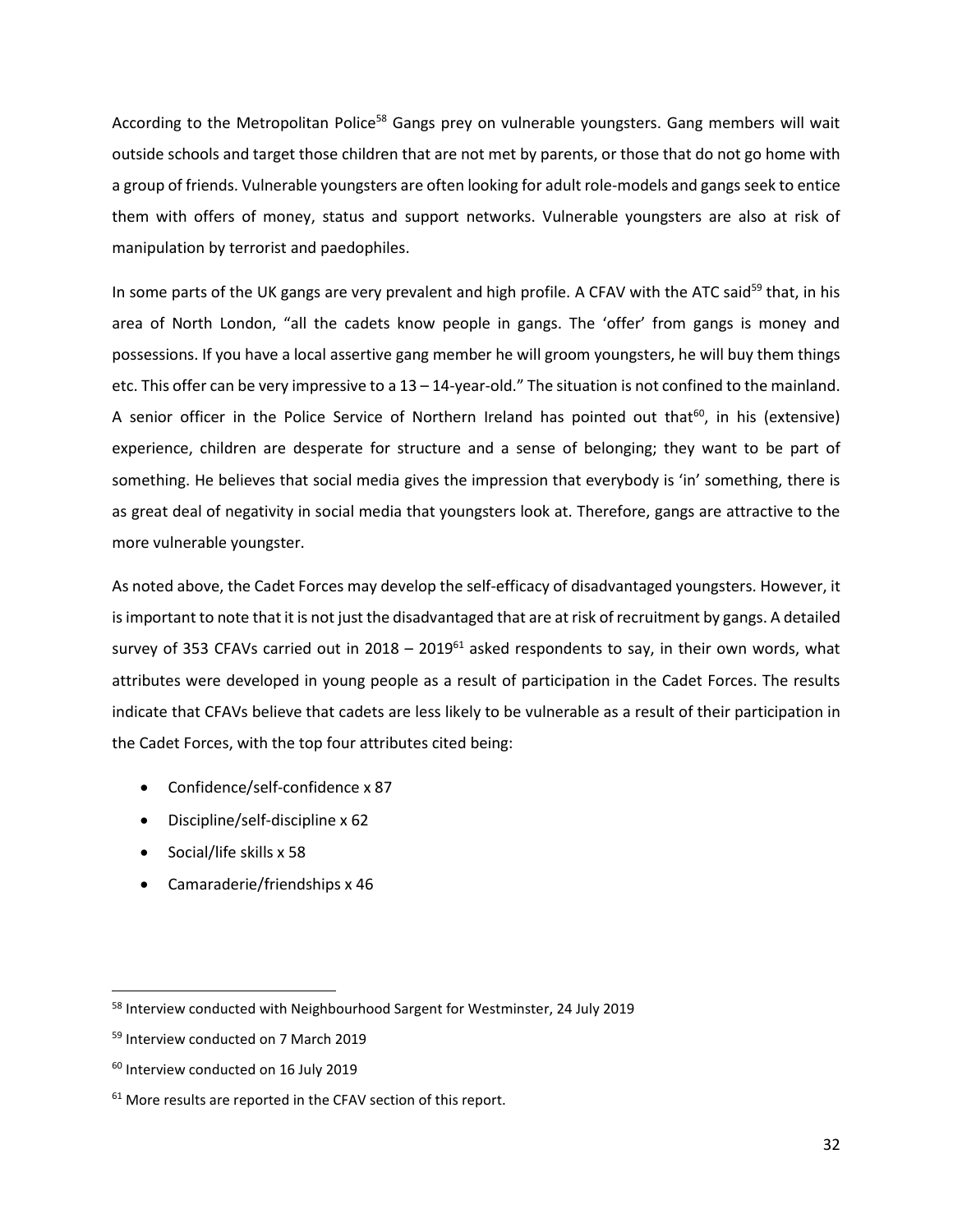Many CFAVs that work in units that are in areas where gangs are present believe that the Cadet Forces provides a positive alternative 'gang'. Being in cadets provides a 'counter-narrative': there is lots to do, life can be good, your life can be better – no matter what your background. Cadet units have a structure: they take place at set times, they have set activities, there is a rank structure. It sets standards: how to dress, how to march etc., how to speak to people on formal occasions. As one CFAV, a policeman, said "kids enjoy drill, room inspections, and meeting standards. They get a sense of pride in achievement. At a recent camp we ran, cadets completed feedback forms and drill and room inspections were rated more highly than a trip to the cinema. The cadets liked the fact that some of them did not get a prize and that some had performed better than others."

"In Cadets the youngsters get discipline, which they like, and fun. They do things like flying and shooting which are more tempting than being in a gang. The ATC combination of discipline and activities is a fantastic offer."

Squadron Commander Air Training Corps

CFAV responses to the survey completed in 2018 – 2019 indicate that the Cadet Forces strongly benefit youngsters with self-doubt. As one CFAV noted, "Cadets is not like school, where everybody wins". CFAVs maintain that youngsters respond to constructive criticism and get a tremendous sense of pride from completing challenging activities.

Interestingly, it is not only CFAVs that think cadets respond well to high-pressure activities. The following quote from an interview<sup>62</sup> held with a female cadet is enlightening,

"Finally, Central Camp, this was one of the toughest Cadet trips to date. However, it was definitely one of the best. This is because we lived a fraction of what an Army life is like and it is an amazing experience. Central Camp was amazing fun and a memorable experience, it brought me closer to my friends but also helped me gain new friends from other schools. I have become more independent and have become better with teamwork. I have become more confident with myself and the things I do." (Cadet)

The potential impacts of the Cadet Forces on reducing vulnerability of young people could be very important. The initial, tentative, findings reported here will be investigated further. The research team is liaising with the Metropolitan Police in pursuit of this aim.

<sup>62</sup> Interview conducted on 16 January 2019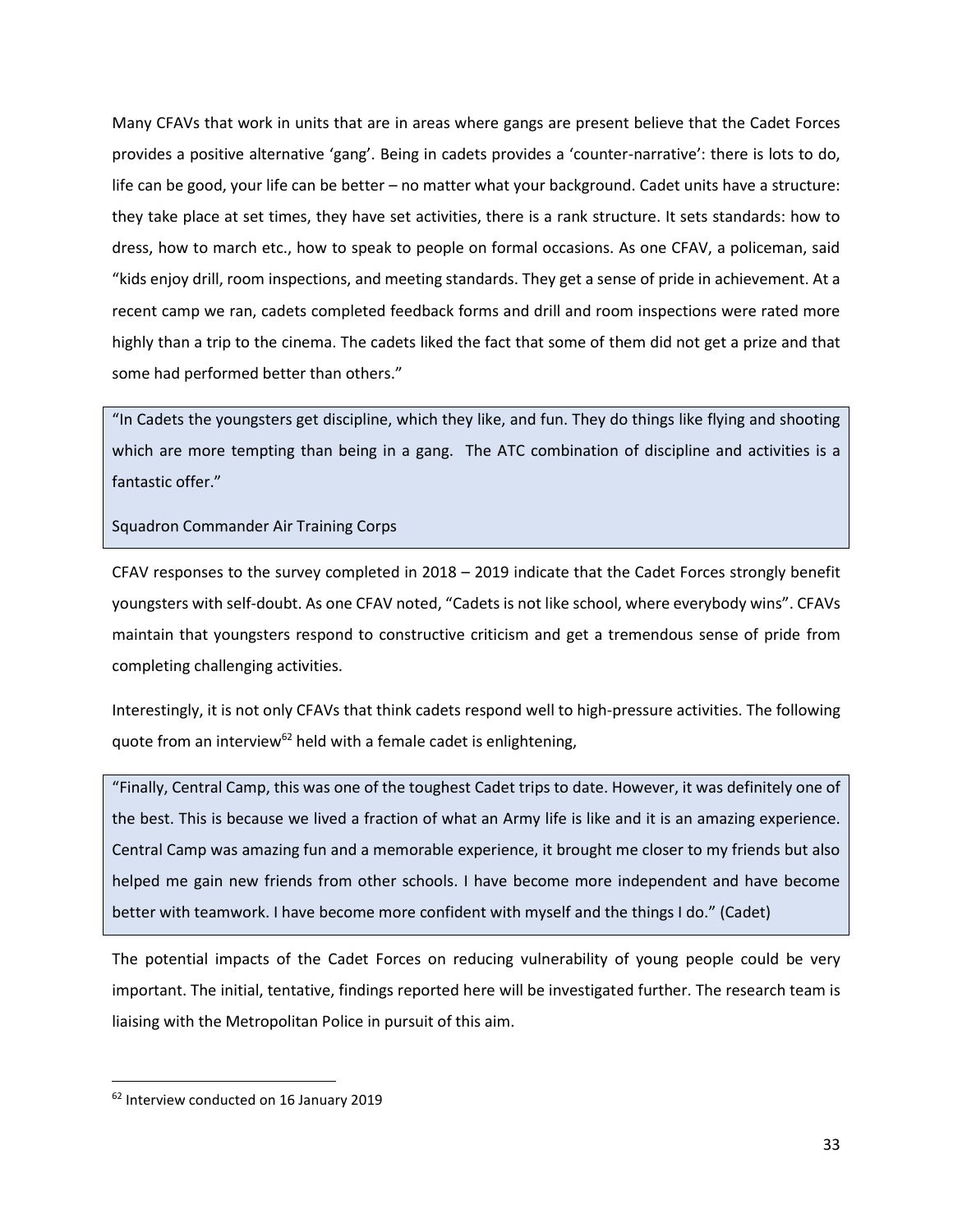The experiences of two such vulnerable young people were shared with the research team by their mother. She told us about her two adopted boys, both currently aged 16, one of whom joined cadets when he was 13,

I met (Chris<sup>63</sup>) when he was three and we adopted him...hadn't been parented properly...had devised his own ways of surviving, his survival instinct is extremely strong. He didn't receive rules very well, his behaviour was very problematic and throughout primary school that was the case, Chris didn't want to do what he was told, he wanted to be in charge all the time... when he joined the Cadets it was life changing for him and for us and for school…he has completely thrived. I never get any calls from Cadets, his behaviour is great. He's getting on at school, he's got drive, determination, he knows what he wants to be (a paramedic) and he's learnt that through Cadets…it's just been an absolute transformation.

He fought education, he fought us, he fought discipline and yet when he came into the Cadets the discipline, he didn't have a problem with it at all… that is quite common in a lot of children from care, the Cadets gives them the structure that they're actually yearning for but fighting at the same time. And yet it's in an environment where the emotions are removed so they can focus on pure trust. The rules in the Cadets are very black and white. The rules at home and the rules in school can have grey areas in them and you don't always apply things the same way. But in the Cadets…there's no doubt. So, Chris has followed the rules because they're clearly set out. And that has given him then the ability to follow rules in school and at home.

There's a lot of team work, they rely on each other and help each other. And for the Duke of Edinburgh as well, Chris would not be what you would call a particularly sporty person, he never liked PE. But that's because PE tend to focus around maybe football, which he hates. But in the Cadets, the physical side, he does. The Duke of Edinburgh, walking you know, with all the kit…no problem away he goes, tackles anything. I tried to encourage him (the other son) to join a Cadet group but he joined (a different uniformed services group). I have to say that the opportunities there were not good compared to the Army Cadets, there's a lot of sitting around. They didn't have the opportunity to do Duke of Edinburgh, they didn't do First Aid, so he ended up bored. So, his thing is football and he's in the football team and that's it…But he doesn't have all the experience that Chris has and he's not as confident, he's not as good a communicator. He would not want to take charge of a group, there'd be no leadership qualities at all.

 $63$  The name 'Chris' is used as a substitute for the child's real name.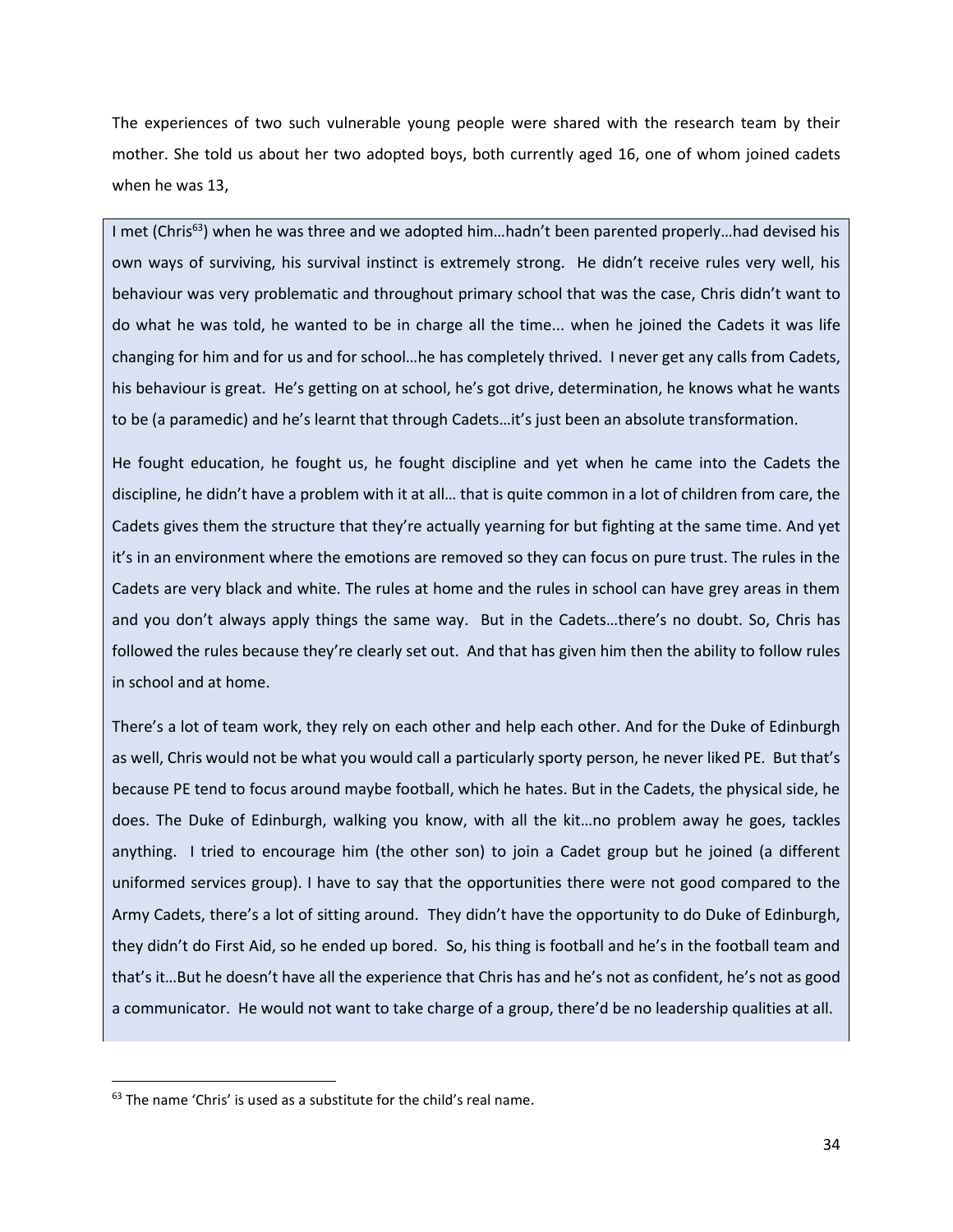I did wonder if Chris would be statemented at primary school because (he could be) very challenging and while he was a smart boy, it was holding his education back but it was never picked up on in school. He was assessed by the Educational Psychologist but he didn't fit any of the boxes that were available at that time. He was since diagnosed with development trauma and attachment difficulties but those weren't known about at the time either… Because of this fog to do with learning about behaviours and rules and things, it was keeping back his learning, he was very disorganised and he was focussed in the wrong direction. But again, coming through secondary school he was not seen as having special needs but that experience of Chris' first years - and I thought it's been with him and it has impacted on him, But the Cadets, through the Cadets he has learnt the discipline, he has learnt all those other things and it is impacting on reducing any needs Chris had in school, most definitely… I'd like to tell the MOD, that your investment has been extremely worthwhile, you've touched the lives of our children. We are forever grateful… We don't get the chance to say that, maybe through a forum like this. Maybe they should all ask the parents for a bit more for feedback. (Parent of cadet)

Young people in care and those adopted from care may have suffered adverse childhood experiences (ACEs). Previous research<sup>64</sup> shows a strong connection between ACEs and health outcomes, with those who were exposed to four or more ACEs having a greatly increased risk of suffering from alcoholism, drug abuse, depression and suicide attempts. Adoption can provide young people with greater stability<sup>65</sup> and improve educational outcomes<sup>66</sup> and, for some young people, perhaps the structure of the Cadet Forces can also have a positive impact and help reduce vulnerability. Further research is needed to substantiate such a relationship. If adoption and being in care were recorded as criteria on Westminster and Bader, such research could be undertaken.

<sup>&</sup>lt;sup>64</sup> V.J. Felitti, R.F. Anda, D. Nordenberg, D.F. Williamson, Q.M. Spitz, V.Edwards and J.S. Marks (1998), Relationship [of childhood abuse and household dysfunction to many leading causes of death in adults.](https://www.sciencedirect.com/science/article/pii/S0749379798000178) American Journal of Preventative Medicine, 14(4) pp. 245-258

<sup>&</sup>lt;sup>65</sup> J. Selwyn, D. Wijedasa and S. Meakings (2014) Beyond the adoption order: Challenges, interventions and adoption disruptions. University of Bristol School for Policy Studies

<sup>66</sup> R. Barth and R. Lloyd, (2010) Five-year developmental outcomes for young children remaining in foster care, returning home and adopted

E. Fernandez, R. Barth (Eds.), How does foster care work, Jessica Kingsley, London, pp. 47-62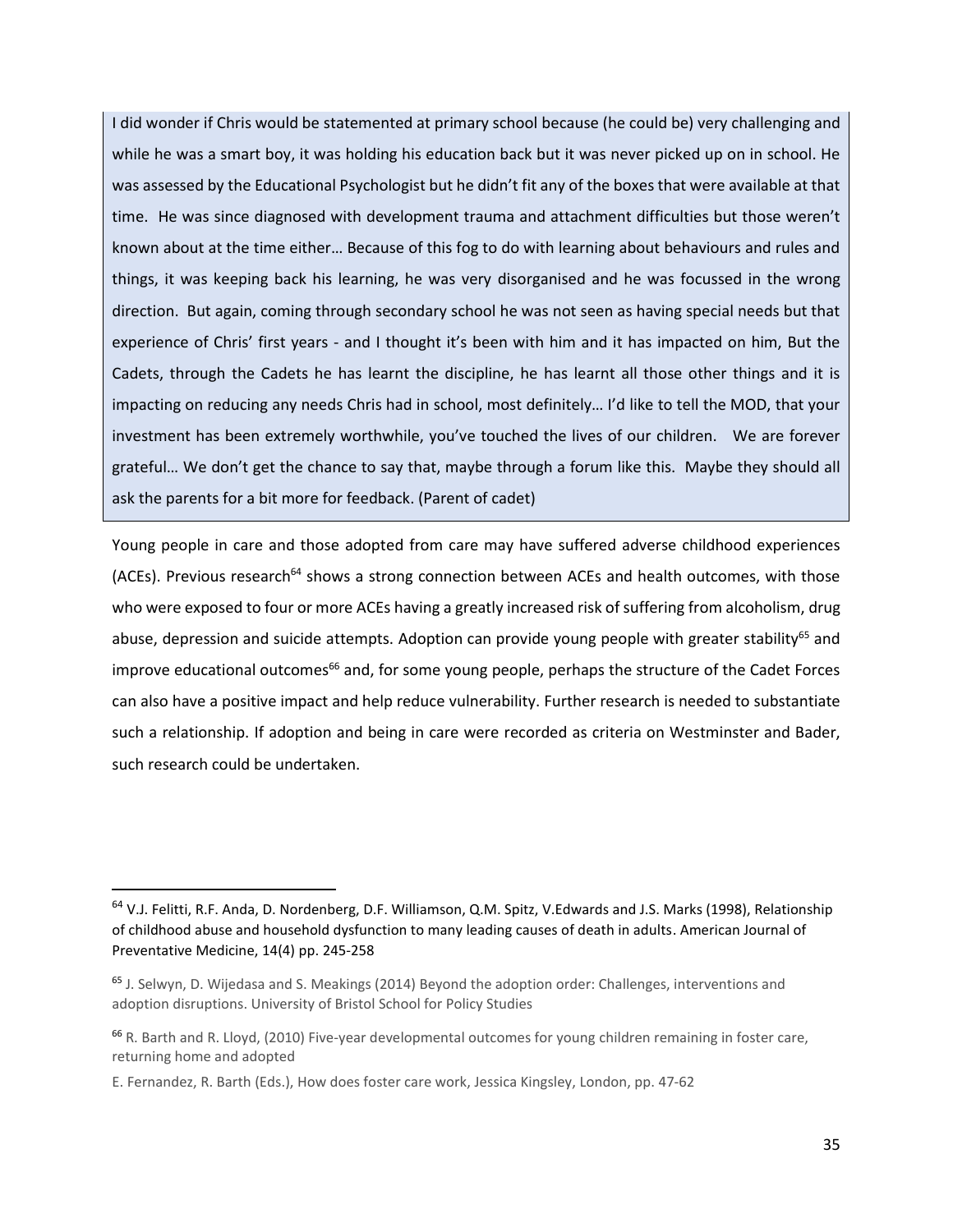# <span id="page-36-0"></span>CFAVs

"The ACF had an enormous impact on me when I was a cadet, which is why I am involved as an adult". ACF adult volunteer, SW London

The adult volunteer is the life-blood of the Cadet Forces. In our 2018 report<sup>67</sup> we noted that there are c. 27,740 adults volunteering to help run the Cadet Forces, either in community units or in CCF detachments. We reported some very encouraging findings from our surveys of CFAVs:

- 96% said the impact of volunteering was either very positive or positive for them;
- The majority of CFAVs said that the training they had received from the Cadet Forces had improved their career prospects
- The majority of CFAVs said that they had improved physical and mental wellbeing as a result of their volunteering;
- The great majority of CFAVs that were teachers said that their Cadet Force training and experiences had helped them to be more effective in the classroom; and
- Almost all CFAVs said they would recommend volunteering with the Cadet Forces to other adults.

In our third interim report we will review the findings of a detailed survey (22 items) of CFAVs that gained 353 completed responses. We will also provide a calculation of the value of the volunteering that CFAVs provide. We have studied the MOD sponsored Cadet Force Statistics for 2018 and 2019. These statistics report the gender of CFAVs, but age, ethnicity, previous military experience, and current employment are not covered. Therefore, we believe our survey contains information not previously reported.

# Survey respondents

 $\overline{a}$ 

Respondents were drawn from adults volunteering with the ACF (217), Air Training Corps (121) and Sea Cadets (15). Respondents, who were all from England, were from the North East, North West, East Anglia, East Midlands, London and the South East. Comparing the data gathered by the 2018 – 2019 survey, it is consistent with data gathered in previous surveys of CFAVs. The sample reflected the gender, age and employment status data known about the CFAVs and is geographically diverse. The number of CFAVs working with the Sea Cadets was low, compared with those associated with the CCF, ATC and ACF. To give

<sup>67</sup> [https://www.northampton.ac.uk/research/research-institutes/institute-for-social-innovation-and-impact/social](https://www.northampton.ac.uk/research/research-institutes/institute-for-social-innovation-and-impact/social-impact-resulting-from-expenditure-on-cadets/)[impact-resulting-from-expenditure-on-cadets/](https://www.northampton.ac.uk/research/research-institutes/institute-for-social-innovation-and-impact/social-impact-resulting-from-expenditure-on-cadets/)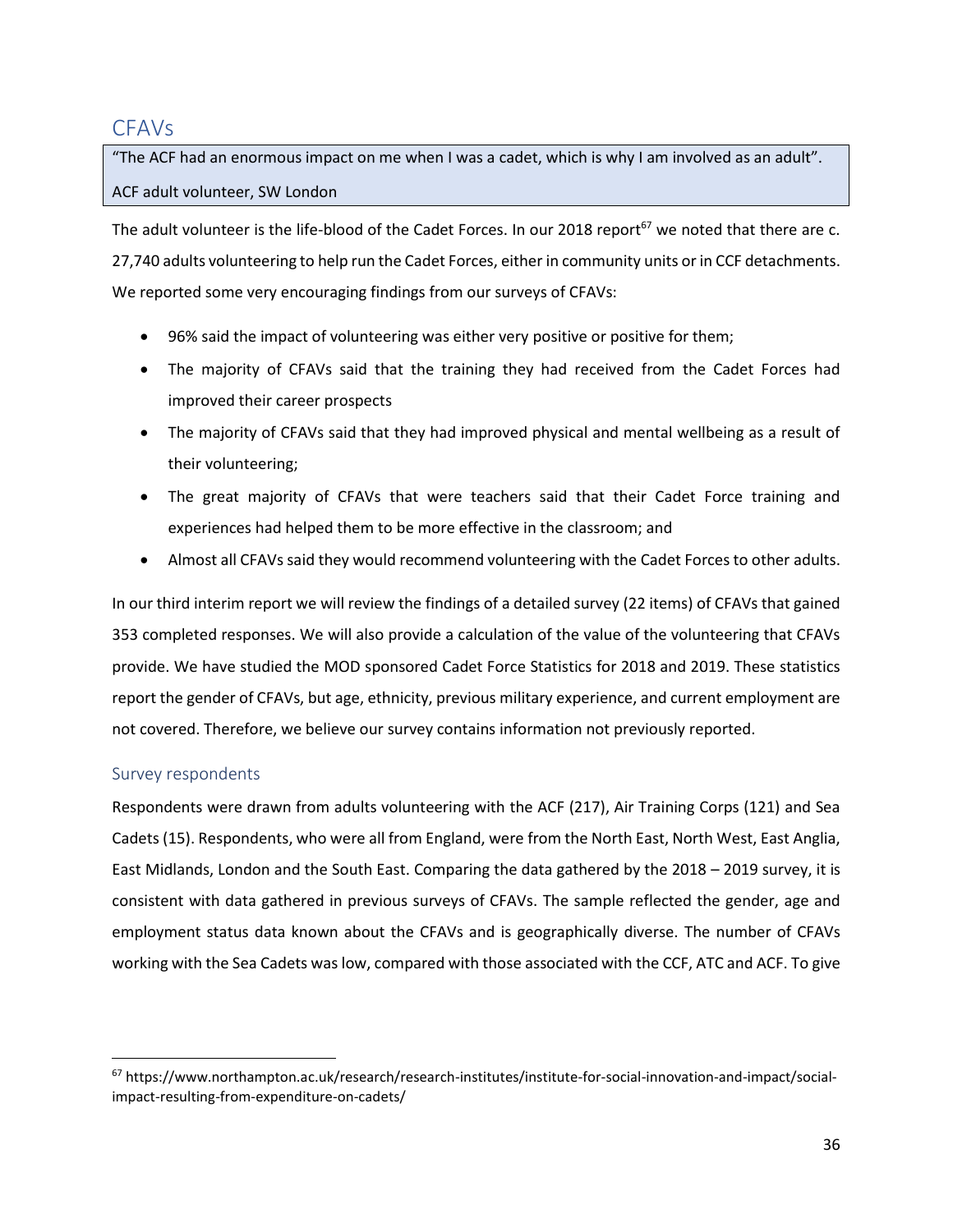a 90% confidence level for a population of 27,000, allowing for a 10% margin for error, the ideal sample size is 68<sup>68</sup>. Therefore, a sample of 353 is deemed large enough for the results to be reported.

#### Gender

68% of CFAVs were male and 32% female. None of the CFAVs in the sample chose any other description of their gender. The figures are representative of CFAVs as a whole. On 1 April 2019, 33% of Sea Cadet CFAVs were female, 31% of ATC CFAVs were female, and 30% of ACF CFAVs were female $^{69}$ .

#### Age

CFAVs were asked to say which age-range they were when they completed the survey. Table 1 summarizes the results. When the result of this question was compared with other items, it was noted that 97% of CFAVs aged  $18 - 24$  were ex-cadets that had transitioned to becoming CFAVs ( $n = 35$ ). Although the numbers involved were small, and thus a note of caution should be introduced, it is interesting to note that 88% of the CFAVs aged 60 or more were male (n = 27). It is encouraging that there is such a spread of ages among the CFAVs, many of whom act as role models for their Cadets.

| Age-range | Percentage of respondents |
|-----------|---------------------------|
| $18 - 24$ | 16%                       |
| $25 - 31$ | 13%                       |
| $32 - 38$ | 11%                       |
| $39 - 45$ | 18%                       |
| $46 - 52$ | 19%                       |
| $53 - 59$ | 16%                       |
| $60 - 66$ | 7%                        |
| 67 +      | 5%                        |

**Table 1: Age-range of CFAVs<sup>70</sup>**

### Ethnicity

 $\overline{a}$ 

CFAVs were asked to describe their ethnicity, in their own words. Table 2 summarizes the results. While those CFAVs that described themselves as White South African, Black South African or White European had not been cadets themselves, all of those that described themselves as Mixed race, British Pakistani or Black British had been cadets.

| <b>Ethnicity</b> | Percentage of respondents |
|------------------|---------------------------|
|------------------|---------------------------|

68 Using the Qualtrics sample size calculator

<sup>69</sup> MOD sponsored Cadet Force Statistics

 $70$  Percentages shown in tables do not always add up to 100% due to rounding.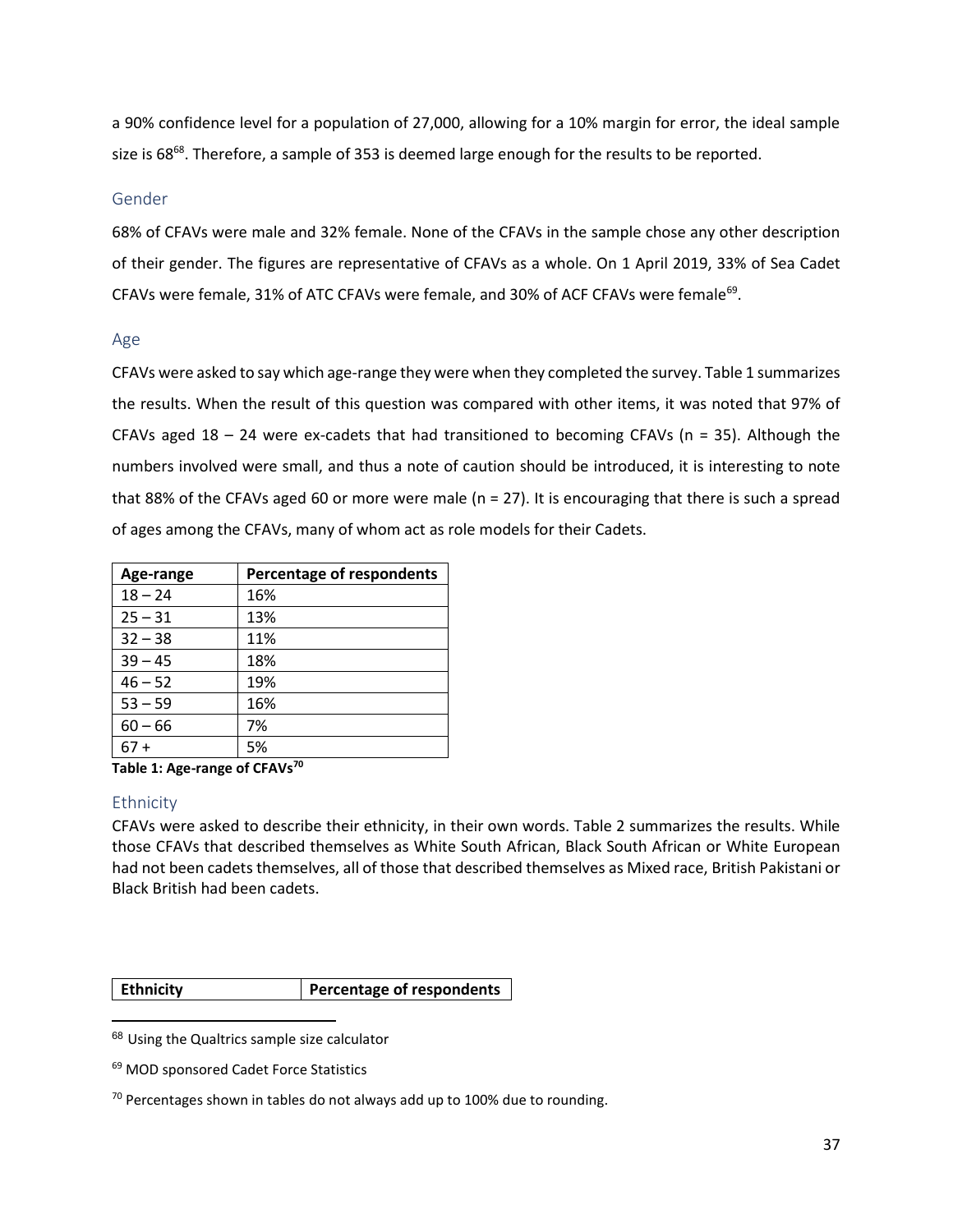| White British                 | 90%  |
|-------------------------------|------|
| Mixed race                    | 2%   |
| British Pakistani             | 0.4% |
| <b>Black British</b>          | 0.4% |
| White South African           | 0.4% |
| <b>Black South African</b>    | 0.4% |
| <b>Black Caribbean</b>        | 0.4% |
| White European                | 1%   |
| No response                   | 5%   |
| — II a — I · · · <i>Ca</i> —— |      |

**Table 2: Ethnicity of CFAVs**

### Are CFAVs 'military'?

The analysis of responses showed that 67% of the CFAVs had been cadets. Typically, ex-cadets become CFAVs in the Cadet Force they were in as youngsters. However, the great majority (70%) of CFAVs had never been in the Regular or Reserve Forces. Of the 30% of the CFAVs that did have some military experience, 71% had served in the Army, 22% in the RAF<sup>71</sup>, and just 8% in the Royal Navy. Interestingly, those CFAVs that had been in the Regular or Reserve Forces were nearly all ex-cadets themselves (95%).

### Employment

 $\overline{a}$ 

91% of the CFAV respondents were employed or self-employed, with 7% retired and only 2% unemployed. Respondents that said they were students were counted as 'employed' $72$ .

| <b>Employment sector</b>    | Percentage of employed |
|-----------------------------|------------------------|
|                             | respondents            |
| Business/industry           | 51%                    |
| Education                   | 13%                    |
| Healthcare                  | 9%                     |
| Civil service <sup>73</sup> | 12%                    |
| Professional                | 3%                     |
| Student                     | 3%                     |
| Other                       | 10%                    |

Table 3 summarizes the sectors in which employed CFAVs work.

**Table 3: Employment sectors of CFAVs**

Employers attitude to staff volunteering with the Cadet Forces

The great majority of CFAVs that are employed tell their employing organization about their work with the Cadet Forces. 81% of employed CFAVs said their employers know about the role, with only 5% saying they had not told their employer. The other 14% are either retired or self-employed.

 $71$  The great majority of ex-RAF staff were CFAVs with the Air Training Corps

 $72$  Counting students as employed might be thought generous by some people.

<sup>&</sup>lt;sup>73</sup> Including the Police Force and the Fire and Rescue Service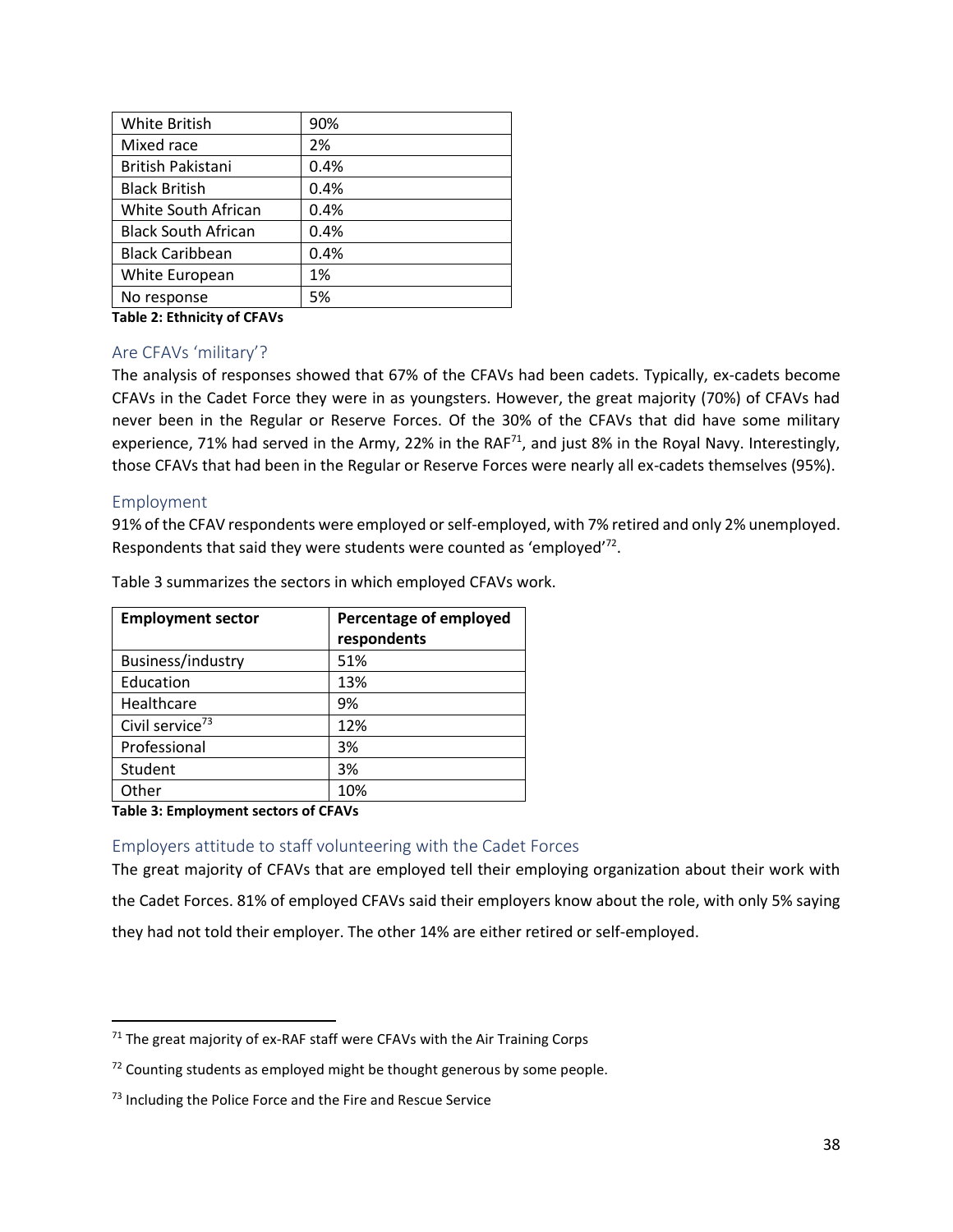It was interesting to note that 66% of CFAVs whose employers know about their role are supportive of the Cadet Forces. 48% of these employers provide paid leave or time off so that the CFAV can support their cadets. Some employers allow up to two weeks of paid leave a year so CFAVs could attend camps etc. Other employers allow their CFAV employees to use telephones and computers at work for cadet activities, or give a grant or donation from company funds to particular cadet units. Five CFAVs that are teachers report that their schools allow them time to recruit cadets from within the school for community cadet units. Only 10% of respondents said their employer was not supportive of their CFAV role. The remaining respondents (23%) gave no answer to this question. The Cadet Forces are not covered by the Military Covenant, but the MOD might consider whether recognition, or thanks, for the support given to CFAVs by many employers should be introduced.

#### Which youngsters gain the most from participation in the Cadet Forces?

The survey asked CFAVs whether the Cadet Forces have more impact with some groups of young people than others. CFAVs from ACF units (especially those in the North East, North West and London areas) were much more likely to say that participation in the Cadet Forces was particularly impactful for youngsters from under-privileged or disadvantaged backgrounds and those with low self-esteem, with 56% of respondents making this statement. However, almost all CFAVs from the ATC (East Anglia and South East) responded that Cadets had the same impact on all youngsters. It is hypothesized that this result reflects the socio-economic circumstances of the areas in which the cadet units are located.

When the responses of CFAVs are correlated with their occupation, one very interesting finding emerges: 97% of CFAVs that are teachers, social workers or in the police force (n = 34) said that participation in the Cadet Forces particularly benefits disadvantaged children (including those with learning difficulties). It is suggested that this subset of respondents is an expert and informed group and that the finding should be viewed as significant.

#### The value of Adult Volunteering

CFAVs were asked to say how many hours a week they typically spent on cadet unit activities, excluding camps. Table 4 summarizes the results.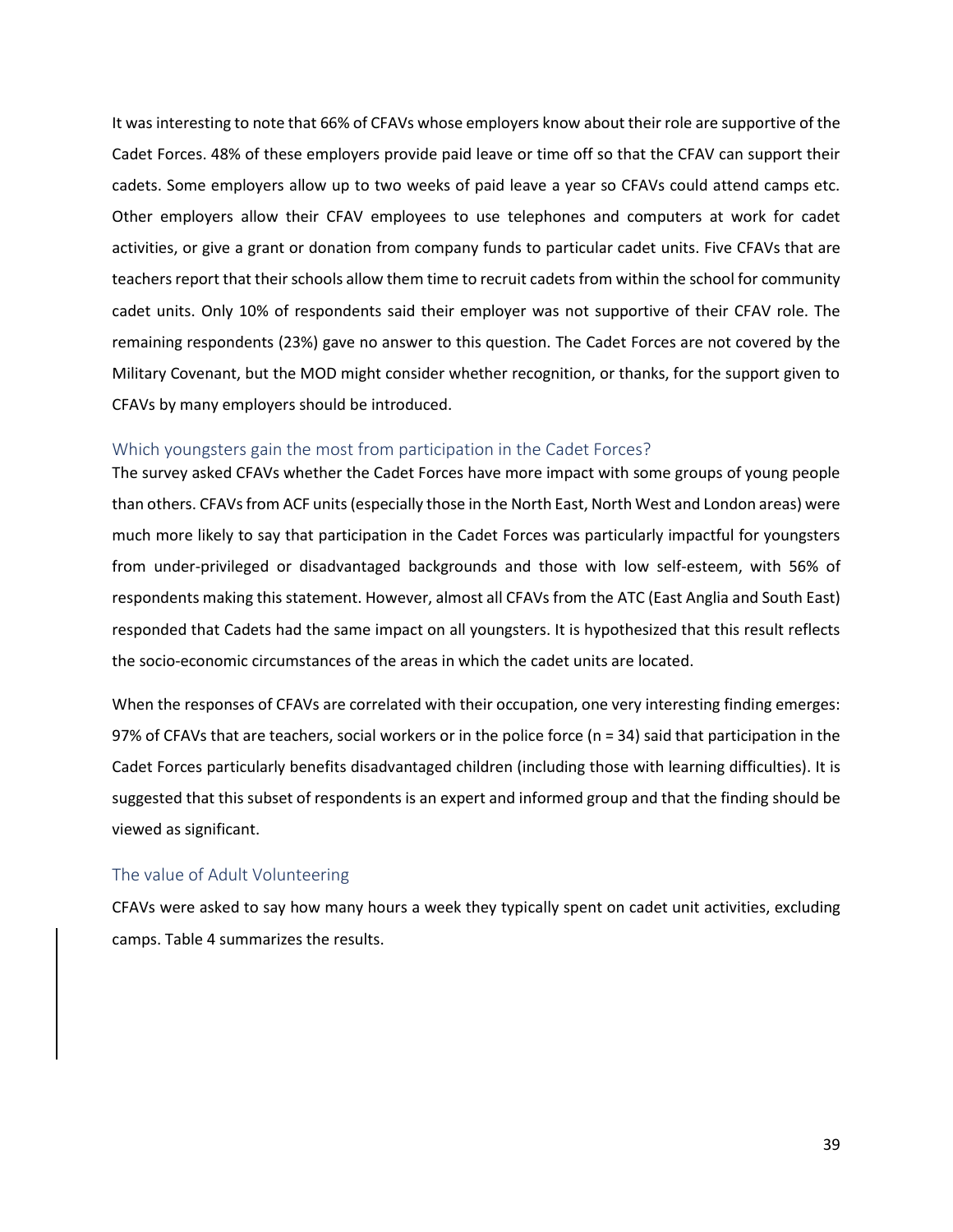| Hours per week spent on | Percentage of |
|-------------------------|---------------|
| Cadet activities        | respondents   |
| $0 - 4$                 | 19%           |
| $5 - 9$                 | 39%           |
| $10 - 14$               | 22%           |
| $15 - 18$               | 7%            |
|                         | 13%           |

**Table 4: Hours spent by CFAVs on Cadet activities**

CFAVs do not keep detailed time logs and, as Jacobs  $(1988)^{74}$  noted, survey respondents often overestimate the time they spend on a particular activity. However, interviews with CFAVs (as well as meetings and telephone calls with them in the evenings and at weekends) indicate that many adult volunteers devote considerable time to the Cadet Forces. Moreover, the respondents were asked to exclude time spent on camps from their answers. Therefore, it is reasonable to assume for the purposes of attempting to put a value on CFAV time to say that the typical CFAV spends 10 hours a week on Cadet Force activities, for 40 weeks of the year i.e. 400 hours a year.

There is no single accepted way of calculating the value of volunteering time in the UK. Different methodologies have been proposed by organisations either seeking to use volunteering hours as match funding for funding applications, or by those striving to prove their value to society. This report will not use all available methodologies to try and put a value on Cadet Force adult volunteering, but will use two different models (one simple, one more sophisticated) to give some indication of the likely value of the time CFAVs devote to the Cadet Forces.

### Simple 'minimum wage' model

The Community Works organization<sup>75</sup> suggests is possible to work out the economic value that volunteers make to an organisation by multiplying the total volunteer hours by an hourly wage rate. This could be the national [minimum](http://www.hmrc.gov.uk/nmw) wage or a median hourly wage. The minimum wage probably underestimates the value, while the median wage may overestimate it. If the national minimum wage for an adult aged 25 or more (£8-21 per hour) is used as a base line, and assuming that the sample of CFAVs covered by the survey is representative, then the value of CFAV volunteering is in the region of £91 million p.a. (27,740 CFAVs x 400 hours p.a. x £8-21).

l

<sup>74</sup> <https://www.bls.gov/mlr/1998/12/art3full.pdf>

<sup>75</sup> [https://www.bhcommunityworks.org.uk/voluntary-sector/volunteering/good-practice](https://www.bhcommunityworks.org.uk/voluntary-sector/volunteering/good-practice-guide/evaluating/working-out-the-economic-cost-of-volunteering/)[guide/evaluating/working-out-the-economic-cost-of-volunteering/](https://www.bhcommunityworks.org.uk/voluntary-sector/volunteering/good-practice-guide/evaluating/working-out-the-economic-cost-of-volunteering/)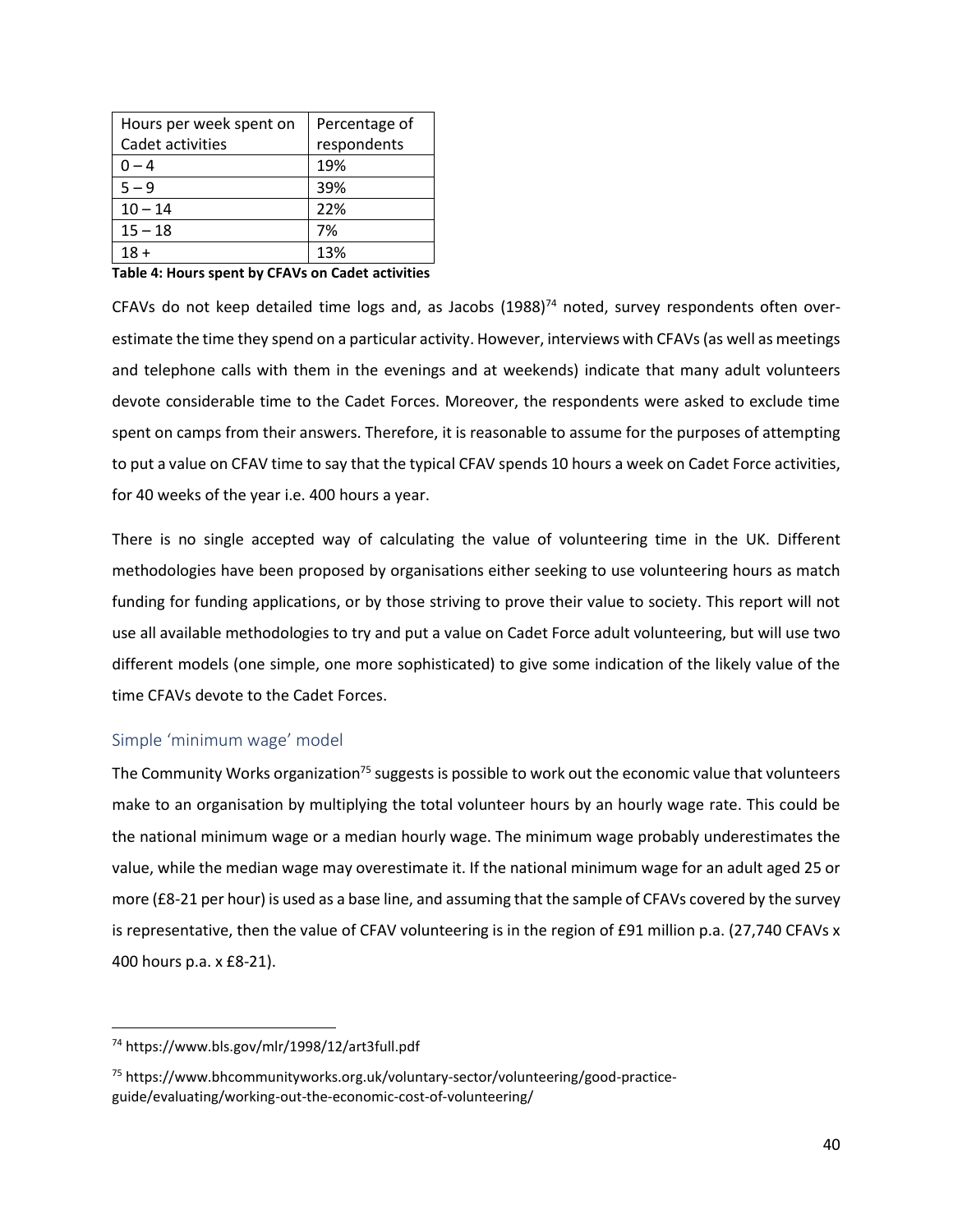### Sophisticated 'life-satisfaction' model

Fujiwara, Orovemi and McKinnon (2013)<sup>76</sup> use data on life satisfaction and volunteering status shown in the British Household Panel Survey. Analysing four waves of data, using two stage least squares regression and instrumenting for income they estimate that the value of volunteering to frequent volunteers (the definition of which includes CFAVs) is c. £13,500 p.a. at 2011 prices. This figure equates to £16,335 at 2019 prices. As they note, this figure is "not necessarily be seen as an amount that people would be willing to pay to partake in voluntary work; it is simply the monetary equivalent of the wellbeing benefit derived from volunteering. Also note that this is an average value which will clearly increase or decrease for different groups across society."

The authors also consider the impact of not being able to volunteer on life satisfaction and conclude that the negative impact of not being able to volunteer on life satisfaction is similar to divorce, and about a third of the effect of being unemployed!

If we use the life satisfaction model of valuing volunteering, then we get a very different answer from that derived from the simple, minimum wage, model. The Fujiwara et al approach gives a value of CFAV time devoted to the Cadet Forces as £453 million p.a. (27,740 CFAVs x £16,335), nearly five times the calculation gained from using the simple model.

### So, what is the value of Adult Volunteering?

 $\overline{\phantom{a}}$ 

It is, of course, not possible to put a single authoritative figure on the financial value of CFAV volunteering. In reality it does not matter whether the value figure is only £91 million p.a., or as much as £453 million p.a. What this section of the report does show, for the first time, is that the value of the time, energy and effort CFAVs put into the Cadet Forces is a very large number indeed. In considering the social impact and return on investment of expenditure on the Cadet Forces, the value produced by, and for, the CFAV is clearly very significant.

<sup>&</sup>lt;sup>76</sup> Well-being and civil society: estimating the value of volunteering using subjective wellbeing data, Department for Work and Pensions, working paper 112, Daniel Fujiwara, Paul Oroyemi, Ewen McKinnon. 2013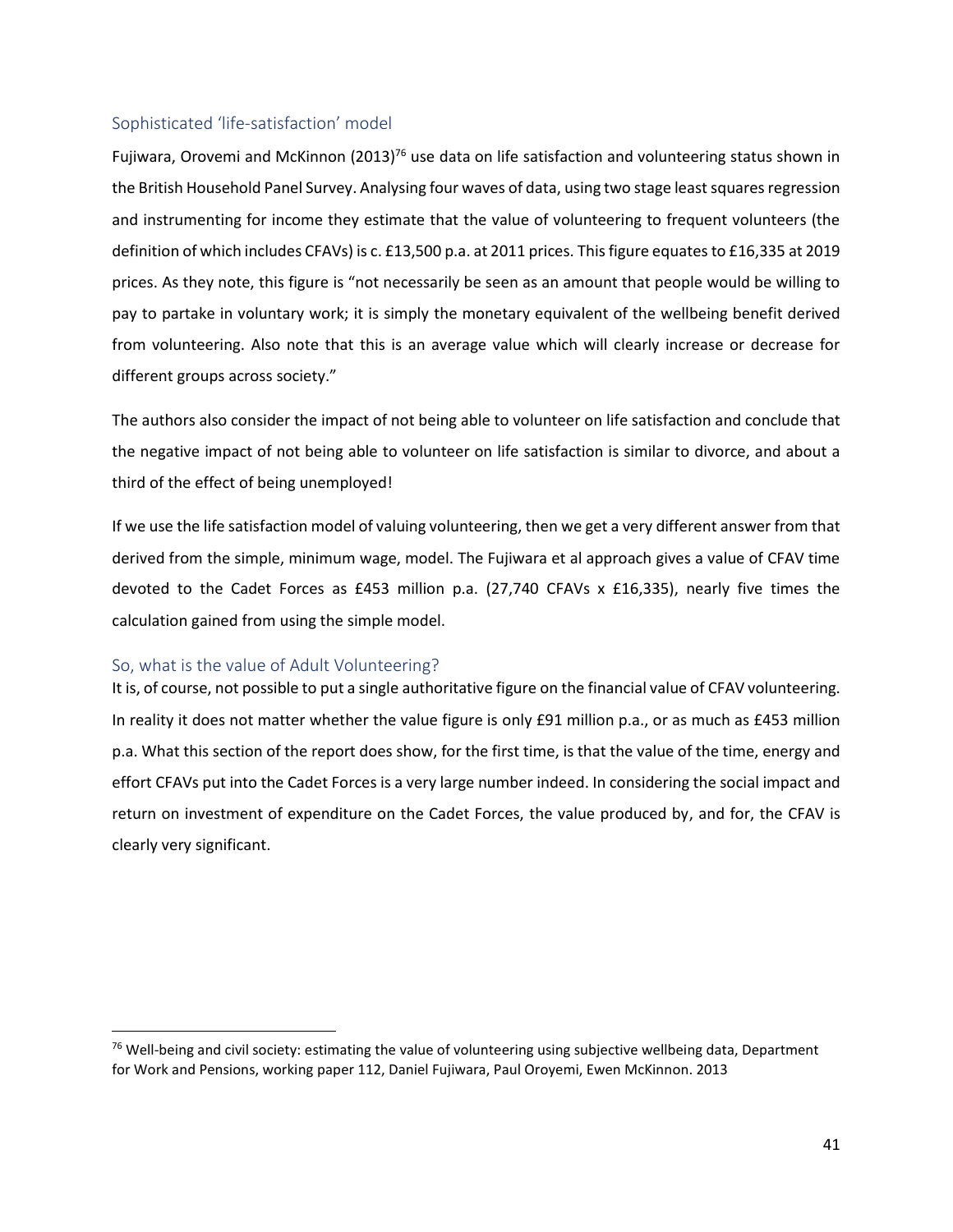# <span id="page-42-0"></span>**Conclusions**

The data analysed for this third interim report suggest that the impact of having a CCF in a school is considerable. Improvements in behaviour and attendance can lead to benefits such as: increased lifetime productivity; increased contributions in taxation; and decreased chances of becoming NEET, both of which will be of significant benefit to disadvantaged young people and the state. An improved sense of belonging and feeling positively connected to others was evident from the data analysis, both of which can lead to significant benefits in mental and physical health outcomes as well as improved attainment. At a time when adolescent mental health is at crisis levels and funding is stretched these benefits cannot be underestimated in terms of social impact. Parents, school staff, adult volunteers and young people believed that the opportunities cadets have access to make a real impact on their life experiences. It is hoped that, as part of the new Ofsted framework for Inspection (2019), future inspections will comment on the impact that CCFs have in schools, especially in relation to resilience, independence and an environment free from bullying and discrimination. Alongside previous findings, this report continues to support the impact that being a cadet can have on the wellbeing and inclusion of young people with SEND in schools. Furthermore, the development of the transferable non-cognitive skills which are highly sought after in the job market and improved attendance and behaviour can lead to reductions in school exclusion for disadvantaged young people, or those with SEND. Using the IPPR calculation of the lifetime cost of exclusion, if the Cadet Forces enables 541 young people a year to not be permanently excluded, then the annual costs of funding the Cadet Forces are met, demonstrating the very great social impact and return on investment that the Cadet Forces can have

As well as the impact in schools the data reveals how the Cadet Forces provide opportunities for young people and adult volunteers to travel, gain qualifications, build confidence, leadership skills and resilience through participation in a wide range of activities both within CCFs and community units. The social and personal skills that many cadets acquire is particularly important for those from disadvantaged backgrounds who often lack the cultural capital and economic power of their more advantaged peers. Alongside the development of such skills there is growing evidence on improved mental and physical wellbeing for young people in the cadets, as well as the positive impact that volunteering can have on the mental wellbeing of adult volunteers at a time when the suicide rates in the UK and globally continue to rise. Estimates in this report suggest that it is reasonable to predict that each year the young people in the Cadet Forces carry out activities that support their physical and mental wellbeing and that as a result it is possible to quantify the benefit delivered each year as being in the region of £84 million (NHS savings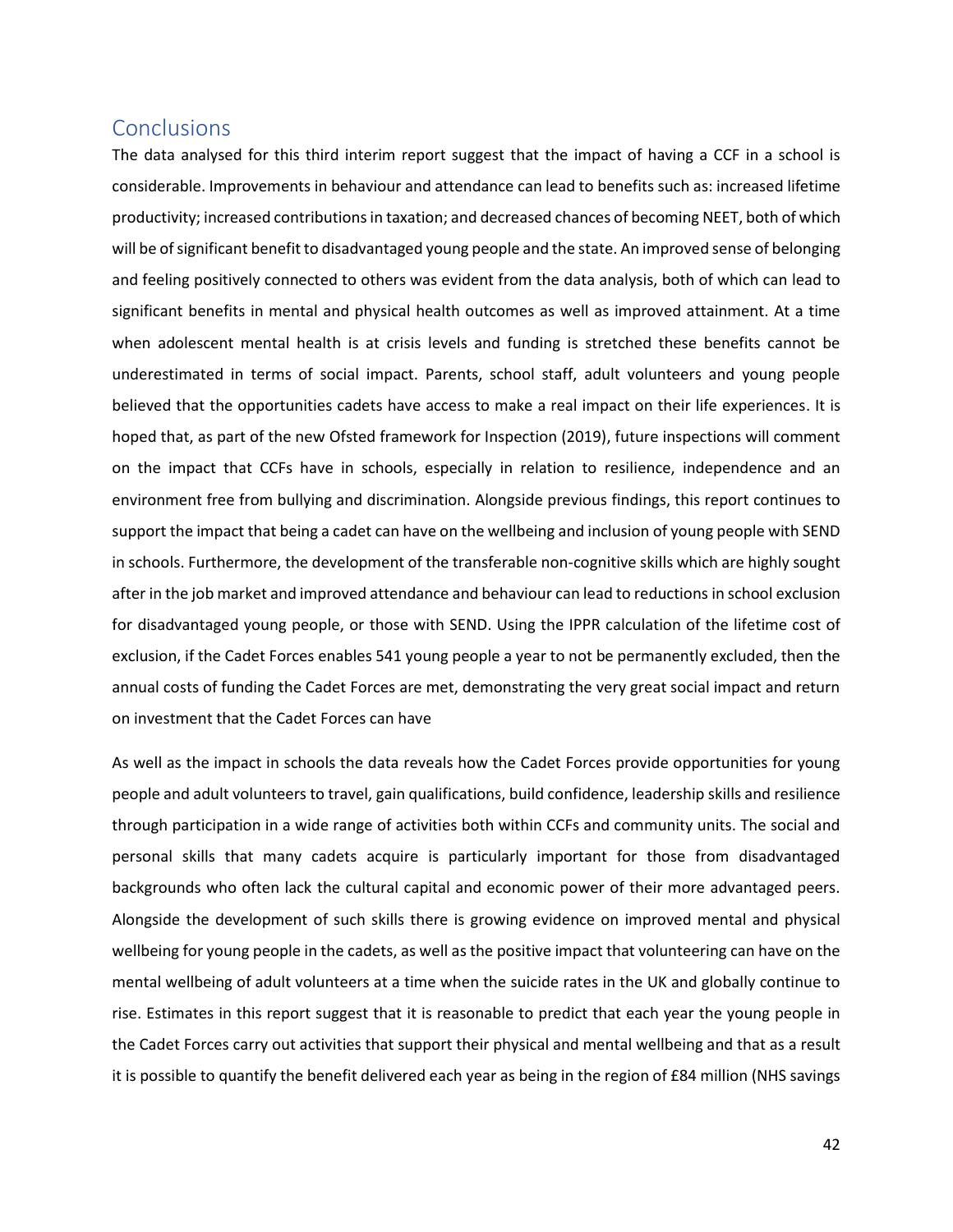and lifetime benefits delivered p.a. The final year of research will endeavor to explore this finding in further depth.

At a time when the UK is perhaps more divided than it has been in the recent past, the impact of the Cadet Forces in relation to community cohesion has been explored. A cohesive community as one where there is a sense of belonging from all communities; diversity is valued; and those from different backgrounds have similar life opportunities and are developing strong and positive relationships. The Casey Review highlighted how youth groups and volunteering can promote positive social interactions between young people, groups, such as the Cadet Forces, provide opportunities for young people from different backgrounds to work together and, the evidence gathered here suggests, they can make a significant contribution to the Government's aim of helping integrate communities.

As well as integrating communities, the data shows how the Cadet Forces can also have an impact on reducing the vulnerability of young people in relation to gangs and ACEs, which can increase the risk of suffering from alcoholism, drug abuse, depression and suicide attempts. Further research and data are required to substantiate these initial tentative findings.

The final consideration of social impact in this report is in relation to volunteering. Fujiwara, Orovemi and McKinnon  $(2013)^{77}$  use data on life satisfaction and volunteering status shown in the British Household Panel Survey and estimate that the value of volunteering to frequent volunteers (the definition of which includes CFAVs) is c. £13,500 p.a. at 2011 prices (£16,335 at 2019 prices). This figure is simply the monetary equivalent of the wellbeing benefit derived from volunteering, a value which will clearly increase or decrease for different groups across society, they also consider the impact of not being able to volunteer on life satisfaction and conclude that there is considerable negative impact. It is not possible to put a single authoritative figure on the financial value of CFAV volunteering, but using Fujiwara et al's methodology it may be as much as £453 million per annum. However, it is possible to show, for the first time, that the value of the time, energy and effort CFAVs put into the Cadet Forces is a very large number indeed and the value produced by, and for, the CFAV is significant and should be considered in any social impact evaluation.

<sup>77</sup> Well-being and civil society: estimating the value of volunteering using subjective wellbeing data, Department for Work and Pensions, working paper 112, Daniel Fujiwara, Paul Oroyemi, Ewen McKinnon. 2013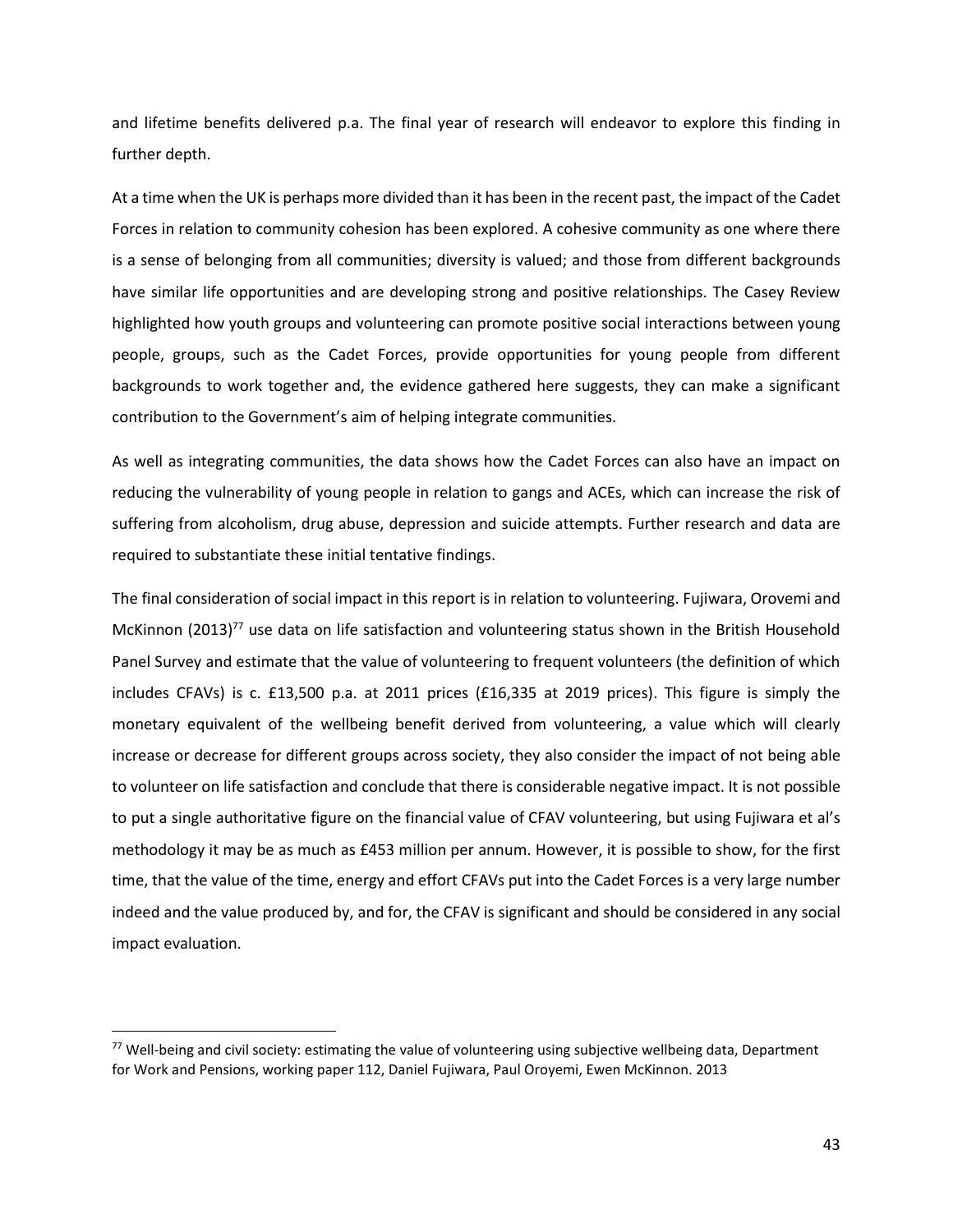In our third interim report we have gathered and analysed data that builds on the findings of our 2017 and 2018 reports. We conclude that the expenditure on the Cadet Forces produces very great, and very positive social impacts. We further conclude that the return on investment is very positive. Spending taxpayers' money on the Cadet Forces is an excellent investment, producing both short- and long-term returns.

# <span id="page-44-0"></span>Next Steps

In the final year of this study the research team will continue to assess the impact of the Cadet Expansion Programme. This task is increasingly important as the CEP has recently announced its 500<sup>th</sup> Academy with a CCF. The research team will also continue the work it started in 2018 exploring the value of cadet units to Further Education Colleges and traditional public schools.

Initial work with Police Officers in different forces has suggested that participation in the Cadet Forces reduces the likelihood of a young person being involved in criminal and anti-social behaviour. The research team will seek evidence to establish whether this is the case.

In 2019 we started investigating the effects of participation in cadet bands. We have gathered data from over 120 cadets and CFAVs and will continue this work as we seek to establish whether there is a measurable impact resulting from this discrete area of Cadet Force activity.

We will, of course, continue to gather quantitative and qualitative data from both cadets and CFAVs to both test the conclusions reached in our interim reports.

We look forward to producing our final report on the social impact and return on investment of the Cadet Forces in autumn 2020.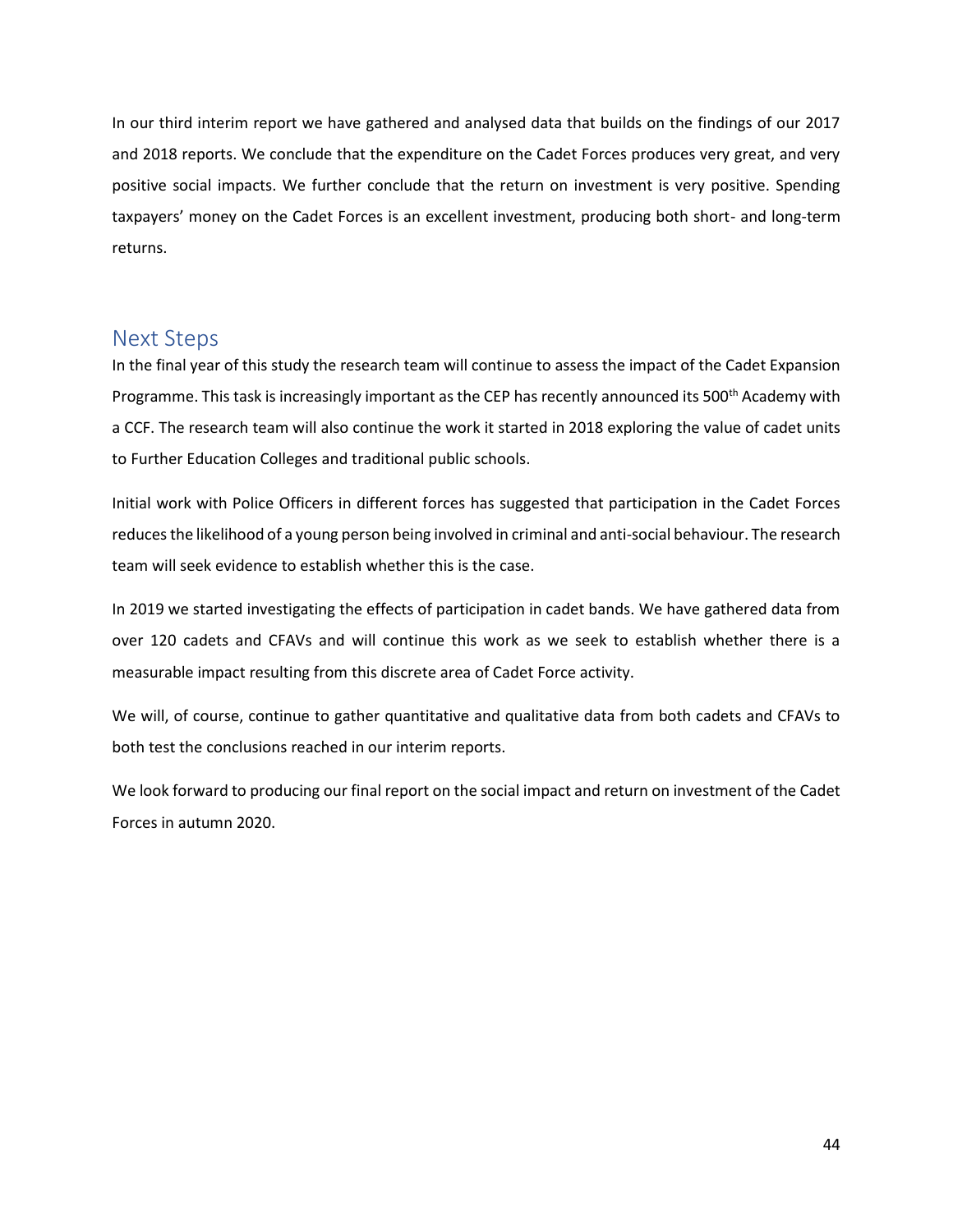# <span id="page-45-0"></span>Glossary

- ACE Adverse Childhood Experiences stressful events occurring in childhood
- ACF Army Cadet Force
- ASD Autistic Spectrum Disorder
- ATC Air Training Corps
- BADER Management Information System for the RAF *Air Cadets*
- BAME Black, Asian, Minority Ethnic
- BTEC Business and Technology Education Council (qualification)
- CCF Combined Cadet Force
- CCFA Combined Cadet Force Association
- CEP Cadet Expansion Programme
- CFAVs Cadet Force Adult Volunteers
- CV Curriculum Vitae

CVQO – Education charity, providing vocational qualifications to youth group members and adult volunteers

- DBE Dame Commander of the Order of the British Empire
- DCLG Department for Communities and Local Government
- DfE Department for Education
- EAL English as an Additional Language
- eFSM Eligible for Free School Meals

EVER 6 FSM - Students who have been eligible for free school meals at any point in the last six years or those who have been looked after by their LA for more than six months

FE – Further Education

GCSE – General Certificate of Secondary Education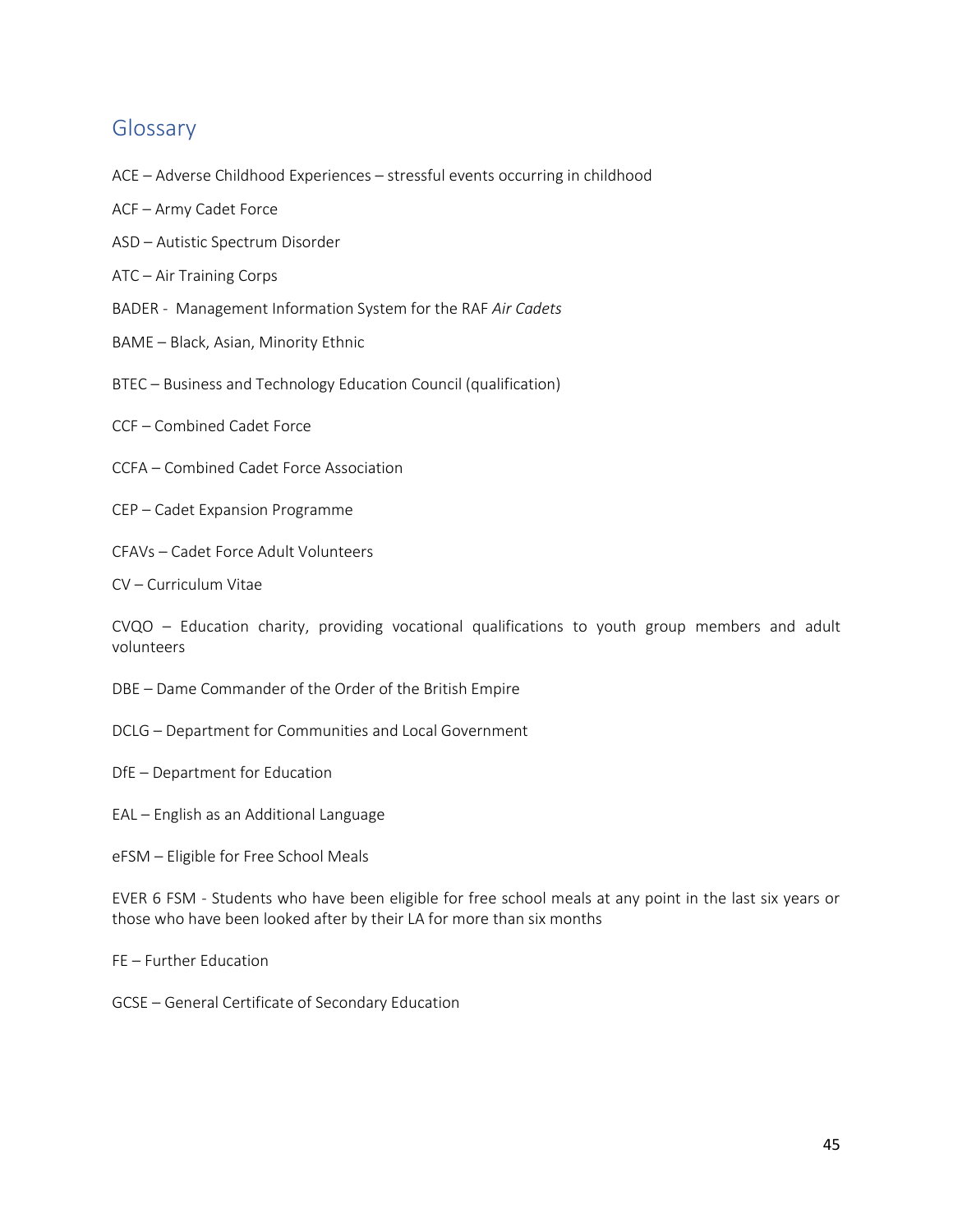GECES - Groupe d'Experts de la Commission sur l'Entrepreneuriat Social – Social Impact Expert Sub-group

- GMACF Greater Manchester Army Cadet Force
- GP General Practitioner a medical doctor
- HE Higher Education
- HMRC Her Majesty's Revenue and Customs
- ILM Institute of Leadership and Management
- *IPPR -* Institute for Public Policy Research (UK think tank)
- ISII Institute for Social Innovation and Impact
- MOD Ministry of Defence
- NEET Not in employment, education or training (young person)
- NHS National Health Service
- Ofsted Office for Standards in Education, Children's Services and Skills
- ONS Office for National Statistics
- PP Pupil Premium
- PREVENT part of the government's counter terrorism campaign
- RAF Royal Air Force
- SEND Special educational needs and disability
- SNCO Senior non-commissioned officer
- STEM Science, technology, engineering and maths
- UK United Kingdom
- Westminster Management Information System for the Army Cadet Force.